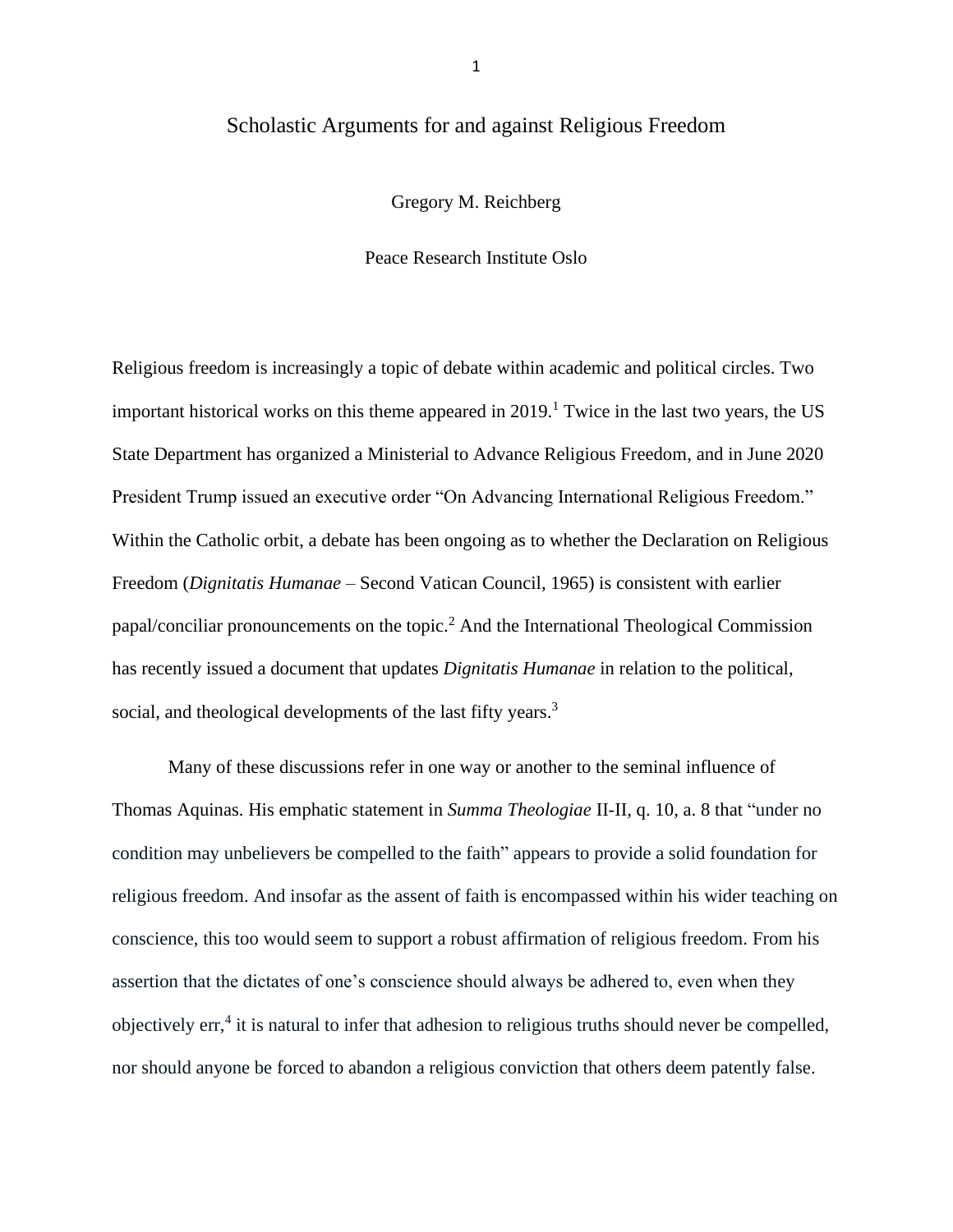Other statements by St. Thomas reveal a countervailing tendency to restrict religious freedom within a narrow band of application. For instance, the prohibition against compelling others to the faith (cited above) applies *solely* to persons who are raised outside of the Christian community. Those who become members of the community through baptism are not allowed to leave even should they wish to do so, a position St. Thomas affirms within the very same passage (II-II, q. 10, a. 8).

The same dichotomy – affirmations of religious freedom on the one hand, tight restrictions on the other – can readily be found in the writings of Thomas's scholastic disciples. Both Cajetan and Vitoria, for instance, denied that Christianity could rightly be spread by dint of war; forcible conversion they unequivocally ruled out. "We would sin very gravely should we seek to spread the faith of Christ in such a way,"<sup>5</sup> the first wrote, and in a similar vein the second: "[H]owever probably and sufficiently the [Christian] faith may have been announced to the barbarians and rejected by them, this is still no reason to declare war on them and despoil them of their goods." <sup>6</sup> Suarez likewise emphasized that someone's refusal to accept revealed truths – withholding assent to the supernatural teaching of God – would not justify a forcible response of the part of Christians.<sup>7</sup> The examples could readily be multiplied by reference to other authors. Nonetheless, in line with Aquinas and indeed the wider Latin tradition that stemmed from St. Augustine, medieval and early modern scholastics were highly selective in their appeals to religious freedom: affirming some of its modalities and denying others.

In what follows, I begin with a survey of Aquinas's thought on religious freedom and then consider how Vitoria and Suarez approached this topic. The last two stand apart from other scholastics insofar as they engaged in systematic reflection on the varying situations in which individuals or even whole communities could be subject to religious coercion (in contrast to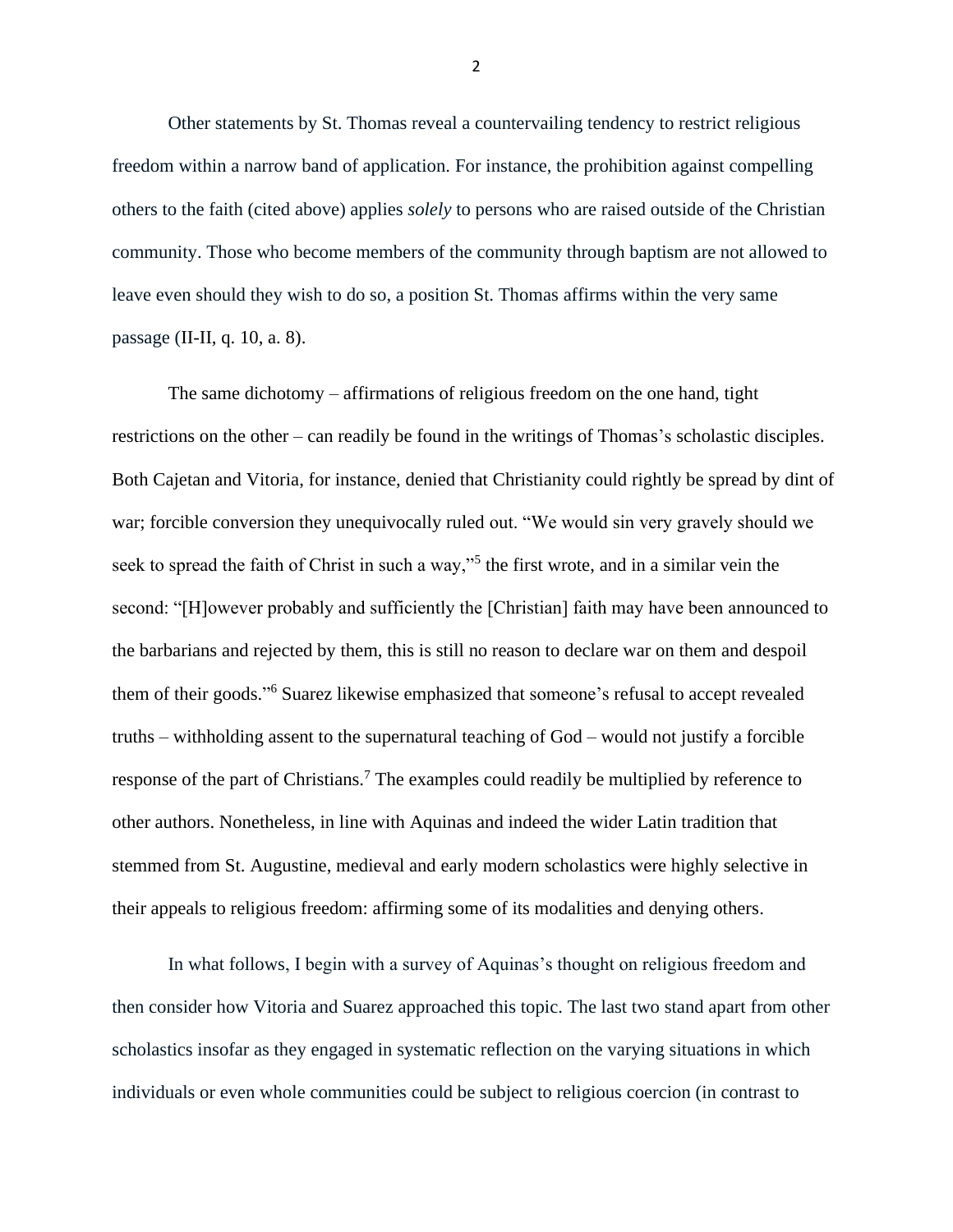others, Duns Scotus<sup>8</sup> or Durandus of St. Porçain,<sup>9</sup> for instance, who restricted their inquiry to special cases such as forcible child baptism) or be considered immune to it. Vitoria and Suarez thought that such coercion was permitted by appeal to sound moral/theological principles: they likewise sought to demarcate the zone where coercion could not legitimately intrude. They recognized, however, that the boundaries of licit religious coercion were not entirely set within Catholic teaching, hence they took care to situate their own viewpoints within the broader spectrum of theological positions on this topic. In this way they provide good access to the *status quaestionis* on religious freedom within early-modern scholasticism.

Understanding how these scholastics conceptualized religious coercion, its *raison d'être* and scope can provide valuable background for today's discussions about the theological foundations of religious freedom. Whether these thinkers stand as progenitors of religious freedom as it is often conceptualized today – a *right* to noninterference in religious belief, affiliation, and practice – or articulate views in opposition to it, has elicited contrasting assessments. After reviewing these assessments (section 1), in sections 2-4 I examine the respective positions taken by Aquinas, Vitoria, and Suarez on religious freedom according to three different aspects: freedom to embrace faith, to remain in the faith, and to use force in aiding co-religionists who suffer from persecution or other restraints on their religious practice. Then, in the conclusion, I briefly consider whether Aquinas's strong affirmation of the inherent freedom of belief can be detached from elements in his teaching that would undercut this affirmation in our contemporary context.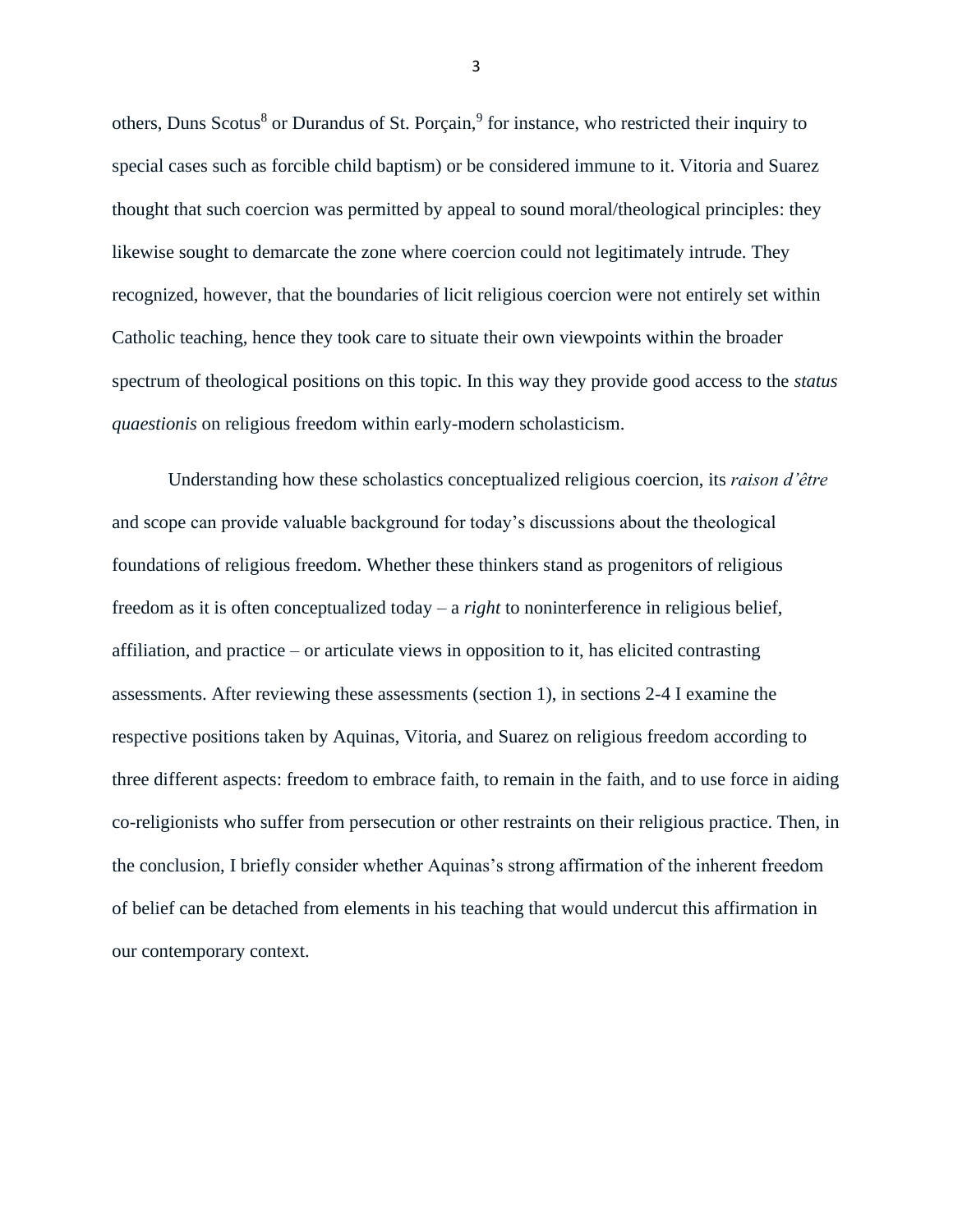# I. CONTRASTING ASSESSMENTS ON WHETHER AQUINAS AND HIS FELLOW SCHOLASTICS PROVIDE SUPPORT FOR THE MODERN RIGHT TO RELIGIOUS FREEDOM

On the affirmative side, while identifying Tertullian as its primary source, Robert Wiken also cites Aquinas and Vitoria's confrère Las Casas as having played a crucial role in transmitting to modernity the early-Christian emphasis on the voluntariness of faith and the inviolability of conscience. <sup>10</sup> Wilken accords prominence to Aquinas's formula "to believe depends on the will" (it appears as epigram to the second chapter of *Liberty in the Things of*   $God<sup>11</sup>$  and quotes Las Casas to the effect that the native Americans "are free to accept or refuse baptism on the basis of their 'natural right of freedom [*naturale ius libertatis*]'." Vitoria's similar statements in *De Indiis*<sup>12</sup> would have served equally well in this connection.

On the opposite, negative side of the spectrum, Mary Keys expresses consternation over "the undeniable excesses of Aquinas's position on the political repression of heresy".<sup>13</sup> Suggesting that these "uncharacteristically immoderate articulations by Aquinas" might spring from an "insufficiently checked indignation against those who would use their intellectual and social preeminence to assault common goods," she concludes that the "harsh nature" of Aquinas's teaching on the punishment due for "breached faith commitments" is inconsistent with the overall tenor of his moral/political theory and must be rejected by those who would appeal to him today.<sup>14</sup> Martin Rhonheimer likewise deems Aquinas's assertion of the inherent freedom of faith as regrettably tarred by the "traditional" medieval assumption that "the Church has the right to use coercion to protect Catholics from apostasy, with the help of legal-punitive state measures."<sup>15</sup> For this reason, he concludes that religious freedom as Thomas and his successors understood it (a viewpoint assumed into the teaching of nineteenth century popes) is ultimately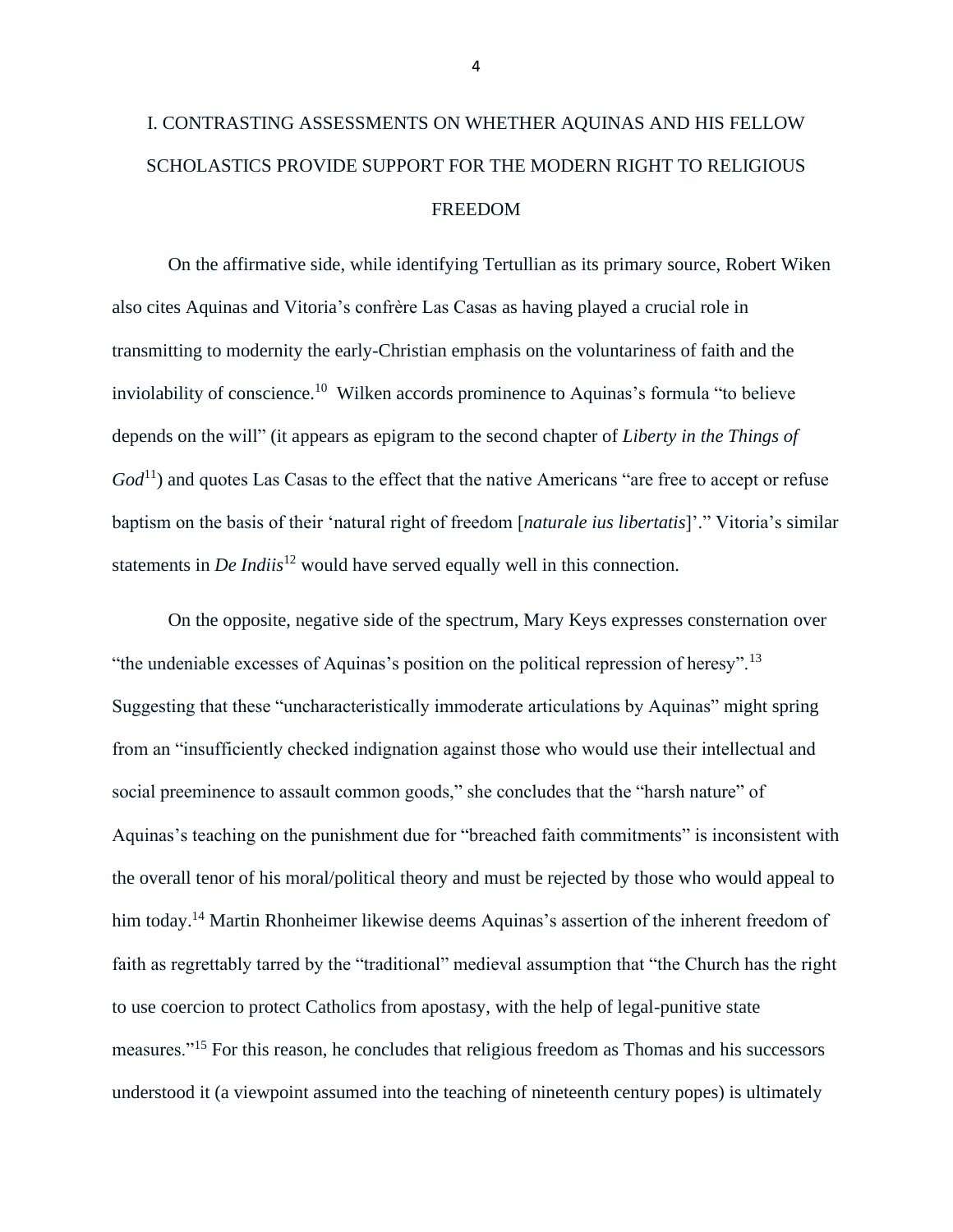incompatible with contemporary articulations of a right to religious freedom, as expressed most notably in *Dignitatis Humanae.*

Melvin Endy mounts a similar criticism against Vitoria. Countering Vitoria's reputation as a full-throated proponent of religious freedom, Endy maintains that despite this Dominican's opposition to the forcible conversion of unbelievers, the founder of the School of Salamanca nonetheless supported "a robust view of papal authority for war when necessary for the defense of the church against heretics, schismatics, and pagans...."<sup>16</sup> Proffering much the same judgment against Suarez, Endy explains how for this Jesuit "the most important and easily justifiable Christian use of war was for the defense of Christianity against its enemies and completion of its mandate to spread throughout the world."<sup>17</sup> On a related matter – the imposition of capital punishment on heretics – Charles Journet took strong issue with Suarez's position that this penalty was to be carried out under the primary initiative of the Church, thus as endowed with a divine mandate (even though the execution itself was performed by civil authorities).<sup>18</sup> On similar grounds, Arthur Vermeersch questioned whether Suarezian political theology should be deemed an authentic development in the Catholic tradition.<sup>19</sup> On the opposite side of the coin, Thomas Pink maintains that Suarez gave canonical formulation to the Catholic doctrine of religious freedom;<sup>20</sup> a formulation that *Dignitatis Humanae* did not negate, and which is still applicable today.<sup>21</sup> On Pink's reading, the Church continues to assert its coercive power over its recalcitrant members, although the modalities of its exercise will vary from time to time.<sup>22</sup>

What accounts for these contrasting assessments?<sup>23</sup> Several factors come into play. First and most obviously, under the same label "religious freedom" reference is being made to different liberties.<sup>24</sup> Those like Wiken who assign a formative role to the scholastics in the elaboration of our modern right to religious freedom are most focused on change of religion: no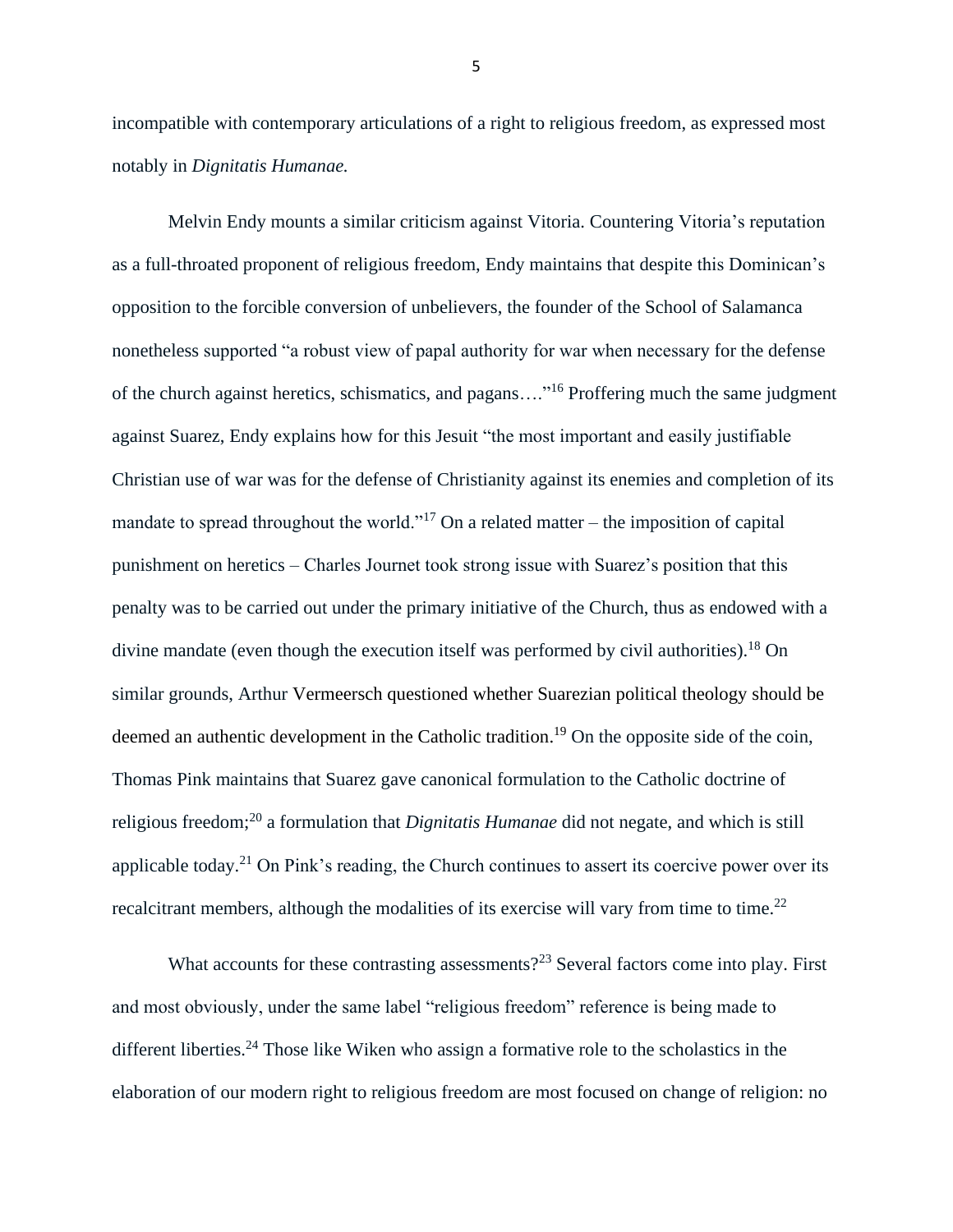one should be compelled to adopt a new faith, to *enter* a religion. Insofar as this embrace requires inward freedom, the act must be held immune from external interference. Those like Keys and Rhonheimer who emphasize a discontinuity of the modern right with narrower outlook of the scholastics, focus by contrast on the freedom to *leave* a religion – with the moderns claiming that this choice must be inviolate, while the scholastics hold the opposite. Some, furthermore, argue that religious freedom implies a unitary *forum internum*, such that a distinction between change and maintenance of religion is incompatible with the modern right. Operating from this perspective, Keys warns that Aquinas's sharp distinction between these two modes of religious freedom (affirming the freedom to enter the Christian religion and denying the freedom to leave Christianity) risks invalidating in the eyes of modern readers his wider social and political thought. Because he advocated "political punitive aid in enforcing ecclesial faith commitments,<sup>"25</sup> Aquinas can appear "to justify our contemporary suspicion... that virtue and common good theories in the political and legal spheres must ultimately be religious theories paving the way to severe theoretical-political problems."<sup>26</sup>

Alongside these controversies on the *forum internum*, another factor that accounts for assertions of incompatibility between modern and scholastic conceptions of religious freedom is the high priority that the latter placed on defending individuals or communities whose religious liberties were compromised by the aggressive action of others. Because staying within Christian faith tradition was thought to be of fundamental importance, hence an obligation, any action by others to dissuade from that obligation, or worse, to prevent or impede its fulfillment, was deemed a serious violation of religious rights and could rightly be countered by forcible action, including, if necessary, resort to war. In this way, defense of others whose religious freedoms were denied was itself placed within the category of religious freedom, a freedom that,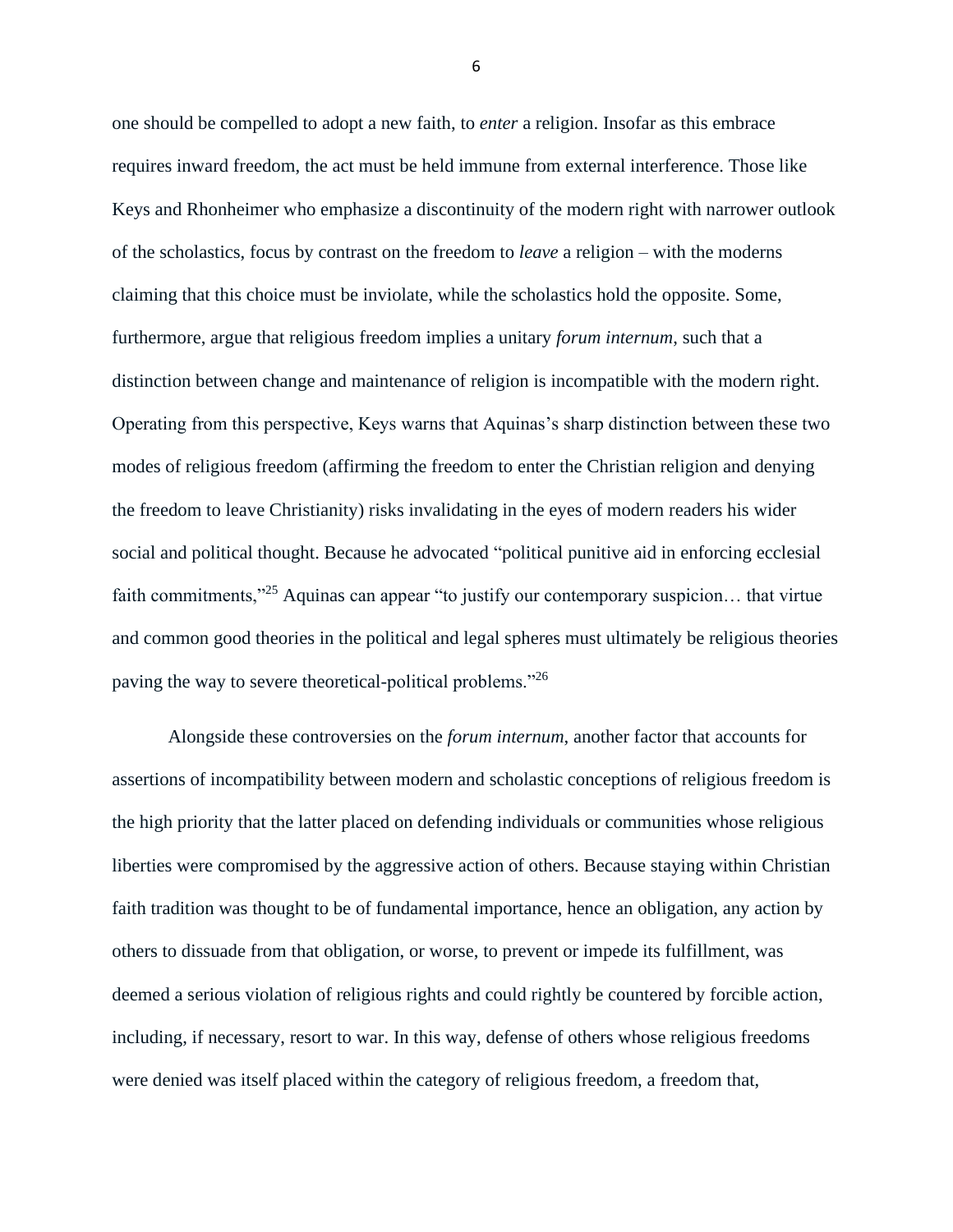importantly, applied unilaterally to Christians.<sup>27</sup> Because Christianity was taken to be the "true" (i.e., most complete)<sup>28</sup> religion, holders of temporal authority were authorized by the Church to use armed force against those who would suppress its practice and the effort of missionaries to communicate the Christian message to outsiders. Violations, if sufficiently egregious, were deemed a casus belli and defense of true religion became an integral aspect of just war theory. This was the chief ground that Aquinas advanced in favor of crusading action in the Holy Land. $29$ 

Aquinas (as well as Vitoria and Suarez) assigned broad scope to the forcible protection of co-religionists. It could entail punitive action against members of other religions who proselytized Christians, engaged in speech critical of the Christian message, or worshipped in an overly public way thereby inducing Christians to apostasy. Dissident Christians could likewise be punished on the same defensive rationale, namely that they might induce other believers to stray into heresy.

The scholastic assertion of a right to defend by force the interests of Christianity is incompatible with the conception of religious freedom that is part and parcel of the modern human rights regime.<sup>30</sup> The incompatibility in question is unsurprising and requires no lengthy documentation. Open to debate, however, is whether this scholastic teaching is detachable from other teachings (especially the inherent freedom of the act of faith) that are advanced as providing a positive foundation for the modern right of religious freedom. Some authors, for instance Endy and Pink, suggest (albeit for different reasons and with contrasting normative assessments) that these elements are not detachable.<sup>31</sup> Other authors, Journet and Keys, for instance, maintain the opposing viewpoint. $32$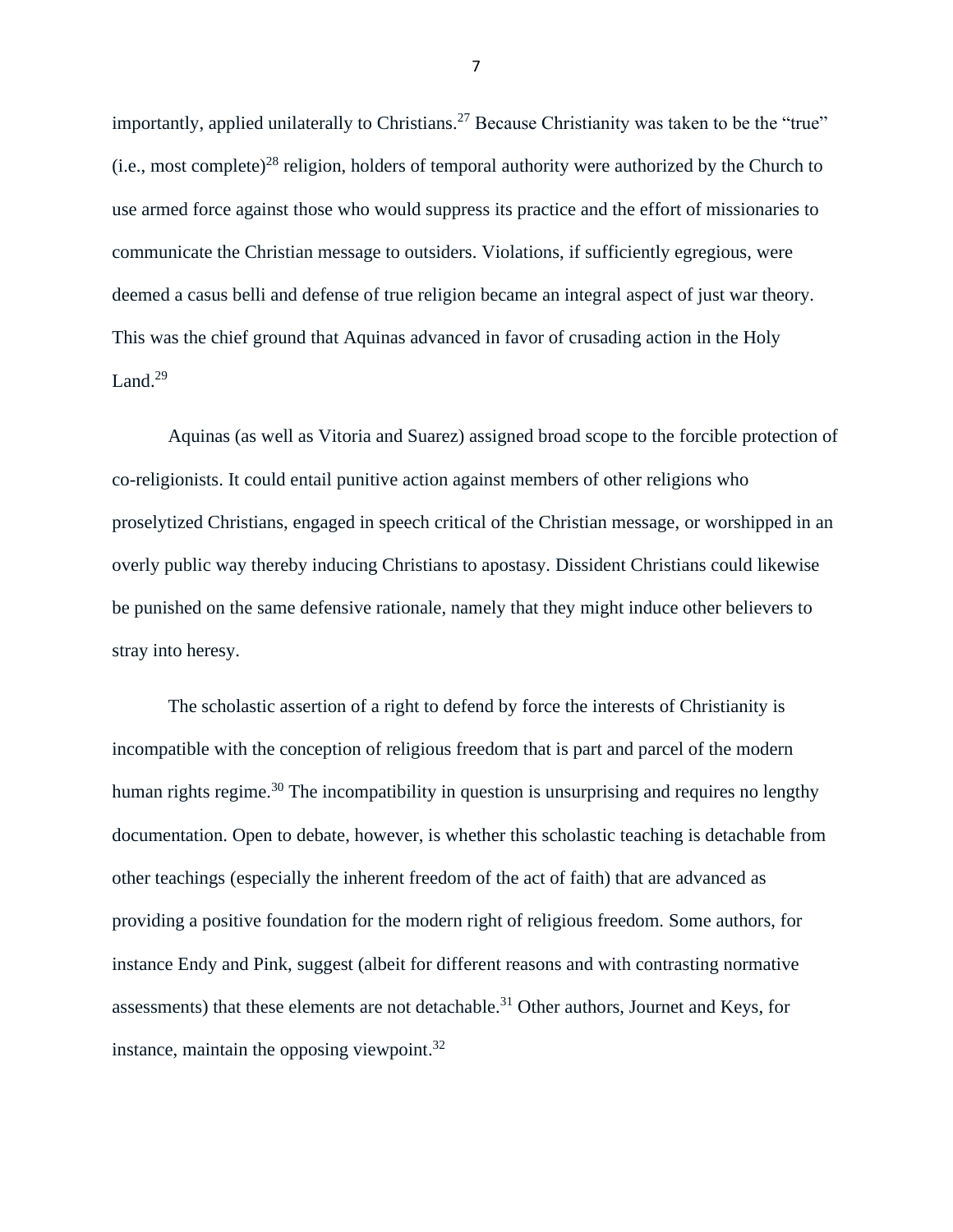#### II. AQUINAS

The locus classicus for Aquinas's discussion of religious freedom is *STh* II-II, q. 10, a. 8 ("whether unbelievers should be compelled to the faith"). <sup>33</sup> The *articulus* is set within a *quaestio*  on unbelief (*infidelitas*). After examining the sinfulness of unbelief (aa. 1 and 3), its seat in the intellect as moved by the will (a. 2), its impact on wider moral action (a 4), and its different kinds (aa. 5 and 6), Thomas considers whether unbelievers can be induced to abandon their wrongful state of mind. On the one hand (art. 7), believers could debate with them, not so much to persuade them about the inherent truth of faith (an impossible task as faith transcends reason), as to refute misconceptions about the faith, thereby removing obstacles that impede unbelievers' reception of faith through grace. On the other hand, believers could use threats and even outright force to compel unbelievers to relinquish their denials and false beliefs about God. In a famous canon ("the Church must compel the wicked to the good"),<sup>34</sup> Gratian reproduced a passage from Augustine's Epistle 185 to Boniface, where the holy bishop had explained (referring to St. Paul's conversion on the road to Damascus, when Saul was forced to the ground and blinded by a bright light) how coercion can beneficially put unbelievers on the path to faith. Given the canon's prominence, and its basis in Holy Scripture (Acts 9:7), Aquinas (who cites the relevant passage from Augustine in ad 3 of the present *articulus*) would need to weigh the allegedly positive role that force might have in leading us to faith. In this connection, he could not fail to recognize that other authoritative passages from Church fathers (Augustine included) and synods would seem to prohibit coercion in matters of faith.

To sort out the apparent contradiction of authoritative sources on this issue, Aquinas arranged the prohibitive statements in the opening series of objections, while the statements approving such coercion he placed in the parallel replies to objections. In so doing, he did not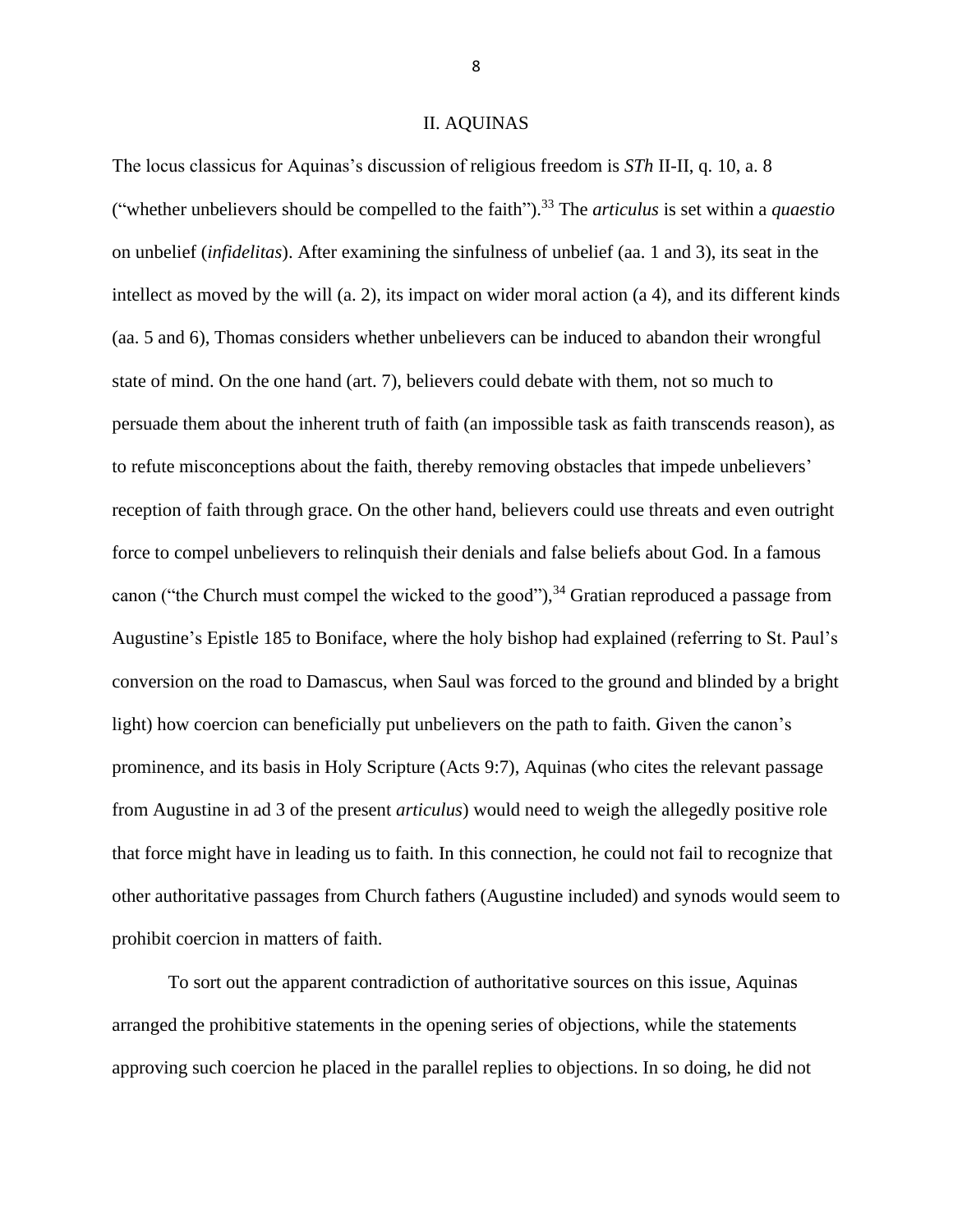seem to be operating with a presumption in favor of one position of the other, as both are energetically affirmed in the *responsio* (albeit by reference to two different sorts of unbelievers, those external to Christianity, i.e., Jews and pagans, and those drawn from within its ranks, i.e., apostates and heretics). That said, the prominent *sed contra* slot was reserved for a statement that approved of religious coercion, perhaps because Thomas could find a scriptural passage that (according to the standard exegesis of his day) directly affirmed this position (Luke 14:23, story of the wedding feast when the master said "compel them to come in"), while no scriptural passage could be found that unambiguously supported the opposing prohibition. Indeed, the two scriptural verses that appear as objections to the thesis that coercion to the faith is justified are less than straightforward. Obj. 1 cites the parable of the tares (Matt 13:28) to indicate how compulsion should be avoided in view of its undesirable side-effects. Obj. 4 cites Ez. 18:23 "I do not want the death of the sinner," to illustrate how one particularly egregious form of religious coercion – capital punishment – should be ruled out.

Against this background, particularly the dearth of scriptural verses affirming religious freedom, it is striking how Aquinas begins his *responsio* with a very strong statement in favor of such freedom, not on grounds of the lessor evil (avoidance of side-effect harm), but because deliberate action to impede this freedom he deemed wrong in itself, as though doing so would involve the violation of a right: <sup>35</sup> *under no condition* may [unbelievers] be compelled to the faith, so that they might believe [in what the faith teaches] – because [the act of] believing pertains to the will."<sup>36</sup> Thomas's antecedent statement makes clear that this freedom applies solely to individuals who are faced with a choice to embrace a faith not yet possessed (entry into a religion<sup>37</sup>). These unbelievers *ad extra* (external to Christianity) he equated with the Jews and gentiles. Other unbelievers, those who had once received the faith but wished to reject it (what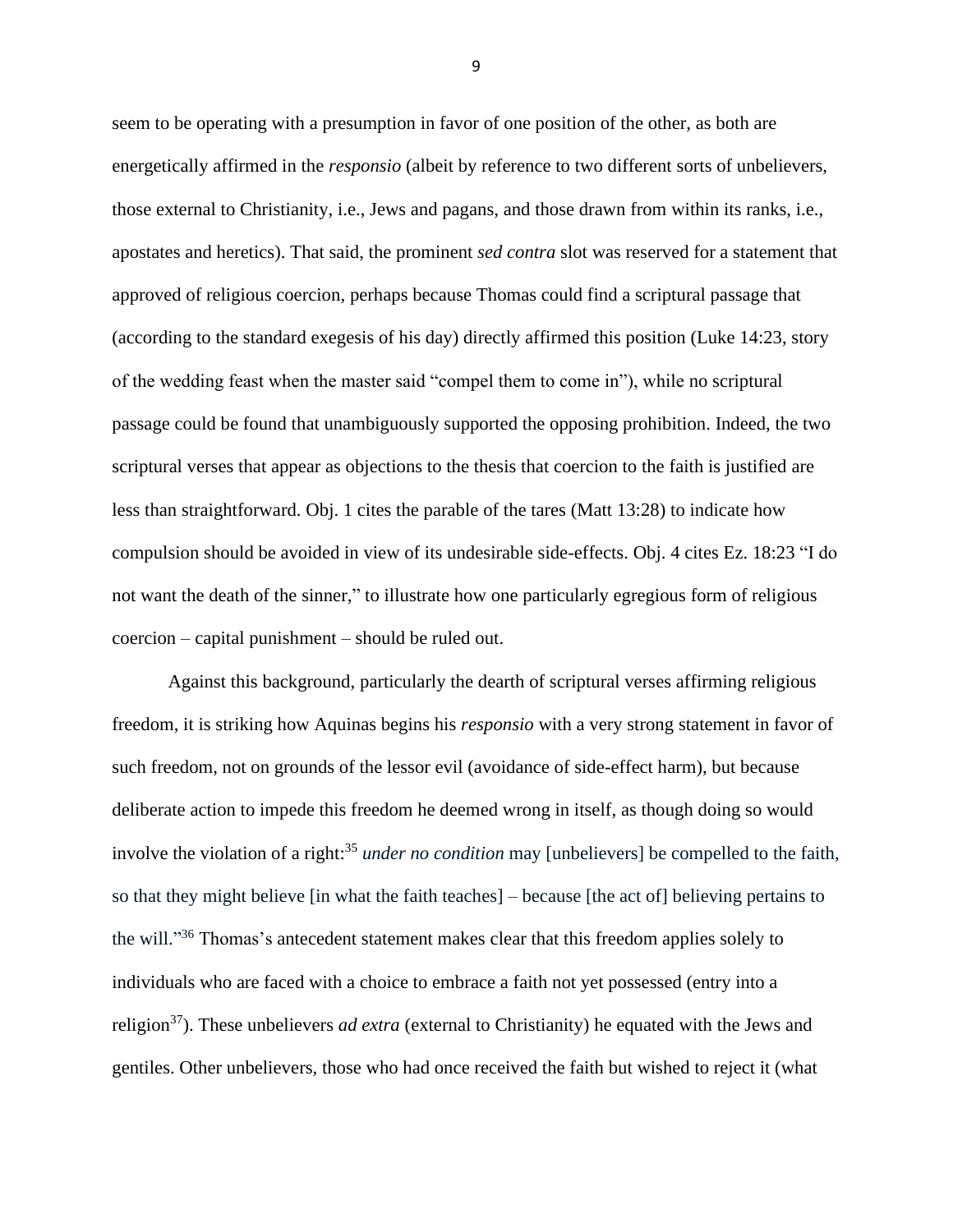above I termed "departure from a religion"), to his mind enjoy no right to religious freedom. They can legitimately be coerced. These unbelievers *ad intra* (internal to Christianity) Thomas equated with heretics and apostates.<sup>38</sup> This contrast between the two sorts of unbelief, internal and external to Christianity is neatly summed up in *STh* II-II, q. 12, a. 2:

> The Church does not have a mandate to punish unbelief [*ad Ecclesiam non pertinent punire infidelitatem*] in those who have never received the faith, according to the saying of the Apostle (I Cor. 5:12 "What is it for me to judge them that are without?). A sentence of punishment can however be passed on the unbelief of those who have received the faith.

On what theological grounds did Thomas base this twofold claim, the one favoring religious freedom, the other rejecting it? The first ground was cited by Thomas in obj. 3 "there are many things one can do unwillingly, but to believe [in God] happens only when one so wills," and was taken from Augustine's exposition on John 6:44 "No one can come to me unless the Father, who sent me, draws him [*nisi pater traxerit eum*]." The second appears in Thomas's reply to the same objection and is taken from a gloss ("making a vow is a matter of will, keeping it is a matter of necessity," i.e., an obligation) on psalm 76, verse 11: "Make vows to the Lord and keep them."<sup>39</sup>

Thomas reaffirms these two claims in his *responsio*: the first by the phrase *under no condition…*, whereby religious freedom is affirmed; and the second (whereby religious freedom is denied) in a sentence that explains how among those unbelievers who once received the faith, but later renounced it, force can rightly be applied to compel their adherence to a commitment previously made. Within this *responsio* a third claim is also advanced, namely that the faithful are entitled to use force (even to the point of waging war) against unbelievers *ad extra*, when the latter, by their words or actions, oppose the Christian faith. In this instance, Thomas affirms one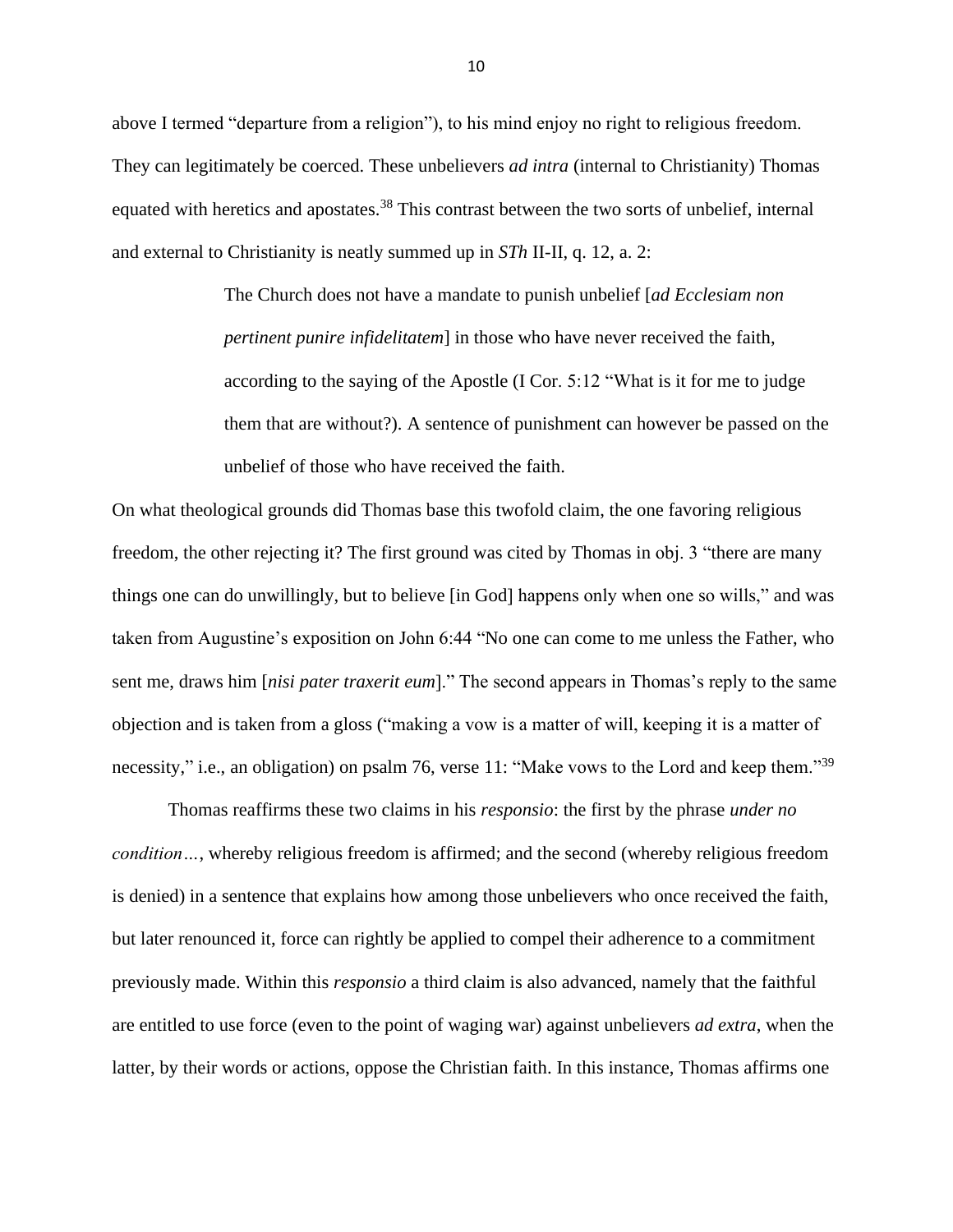mode of religious freedom (a right to defend co-religionists who are under attack) while denying another mode (a right to counter Christianity in words or to proselytize on behalf of another religion).

#### *Belief requires* libertas

In his Tractate 26 on the Gospel of John, St. Augustine interpreted "no one comes to me unless the Father draws him" as affirming that belief in God entails voluntariness: "to believe is indeed not possible," Augustine wrote, "unless one does so willingly [*credere vero non potest nisi volens*]." <sup>40</sup> Acknowledging that a man could be taken to a church unwillingly, dragged to the altar and made to partake of a sacrament against his will, he denied that one could receive Christ's teaching in faith without being so inclined by an uninhibited motion of his heart. If belief were a motion of the body, it could indeed be subject to external violence, and thus "men might be made to believe against their will."<sup>41</sup> Eager to emphasize the voluntariness of belief, Augustine explained how if it is truly by an inclination of the heart that we draw near to Christ, then assent to his word in faith must also exclude any internal pressure, even as effected in us by God himself. The inclination to believe must arise freely through love, when we are "drawn to Christ by delighting in his truth, his righteousness, his everlasting life and all that he is."<sup>42</sup>

We see then that Thomas's reference to Augustine in objection 3 (of *STh* II-II, q. 10, a. 8) sets a high standard for the voluntariness of faith. The full *obiectio* reads as follows:

> Moreover, St. Augustine says that "although many things can be done by us unwillingly, to believe  $[God]^{43}$  happens only when one so wills." But the will cannot be forced. It seems then that unbelievers should not be compelled to the faith.<sup>44</sup>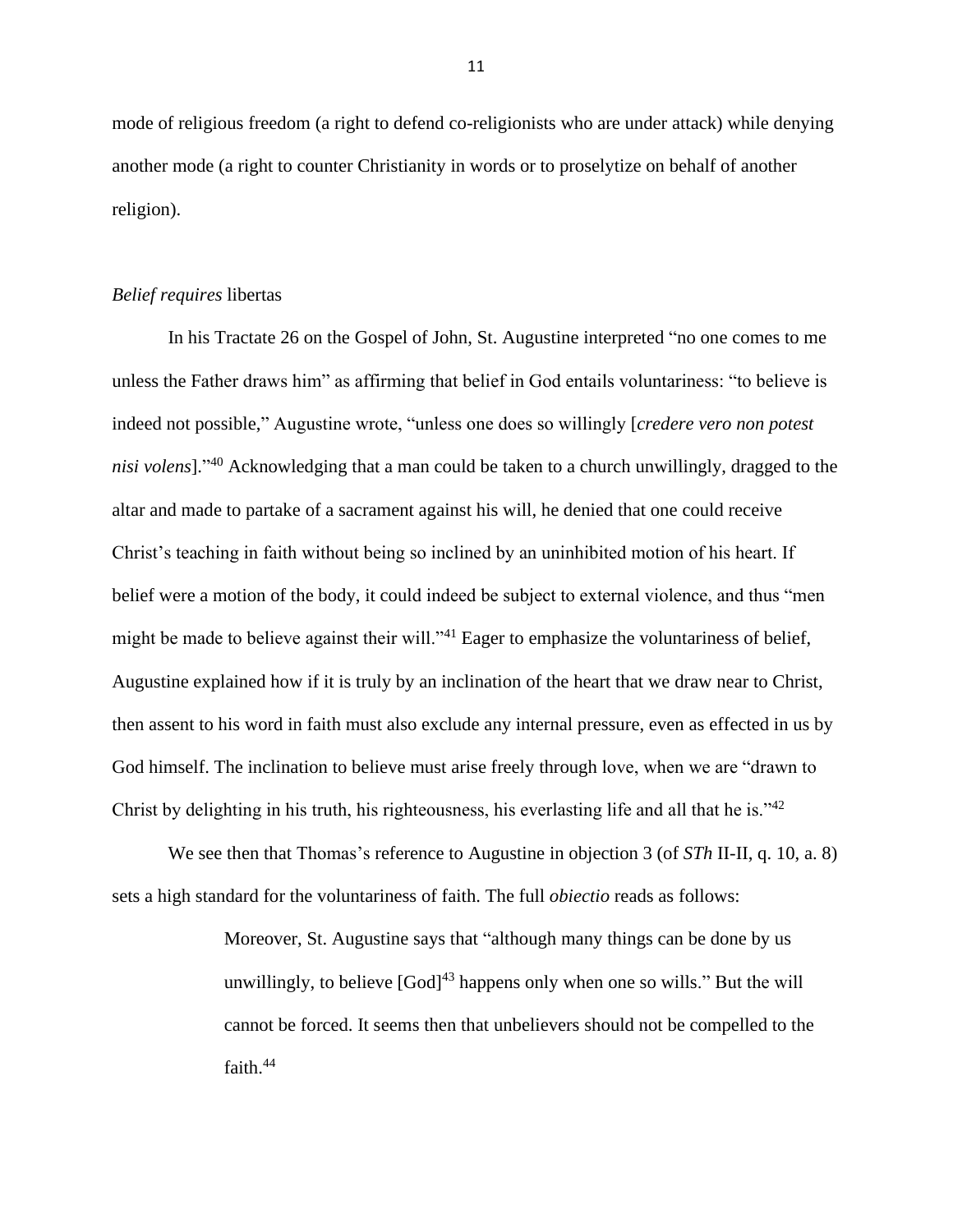In his contemporaneous exposition on John,<sup>45</sup> Thomas discussed at greater length why faith requires a high standard of voluntariness. Commenting, apropos of verse 6:44, that "no one believes unless he wills to do so [*credere autem nullus potest nisi volens*]," Thomas adds that to be drawn by the Father in this fashion, namely through one's own will, cannot result from violence (*violentiam*); it is not the sort of act that can be forced (*cogitur*).<sup>46</sup> He thereby excludes from the assent of faith not only the application of brute force, but also the conditional violence of coercion, as by threats of harm one person induces another to choose a course of action that he or she would otherwise avoid . Or to put the same point positively, faith involves not only freedom of choice (*libero arbitrium*), but freedom of desire (*libertas*<sup>47</sup>) as well.

Thomas explains <sup>48</sup> how constraint (*violentia* or *coactio*) can be imposed in two different ways. In one way, a person's ability to choose is entirely removed; one becomes the passive recipient of action that originates wholly from an external agent. This he terms *violentum simpliciter*, "being forced unqualifiedly." In another way, a person's ability to choose is adversely affected, but not removed, as when someone selects an undesirable course of action in order to avoid an evil that is perceived as even greater; this Thomas terms *violentum secundum quid*, a topic he discussed under the heading of the "mixed voluntary."<sup>49</sup> Medieval canon lawyers similarly drew a contrast between "absolute" and "conditional" constraint (*coactio*).<sup>50</sup> In contemporary philosophical discussions the first is ordinarily termed "compulsion," while the second is named "coercion."<sup>51</sup>

The assent of faith, itself an act of the intellect, results from a motion of the will<sup>52</sup> oriented toward divine truth as my supreme good.<sup>53</sup> Affection for this highest truth is the motivating reason for the assent of faith. If this assent were to occur for a motive other than love of God, the underlying rationale for faith would be missing, and the resulting act would not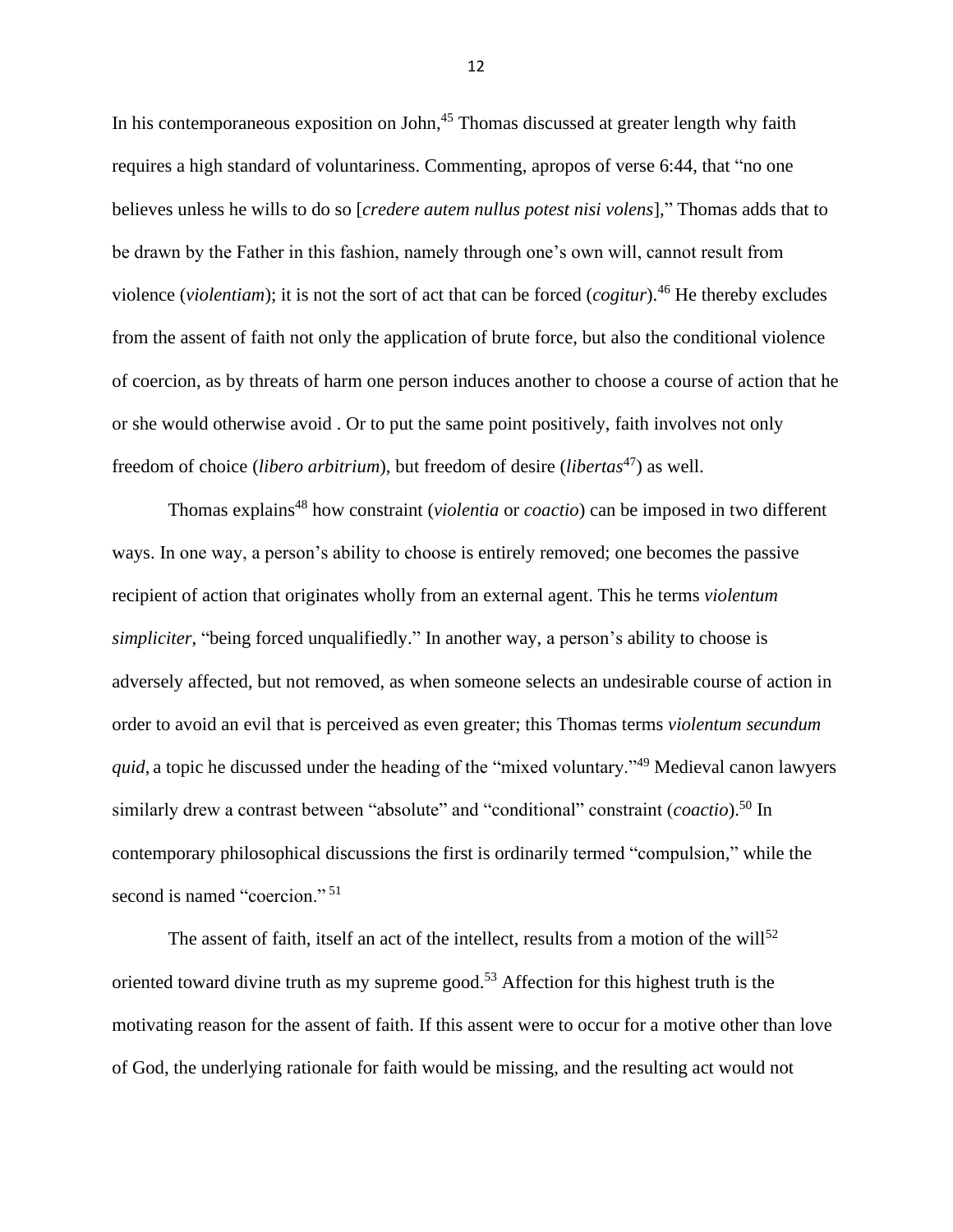qualify as theological faith. Thus, I read Thomas as asserting that theological faith requires voluntariness in the strong sense of the term: <sup>54</sup> In choosing to believe God my heart must be directed to the reason motivating faith – divine truth as source of my beatitude – *for its own sake*. <sup>55</sup> Should my heart be directed for some other reason, say to evade a penalty, or to secure a temporal benefit, God's truth will be assented to not as an end, but for the sake of something else, and thereby will be loved only as a means.<sup>56</sup> The condition *sine qua non* for theological faith will be absent.<sup>57</sup> On this reasoning, coercion is antithetical to the very nature of faith. Its employment to motivate others into adopting the faith must consequently be ruled out.<sup>58</sup> In this respect, Thomas supports a strong doctrine of religious freedom, one that affirms the inherent *liberty* of the embrace of faith. "No one can be led to the faith by violence [*ad credendum vim inferre*]; it is only willingly [*volentes*], not despite ourselves [*inviti*], that we are saved," Thomas affirms, citing the canon *De Iudaeis* from the Fourth Council of Toledo (633). 59

# *Compelling a return to faith or preventing departure*

As I have already noted, the contrary position is highlighted in the *sed contra* of article 8 with reference to Luke 14:23:

> It is written "Go out on the highways and hedges; and compel them to come in." Now people enter the house of God, i.e., the Holy Church, by faith. Therefore, some ought to be compelled to the faith.<sup>60</sup>

As becomes apparent in the replies, solely people who have abandoned the faith are the intended referent of the parable (apostate baptized Jews are mentioned in ad 2 and heretics in ad. 3). It is they who are forced back into the Church or are prevented from leaving. Based on what seemed the unquestionable authority of scripture, numerous medieval legal rulings asserted that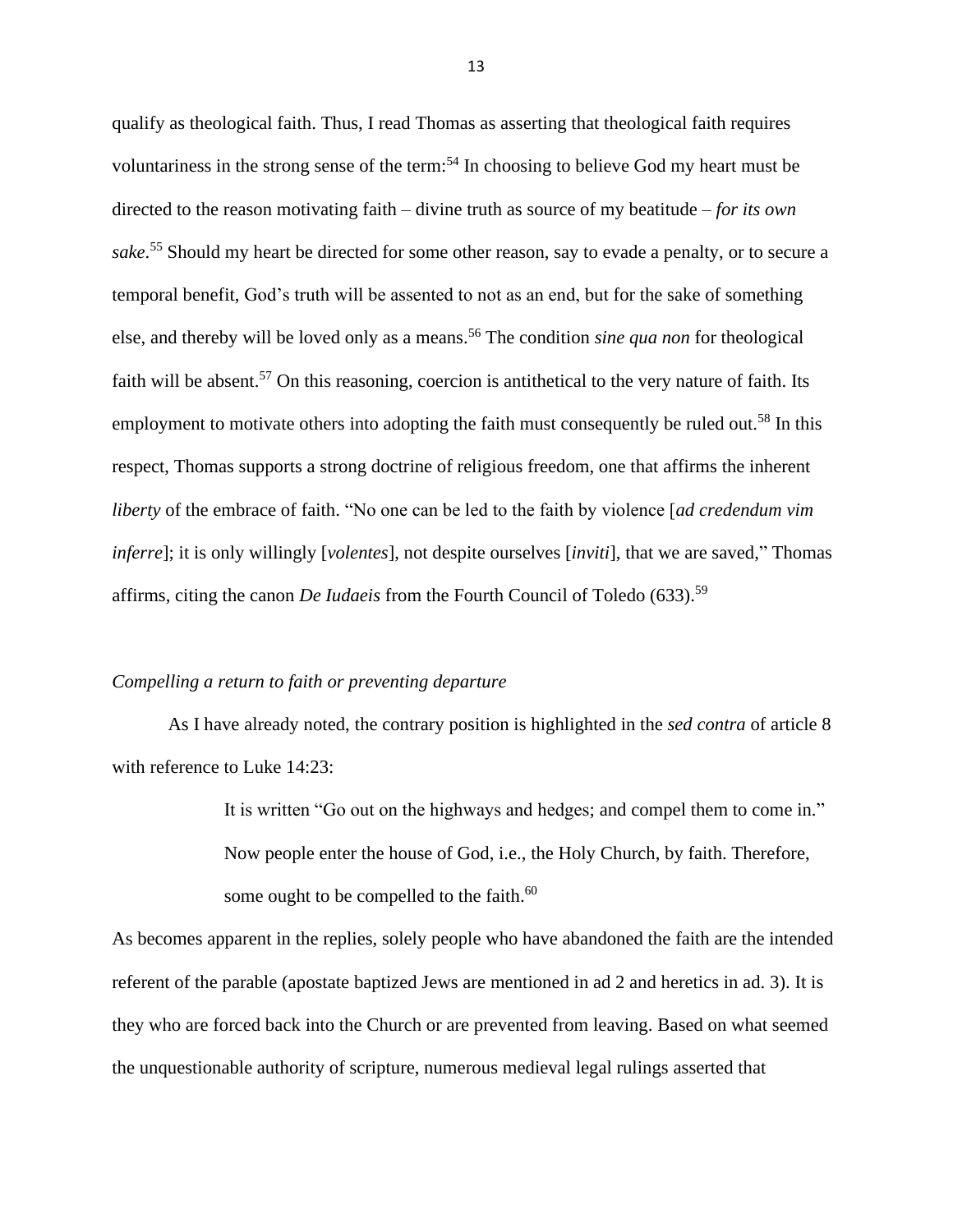recalcitrant Christians would rightly be coerced to remain in a faith had they had sought to leave or forced back to faith they had abandoned.<sup>61</sup> Canon lawyers considered this teaching definitive and it was impossible for Thomas to ignore it. *Prima facie*, however, it ran counter to his settled view that the assent of faith must remain free of coercion. To show how these two assertions, (i) "under no condition may [*infideles*] be compelled to the faith" and (ii) "some [*aliqui*] ought to be compelled to the faith" are not contradictory, Thomas offered the following explanation:

> [T]here are those who at some time have accepted the faith, and professed it, such as heretics and all apostates. These unbelievers should be made to undergo even bodily compulsion, that they may fulfill what they have promised, and hold what they at one time received. $62$

Key to this brief explanation is the notion of *promise.* Thomas's supposition is that becoming a Christian entails an irrevocable commitment to remain in the faith. Apostates and heretics have reneged on this promise to God. Due to this voluntary fault (renunciation of the faith commitment), an act that was originally free (assent to God in faith) may now be induced in them through coercion, including threats of physical harm. Thomas leaves the explanation at that; nowhere else to my knowledge did he return to this precise issue, so it is up to us to reconstruct the steps in his reasoning

A clue lies in Thomas's distinction between "acceptance" of the faith and its "profession." The first involves an interior act of the mind (the topic of STh II-II, q. 2, "De actu interiori fidei") that is not scrutable to the outward eye, hence should a promise be made at this level it would not be known to others and its violation could not be made subject to external penalties. Profession, however, involves the communication of one' thought, including promises made, by means of gestures, words, and other outward signs, a topic Thomas discussed in *STh* II-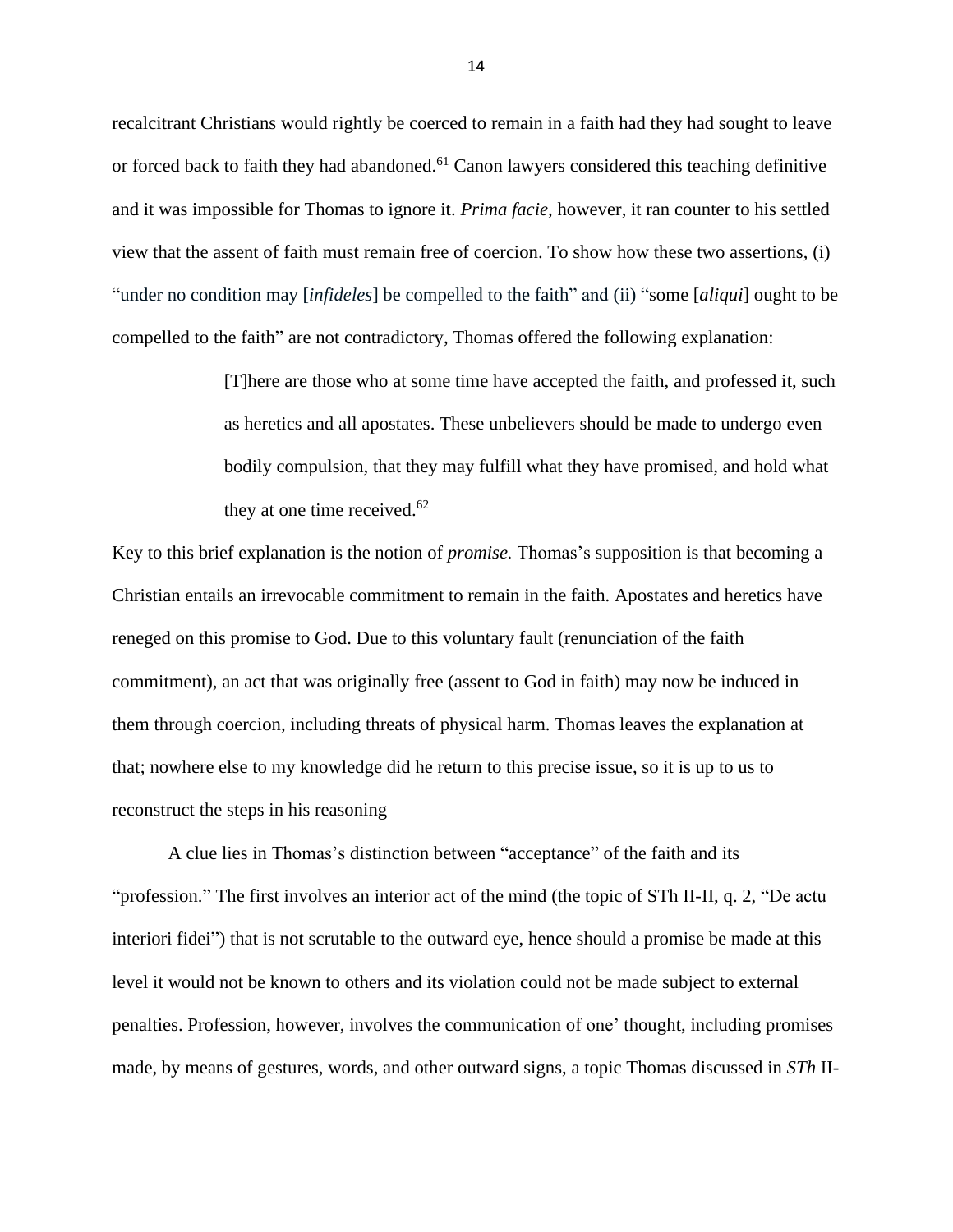II, q. 3 "De exterior actu fidei," where he calls the act in question *confessio*; it consists, he says, "in giving outward expression to the things we hold inwardly in faith."<sup>63</sup> At this juncture, Thomas makes no mention of any promise made in faith. However, in the subsequent discussion of vows ("De voto") in *STh* II-II, q. 88, a. 2, ad 1, we find him establishing a connection between faith in God, the promise (*promissio*) that accompanies it, and its outward profession. The setting for this linkage is baptism, for it is then, he says, that those receiving the sacrament (or parents on behalf of their children) make a vow (i.e., a promise to  $God<sup>64</sup>$ ) to renounce the devil's pomps and maintain faith in Christ (*fidem Christi servare*). <sup>65</sup> Significantly, for our purposes, in the corresponding objection Thomas again reverts again to psalm 76:11 ("Make vows to the Lord God and keep them" <sup>66</sup>), which he had earlier referenced in *STh* II-II, q. 10, a. 8, ad 3 to explain why heretics, having abandoned their promise to God, can rightly be coerced back to the faith ("compellendi ut fidem teneant"). Reading these two passages together, we can infer that the precise object of the said constraint is the outward profession of faith that is incumbent on us by virtue of our baptism.<sup>67</sup> Thomas alludes to this linkage in his treatment of apostasy in *STh* II-II, q. 12. Defining "apostasy" as the act whereby a person withdraws from the faith, Thomas adds in a. 1, ad 2, that the withdrawal in question covers not only what is "believed in the heart" (*credulitas cordis*), but "the external words and deeds by which we bear witness to this inward profession of faith." Then, in article, 2, he explains that it is within the competency of the Church "to pass a sentence of punishment on the unbelief of those who have received the faith." Thomas thereby implies that a failure to fulfill the obligations incumbent on one's faith, or engagement in external acts directly contrary to those obligations,  $68$  is what the Church thus punishes.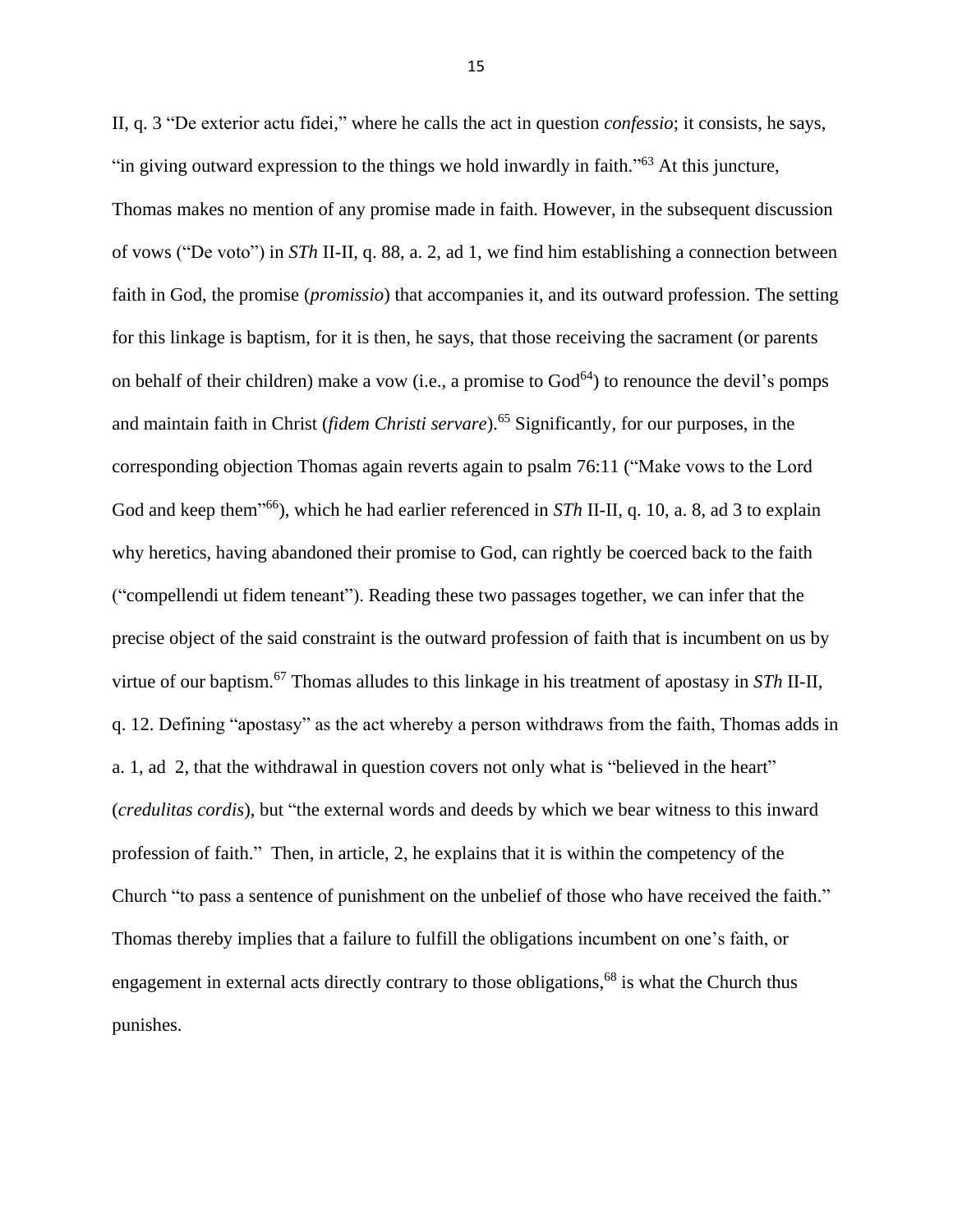At baptism we receive an indelible character that makes us permanent members of Christ's Church.<sup>69</sup> Vowing ourselves to permanent fidelity, and publicly declaring such (baptism being an external, public act), it is expected that we renew this commitment by similarly public acts. Should we refuse to do so, the Church would be entitled to enforce, by the administration of coercive penalties, compliance with commitments we had expressed in our baptismal vow. It is not the internal faith act that would be coerced; rather, the precise target of this coercive action would be faith's expression (the "confessio" or "protestatio fidei") in external acts, acts that would presumably (Thomas does not provide the details) include submitting oneself to the sacrament of penance, presenting one's children for baptism, and so forth. On this reasoning, there is no direct contradiction in asserting that external unbelievers should never be coerced to the faith while at the same time affirming this may justifiably be done to internal unbelievers – because the first assertion bears on the interior faith act and the second on its outward profession and the promise expressed therein. 70

# *Can a Coerced Baptism be Valid?*

Thomas contrasted two different effects of baptism,<sup>71</sup> the character on the one hand, and grace, its "ultimate effect," on the other. "Rectified faith" (*recta fides,* faith informed by charity) is the condition sine qua non for reception of the latter; while the former can be given even should such faith be missing. What we receive by way of grace must be free from all coercion;<sup>72</sup> this is the conclusion Thomas drew from his meditation (via Augustin) on John 6:44. The same does not necessarily hold for the baptismal character. Whether it could be received into a subject who was coerced into accepting baptism (either from fear of some penalty or the prospect of a temporal reward) is not a question Thomas directly addressed. Even apropos the special case of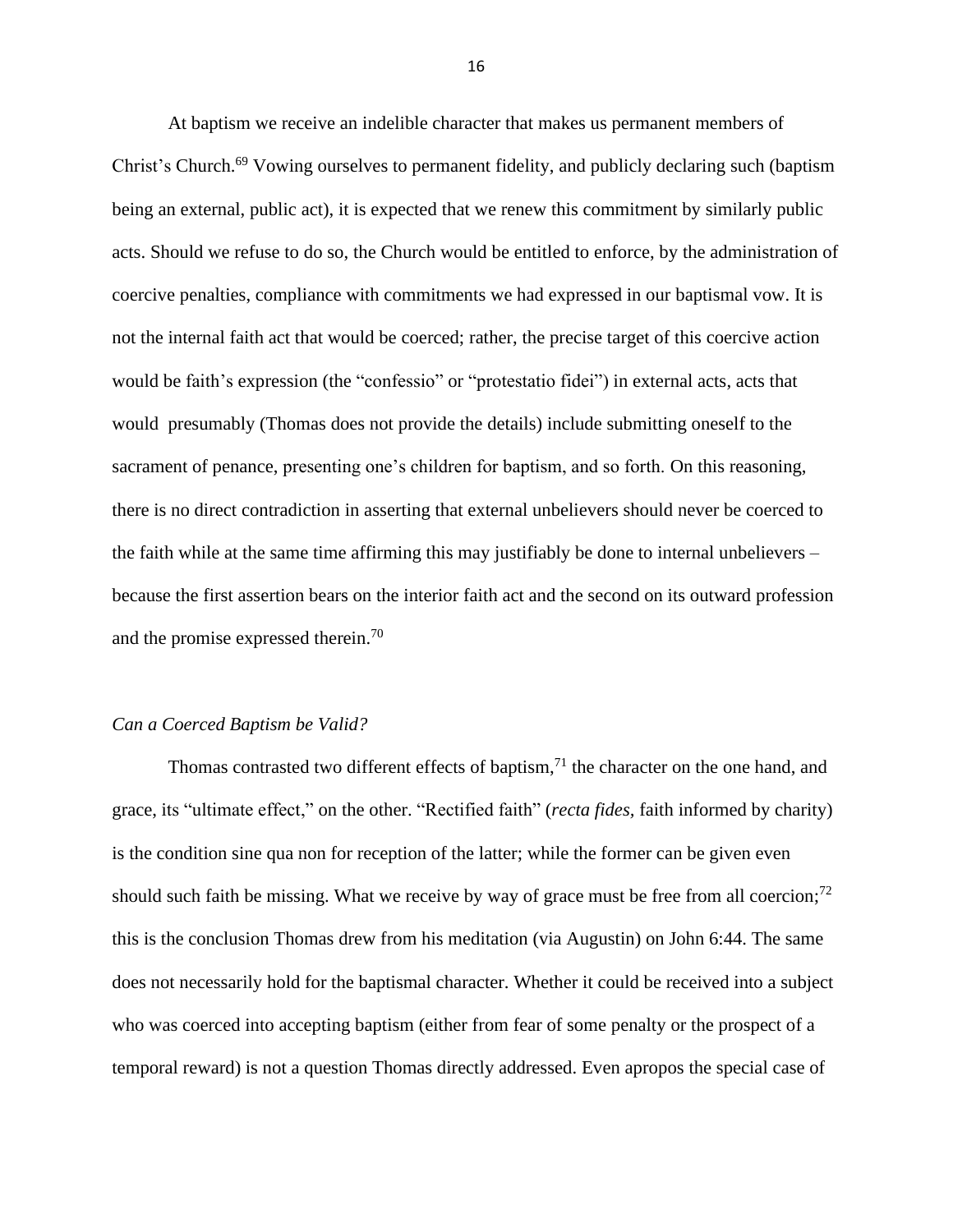children baptized against the will of their parents – a practice Thomas expressly opposed because it would constitute a violation of parental natural right<sup>73</sup> – he does not say whether the baptismal character would be conferred in such a circumstance, say should someone baptize a Jewish child who was in danger of imminent death.<sup>74</sup> Given this silence, it is difficult to determine how Thomas assessed the sacramental effect of a coerced baptism.

One the one hand, the weight of his doctrine – as presented above – would suggest that God would never infuse the baptismal character into the soul of someone who was coerced into receiving the sacrament, because in such a circumstance the condition *sine qua non* of gracegiven theological faith would be absent.<sup>75</sup> Indeed, in discussing the intention that is requite on the part of individuals undergoing baptism (*STh* III, q. 68, a. 7), Thomas says that they must intend what the Church itself intends in conferring baptism, namely spiritual regeneration (a "new life" in Christ). Someone lacking that intention, as would appear to be the case should one's acceptance of baptism be coerced, could not be said to have received the sacrament with a necessary condition; thus the baptism would not be valid and the character would not be imprinted on the receiver's soul. Consequently, such a person could not be bound to observe the obligations resulting from a baptismal vow that was not validly made.

On the other hand, based on the Toledan canon *De Iudaeis*, medieval canon lawyers generally held that a coerced baptism could be valid, such that the receiver would be considered a Christian and held accountable for the attendant obligations. We thus read in Gratian's *Decretum* that

> Jews are not to be forced into the faith [*ad fidem cogendi*]; although even if they accept it unwillingly [*quam tamen si inuiti susceperint*], they must be forced to retain it [*cogendi sunt retinere*]. Whence in the Fourth Toledan Council it was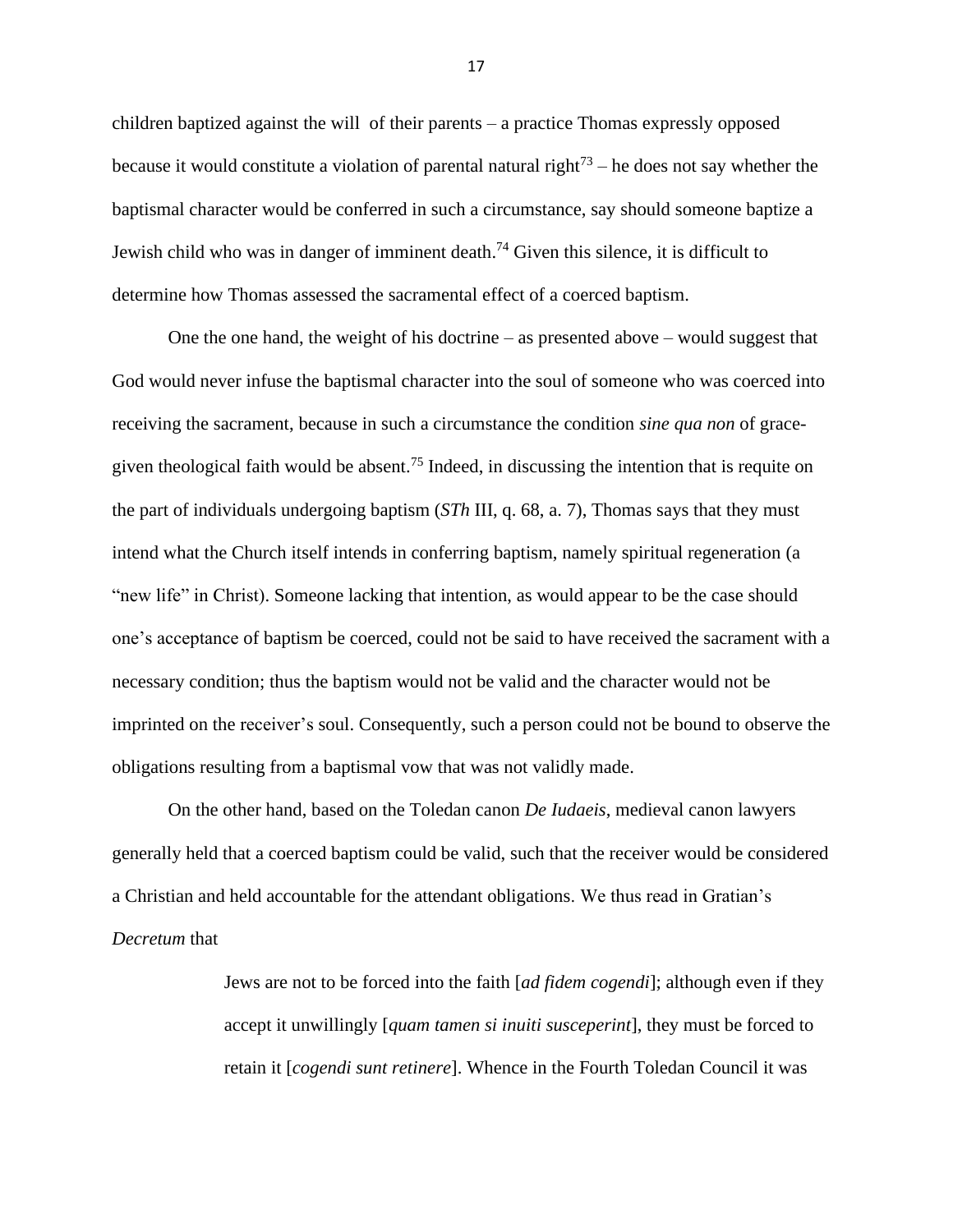enacted: Just as Jews are not forced into the faith [*ad fidem cogendi*], so too once converted, they are not permitted to withdraw.<sup>76</sup>

Continued profession of faith could thus be forced on recalcitrant Christians by the relevant authorities. Taken at face value, this canon seems contradictory, insofar as it both denies and affirms the validity of coerced conversion (although this inconsistency is somewhat concealed by the use of two different terms, *cogendi* and *inuiti*). However, contradiction would formally be obviated if *cogendi* is understood as referring to compulsion and *inuiti* to coercion. The sense would then be that anyone physically forced into baptism, such that their free will was entirely removed, would be *compelled*, and in this case the baptism would be invalid and no obligations would flow from it. By contrast, someone induced to baptism by fear of a temporal penalty (or prospect of a reward) would not thereby lose their capacity for free choice, although their liberty would be reduced. Such a baptism would be valid and the requisite obligations would retain. This was how some canon lawyers interpreted this passage.<sup>77</sup> Undoubtedly aware of this legal determination on the validity of coerced (in contrast to physically compelled) baptism,  $^{78}$  Aquinas would have had to take it into account; he generally recognized that Church practice, including influential legal rulings, provided a framework for theological inquiry and would set boundaries on what could be theologically affirmed.

As we have seen, Thomas rejected the supposition that embrace of the Christian faith could be compatible with coercion, insofar as not just free will, but *libertas* also, he deemed essential to the act of faith. In his eyes, would this implication obtain for the reception of baptism as well? Jennifer Hart Weed maintains that it does. As evidence, she notes how Thomas, when referring to *De Iudaeis* in *STh* II-II, q. 10, a. 8, ad 2, omitted inclusion of the phrase *quam… si inuiti susceperint* ("even if they accept it unwillingly") and instead retained the general point that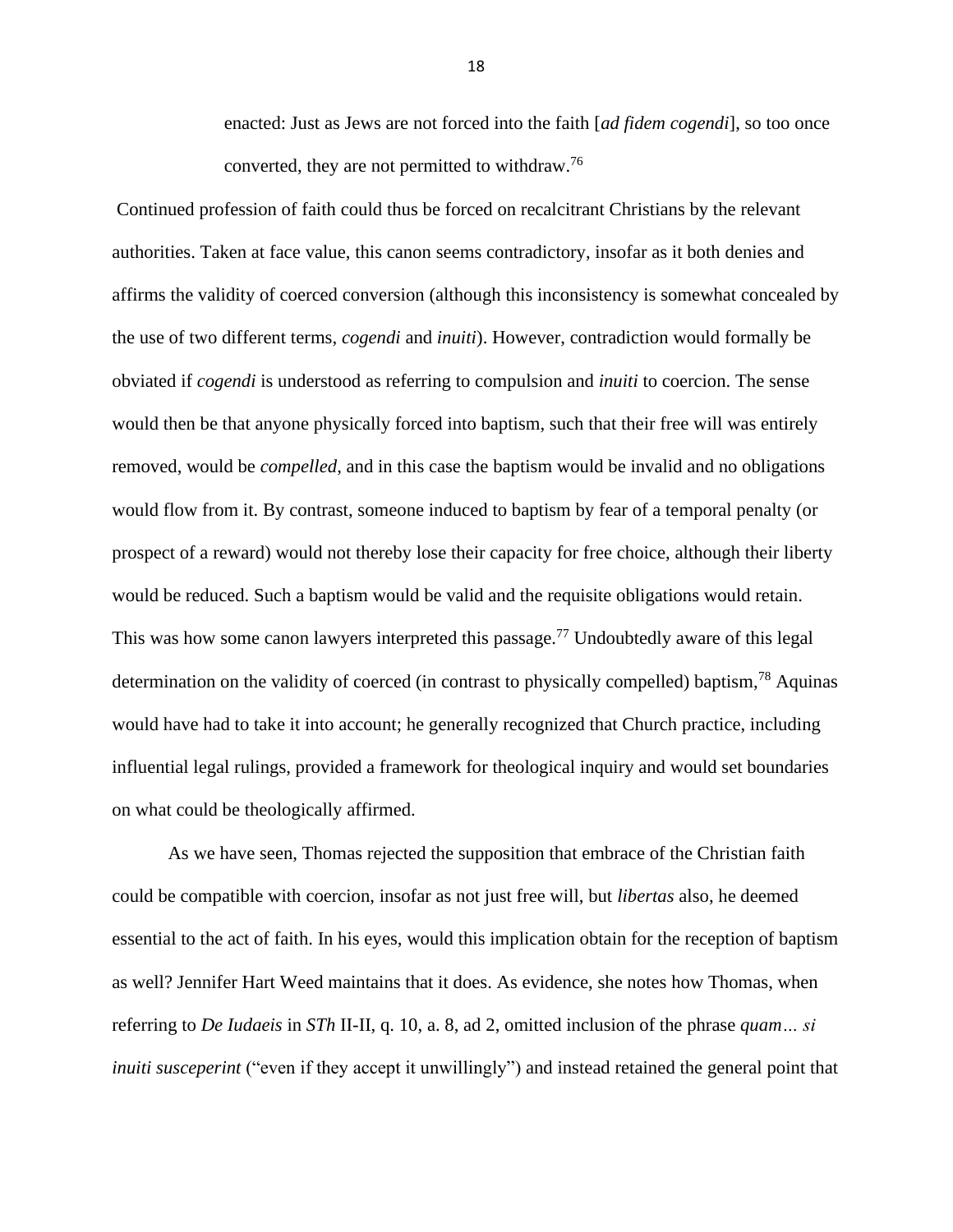Jews who at one time had embraced the faith would be bound to keep it.<sup>79</sup> Nonetheless, to my mind, this omission does not entirely settle the question at hand; in this *Summa* passage Thomas had for task to explain the inner act of theological faith; baptism he would address later in the *Tertia pars*. At the relevant juncture (q. 68, aa. 8-9), we find him opening a space between the condition needed for valid reception of the sacrament (which would imply an imprint of the baptismal character) and the prerequisite for donation of salvific grace via baptism. As to the first, receiving the sacrament with the intent of procuring spiritual renovation would be sufficient; for the second, formed faith (*recta fides*) is required. Could the first be compatible would some measure of fear- (or reward-) induced pressure, while the second obviously would not? If one adopts a minimal reading of "intending what the Church intends in baptizing", on a par with the way Thomas describes the intention needed for administering the sacrament (*in extremis* even an unbaptized person could validly perform the baptismal rite – *STh* III, q. 67, a. 5), then its reception would not be wholly incompatible with coercion, and the sacrament would be validly (but perhaps not licitly) conferred.

During Thomas's second Parisian regency, King Louis IX of France "ordered the attendance of Jews at evangelistic sermons preached by Pablo Christiani, a Dominican and former Jew."<sup>80</sup> Had some conversions followed, it would not be correct to say they happened wholly without coercion. It is difficult to parse Thomas's settled view on this matter of coerced (versus compelled) baptism. I read him as fundamentally opposing such a practice (in its different forms) as it was incompatible with the view he had formed of theological faith. But inversely, he could not overtly reject the Church practice (reflected in the position of mainstream canon lawyers) that allowed for the validity of coerced baptisms. This, I conjecture, led him to introduce (in aa. 8-9 of q. 68) the distinction between reception of the character, on the one side,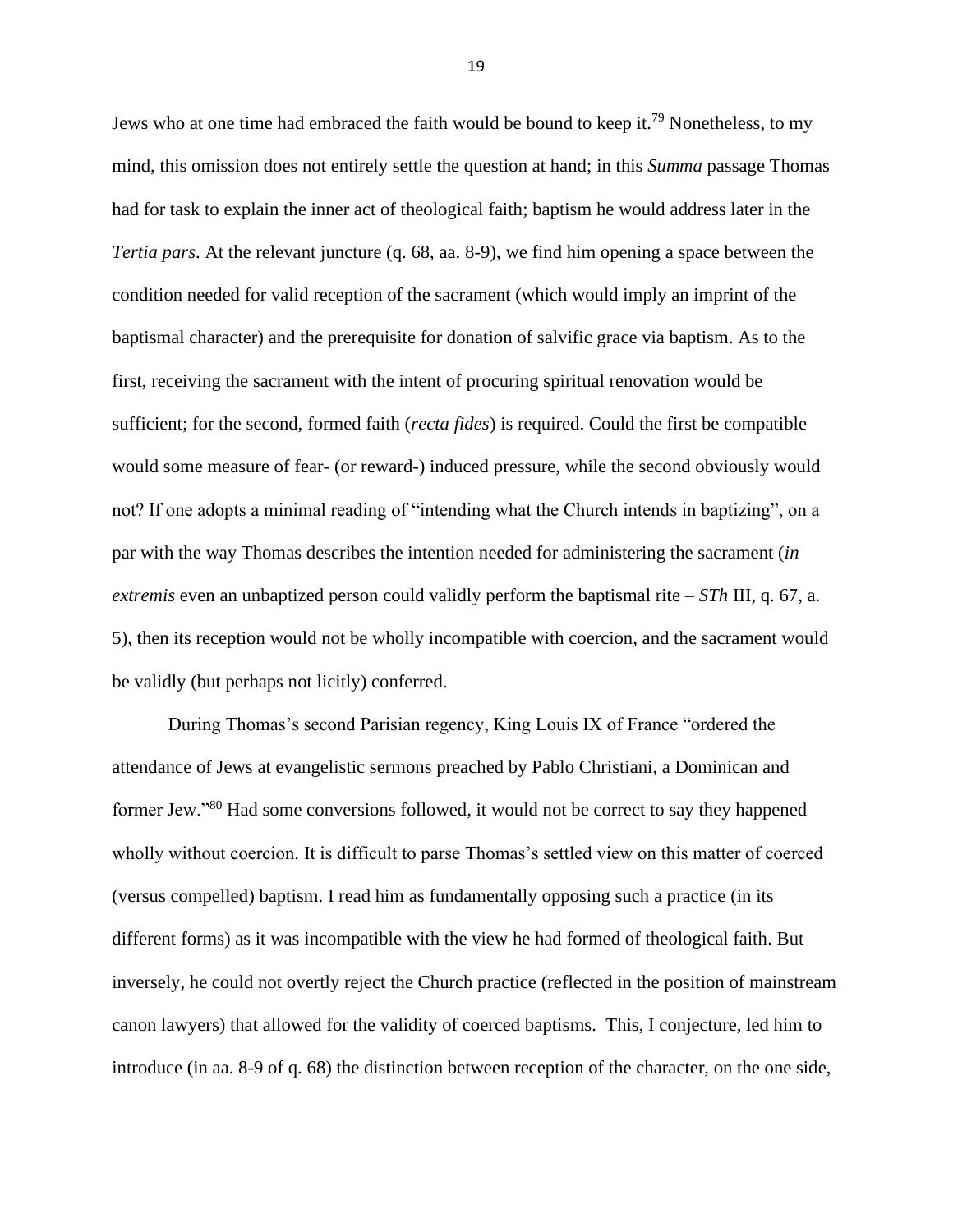and reception of salvific grace, on the other, so as to create a small (albeit reluctant) opening for the prevailing practice, which enjoyed the support of ecclesial law.

Finally, and apropos of forced evangelizing (e.g. compulsory attendance at sermons), Thomas did show some reserve toward Augustine's view that such coercion can have a salutary effect on unbelievers, by breaking down barriers that impede the interior assent of faith.<sup>81</sup> For Augustine, it is not that fear itself will elicit in us divine belief (based on John 6: 24, Augustine admits this is impossible). Rather, under the fear of threatened harm, our dispositions for error are eroded so that subsequently we become able – presuming God's light is offered – "to hold willingly what one formerly denied." <sup>82</sup> Thomas alludes to this conception in *STh* II-II, q. 10, a. 8, ad 3 (citing Augustine's Letter 185 to Boniface<sup>83</sup>): "they [the Donatists] should remember that "Christ at first compelled Paul and afterwards taught him." But Thomas makes no reference to this supposedly beneficial impact of fear in the corresponding *responsio*. Instead, returning to this issue later in the same *quaestio*, he cautions against this procedure, not only as employed against pagans, but against heretics as well. It is better, he suggests, to let them perform their rites, "so that [left unmolested] they might gradually be converted to the faith."<sup>84</sup> Later, speaking about schismatics, he similarly comments that "coercive penalties of the secular arm [*coercionem branchi saecularis*]" should be employed against them only as a last resort, after other, less repressive measures (excommunication is mentioned) have been tried but failed.<sup>85</sup>

## *Freedom to defend Christians whose faith is under attack*

This far, I have examined how Aquinas conceptualized the freedom unbelievers *ad extra* enjoy in entering the Christian faith and the freedom denied unbelievers *ad intra* who wish to depart from it. The *responsio* to art. 8 alludes, in addition, to a third mode of freedom, namely an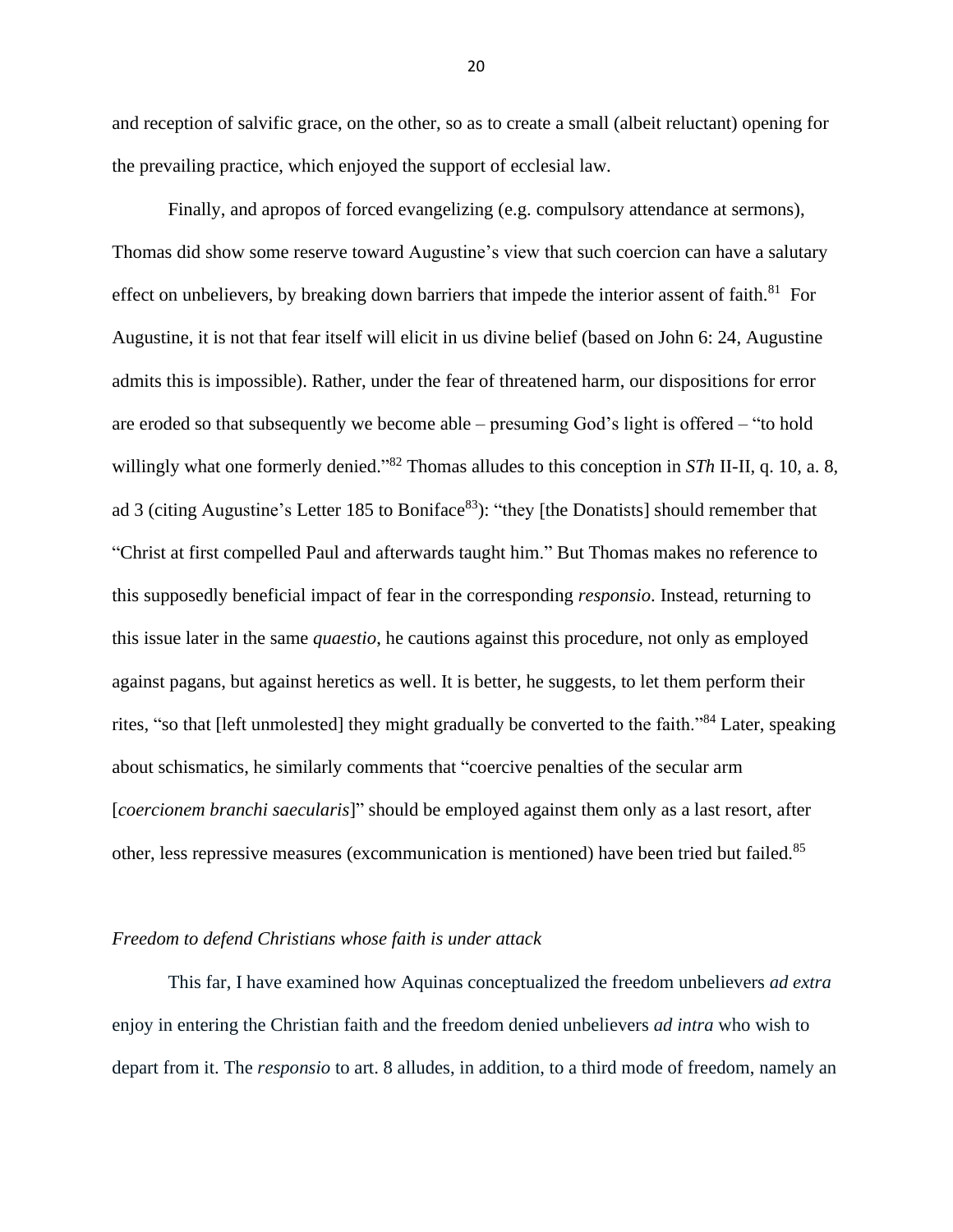entitlement – possessed by Christians – to defend the practice of their faith against unbelievers who would actively oppose it. Thomas presents this entitlement immediately after the first sentence of the *responsio*, where he had affirmed that coercing external unbelievers into the faith is wholly impermissible. Having said this, he proceeds to explain how these same unbelievers may nonetheless

be compelled by the faithful, if it be possible to do so, that they do not impede [*impediant*] the faith by their blasphemies [*blasphemiis*], evil persuasions [*malis persuasionibus*], or open persecutions [*apertis persecutionibus*]. It is for this reason that Christ's faithful often wage war on unbelievers [*contra infideles bellum movent*], not indeed for the purpose of forcing them to believe [*ad credendum cogant*], because even if they were to conquer them and take them prisoner, their liberty to believe [*libertate...credere*] would remain, if that is what they desire; rather [such war is waged] in order to constrain them from impeding the faith of Christ [*eos compellent ne fidem Christi impediant*]. 86

This passage includes an affirmation and a denial. Thomas *affirms* that Christians are entitled to wage war against external unbelievers<sup>87</sup> for three reasons: (i) to repel physical attacks that these unbelievers direct against Christians; (ii) to curtail derogatory speech about Christianity, and (iii) to counter attempts at getting Christians to abandon their faith and adopt a new one. Thomas underscores how this justified warfare against unbelievers is defensive in character. He consequently *denies* that its purpose is to convert pagans to Christianity. As evidence that such warfare is not animated by proselytizing zeal, Thomas notes that unbelievers will be allowed to retain their religious practices ("freedom of belief") in the event they are taken captive. He underscores nonetheless that this warfare has a religious purpose: to prevent unbelievers from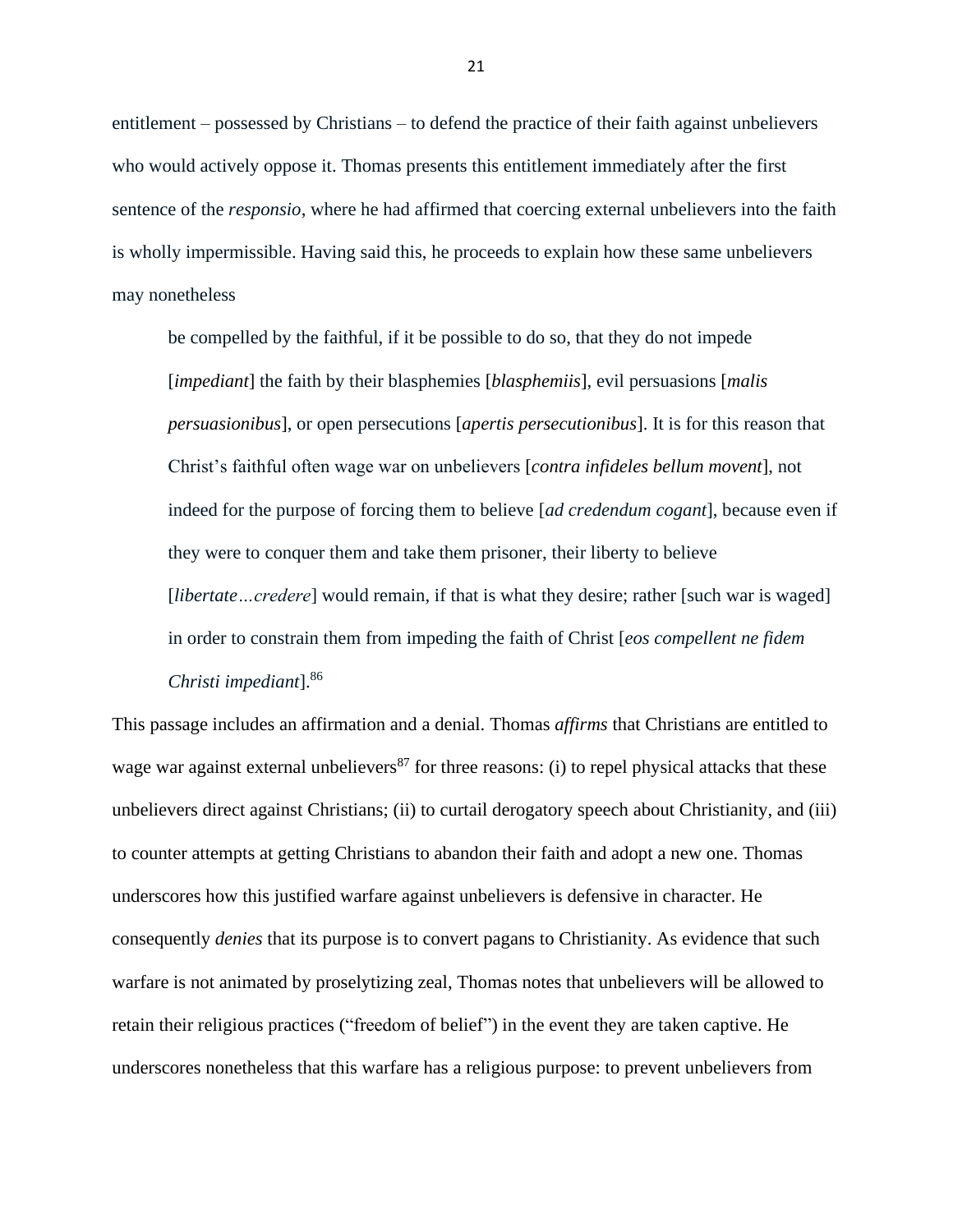actively undermining adherence to and promulgation of the Christian religion (at this juncture no mention is made of *just war* (*bellum iustum*) to defend the civil polity from attack<sup>88</sup>). Although Muslim rulers are not here named, the passage appears to be directed against them; it was a widespread conviction among Latin Christians that these rulers were aggressively seeking to expand the scope of their faith community, especially in the Levant, by compelling vulnerable Christians to embrace Islam.<sup>89</sup>

One author has objected to the "almost unlimited permission to fight infidels"<sup>90</sup> that is implied by the conception of defensive warfare that Thomas outlined in the passage above. Indeed, beyond asserting that Christians can come to the aid of their brethren who suffer from the armed onslaught of unbelievers, Thomas also makes provision for warfare against unbelievers who blaspheme against Christianity or proselytize on behalf of their own religious law. Regarding the first, in a related *quodlibetal* question,<sup>91</sup> he cites the story of Jesus and Beelzebul ("blasphemy against the Spirit will not be forgiven," Matt 12: 22-32) to explain that although Jesus did not resist injury to his humanity (Matt 5:39), he refused to tolerate verbal or symbolic offenses directed against his divinity – with the implication that Gospel teaching allows and even requires Christians to counter, by arms if necessary, speech deemed injurious to God's transcendence. Regarding proselytization on behalf of another religion, Thomas cautioned that unbelievers should be prohibited from regular interaction with uneducated Christian folk (*simplices*, whose faith he describes as "feeble" –*infirmi in fide*) precisely to guard against such an eventuality. Close friendship between unbelievers and these *simplices* was thought by Thomas to be especially dangerous, as the latter might easily succumb to the false teachings of the former  $(q. 10, a. 9).^{92}$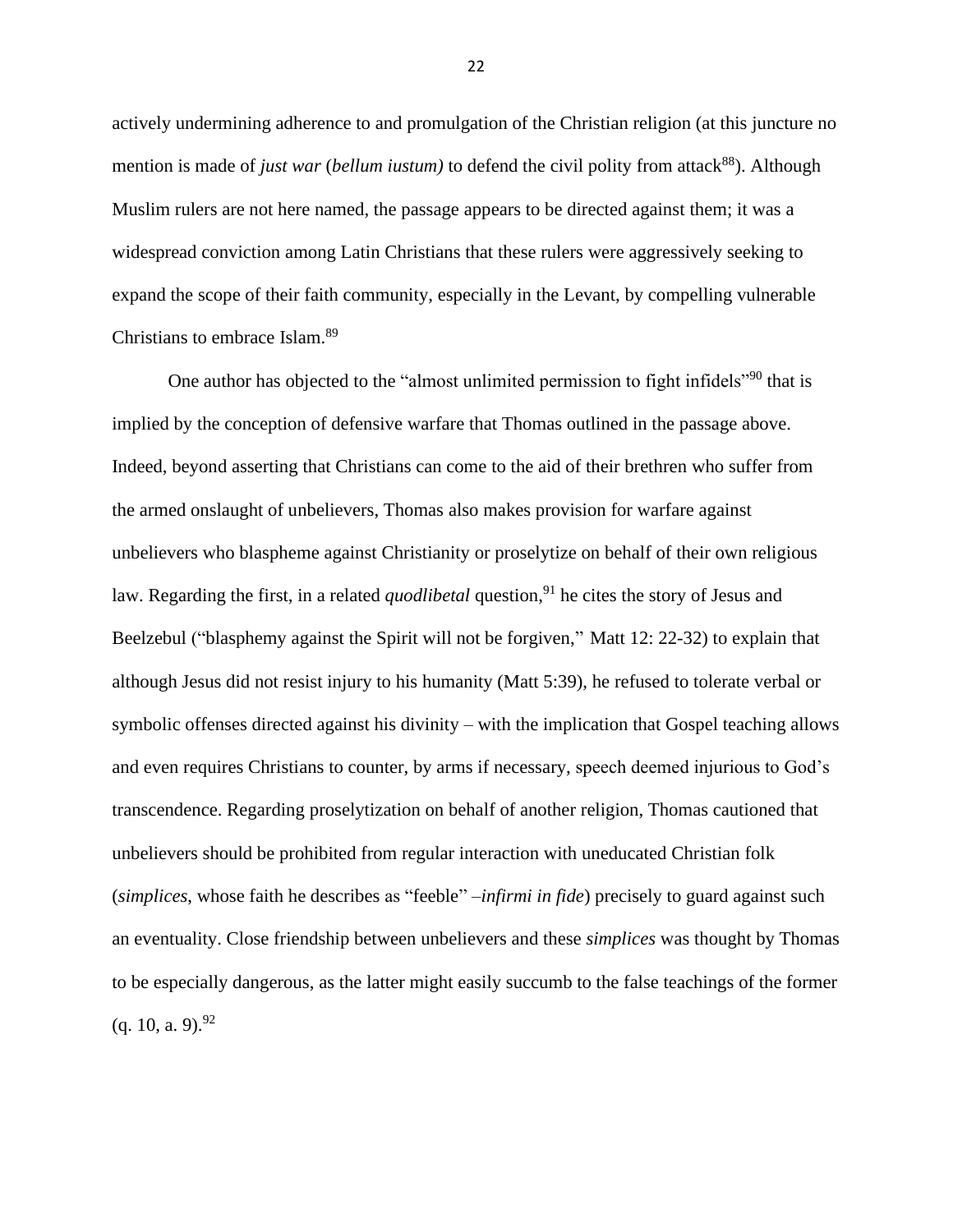Judged from the perspective of contemporary human rights law, Thomas's endorsement of restrictions on the speech of non-Christians and the corresponding liberty of Christians to counter – even to the point of using armed force – perceived violations of these restrictions, cannot but seem excessive.<sup>93</sup> A related flaw would be the unilateral character of the penalties involved: Christians (presumably persons in authority, but Thomas does not elaborate specifically on this issue) were entitled to repress the blasphemies and proselytizing of their non-Christian counterparts, but the reverse would not hold. For instance, should an unbeliever acquire dominium or other authority over Christians, he would not be entitled to proselytize them or to repress their speech in the event he deemed it blasphemous vis-à-vis his religious law. Indeed, it was to prevent proselytization on behalf of alien faiths that the medieval Church forbade unbelievers to *acquire* authority over the Christian faithful. <sup>94</sup> Even when the dominium of unbelievers over the Christian faithful was pre-existing of long date, and thus allowable by natural right, it could still be overturned by Church decree if the faith of Christians was thought to be at risk. Thomas's rationale was this: "dominium (*dominium*) and authority (*praelatio*) are of human right (*ex iure humano*), while the distinction between believers and unbelievers [*fidelium et infidelium*] is of divine right [*ex iure divino*]." <sup>95</sup> Should a conflict emerge between these two orders of law, divine right must take precedence. On this basis, vis-à-vis unbelievers residing in Christian polities, there would be a strong presumption against letting them exercise authority over the faithful. Decrees canceling such authority would be the norm. *De jure*, in areas lying outside the temporal jurisdiction of the Church, such decrees could still be issued but given the scandal that would likely result (and presumably the difficulty in exercising such a right), Thomas concedes this should rarely be done. <sup>96</sup>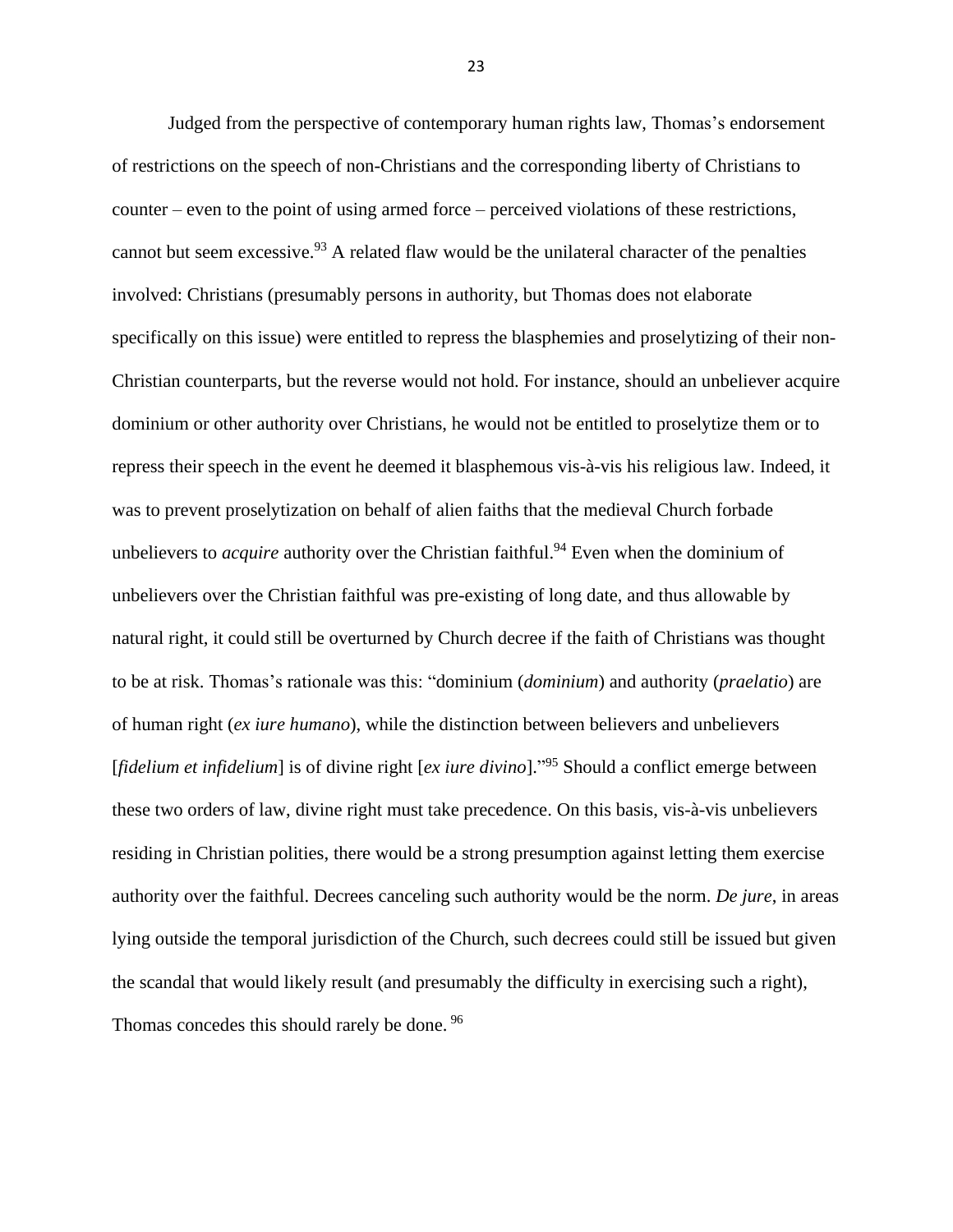## III. VITORIA

Francisco de Victoria's most cited treatment of religious coercion is undoubtedly his *De Indiis* (On the American Indians) that he prepared for the academic year 1537-8 (but not delivered until early 1539). Writing apropos of *STh* II-II, q. 10, a. 12 ("whether the children of Jews and other unbelievers are to be baptized against the wishes of their parents"), it is this *relectio* that mainly accounts for Vitoria's reputation as a stanch advocate for freedom of religion. Hypothetically, he speculates, should it be demonstrated that the Christian faith had adequately been proposed to the native Americans, and they manifested obstinacy (mortal sin) in rejecting it, even then, on this ground alone, there would be no just cause to use force against them. In support, Vitoria repeats Aquinas's assertion that "belief is a matter of the will." Aristotle's point that fear diminishes voluntariness is further advanced to explain how coercion (not just compulsion) is incompatible with faith: "To come to the mysteries and sacraments of Christ merely out of servile fear would be sacrilege." "War," he adds for emphasis, "is no argument for the Christian faith," for, should it be waged for this purpose, the infidels would be moved not "to believe, but only to pretend that they believe and accept the Christian faith." This, he concludes "would be monstrous and sacrilegious."<sup>97</sup> "[D] ifference of religion cannot be a cause of war" was how Vitoria famously summed up this line of argumentation in his companion *relectio* on the law of war (*De iure belli*).<sup>98</sup>

If we turn, however, to Vitoria's earlier lectures on *STh* II-II, q. 10, delivered in the academic year  $1534-5,99$  a somewhat different picture emerges. Commenting on article 8, "Whether unbelievers should be compelled to the faith," Vitoria does not limit himself to the special case of Jews and gentiles (including Muslims) in Africa, America, or other remote places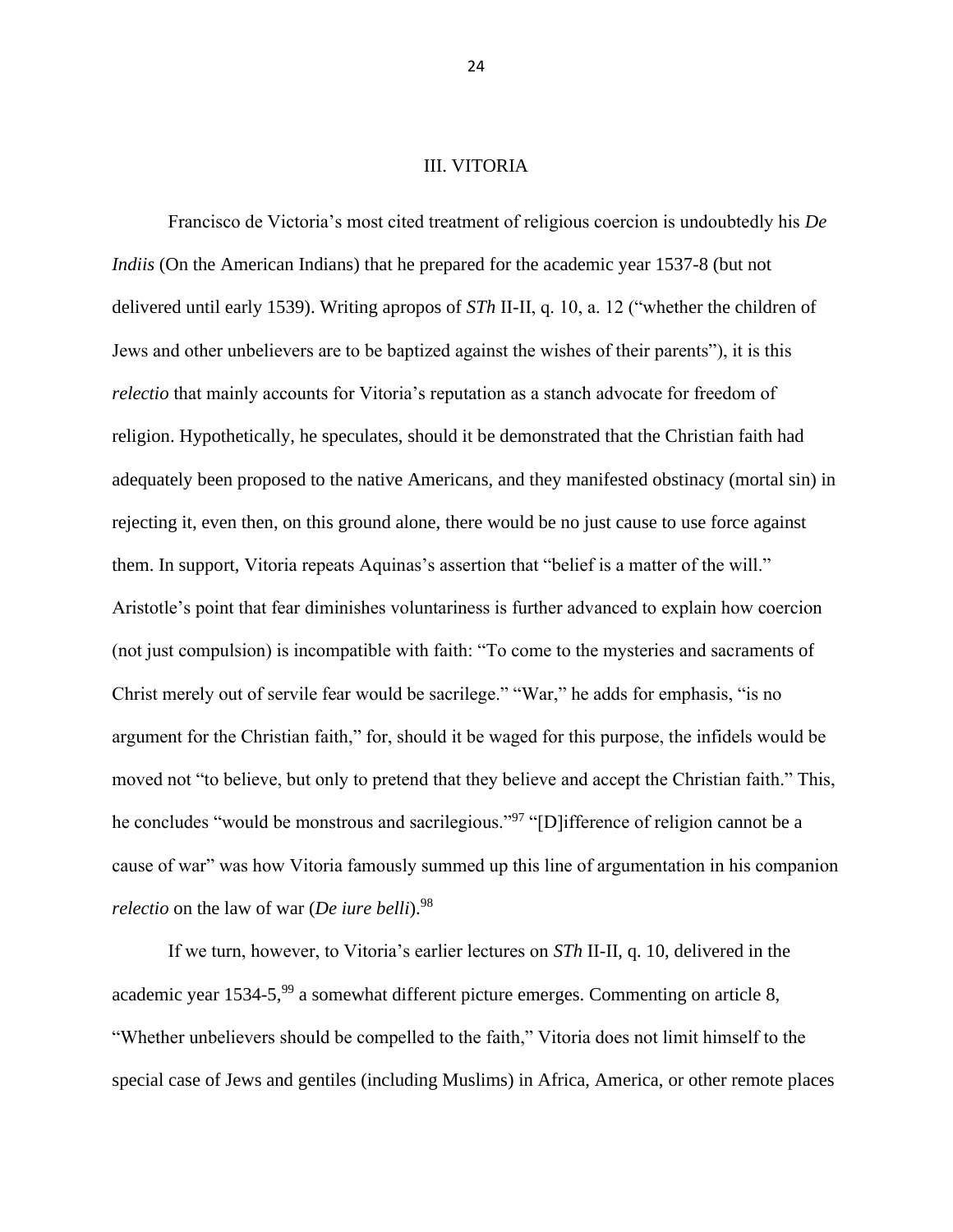far from Christendom; he also examined the problem of forcible conversion in relation to unbelievers residing on Christian lands.

Vitoria opens his investigation with the proposition, inherited from Church teaching, that Jews and gentiles may not be coerced into the faith. He begins by observing that the New Testament offers little direct guidance on this question:

> [B]y what law is it prohibited to forcibly convert unbelievers [*quo iure sit prohibitum compellere infideles ad fidem*]? … I conclude that it is prohibited by divine law. [But] a doubt arises as to where the prohibition may be found. Not in Scripture, because if it was there St. Thomas would have cited it among his authorities, being a most careful researcher in this respect. I reply that this is not stated clearly in the authoritative sources… although there are some passages from which this prohibition may perhaps be inferred [*elicitor*].<sup>100</sup>

In the absence of an unequivocal Scriptural statement prohibiting forced conversion, Vitoria asks whether this practice should be prohibited principally by reason of its negative consequences, chiefly the social unrest and dissimulation it would provoke. But as arguments based solely on side-effect harms are rarely decisive, he proceeds to list some plausible counter arguments justifying such coercion. Scotus's discussion of forcible child baptism is cited in this connection, as it provided Vitoria with a well-known foil from which to elucidate his own position.<sup>101</sup> Referring to Sisebut (king of the Visigoths from 612 until his death), popularly regarded as "a most pious prince," who had ordered the conversion of the Jews under threat of the lash, Scotus maintains that despite the Toledan Council's subsequent revocation of the king's decree, it should not thereby be inferred that all use of force to compel conversion is inherently wrong. The prohibition of *De Iudaeis* was framed, he suggests, in view of the negative consequences that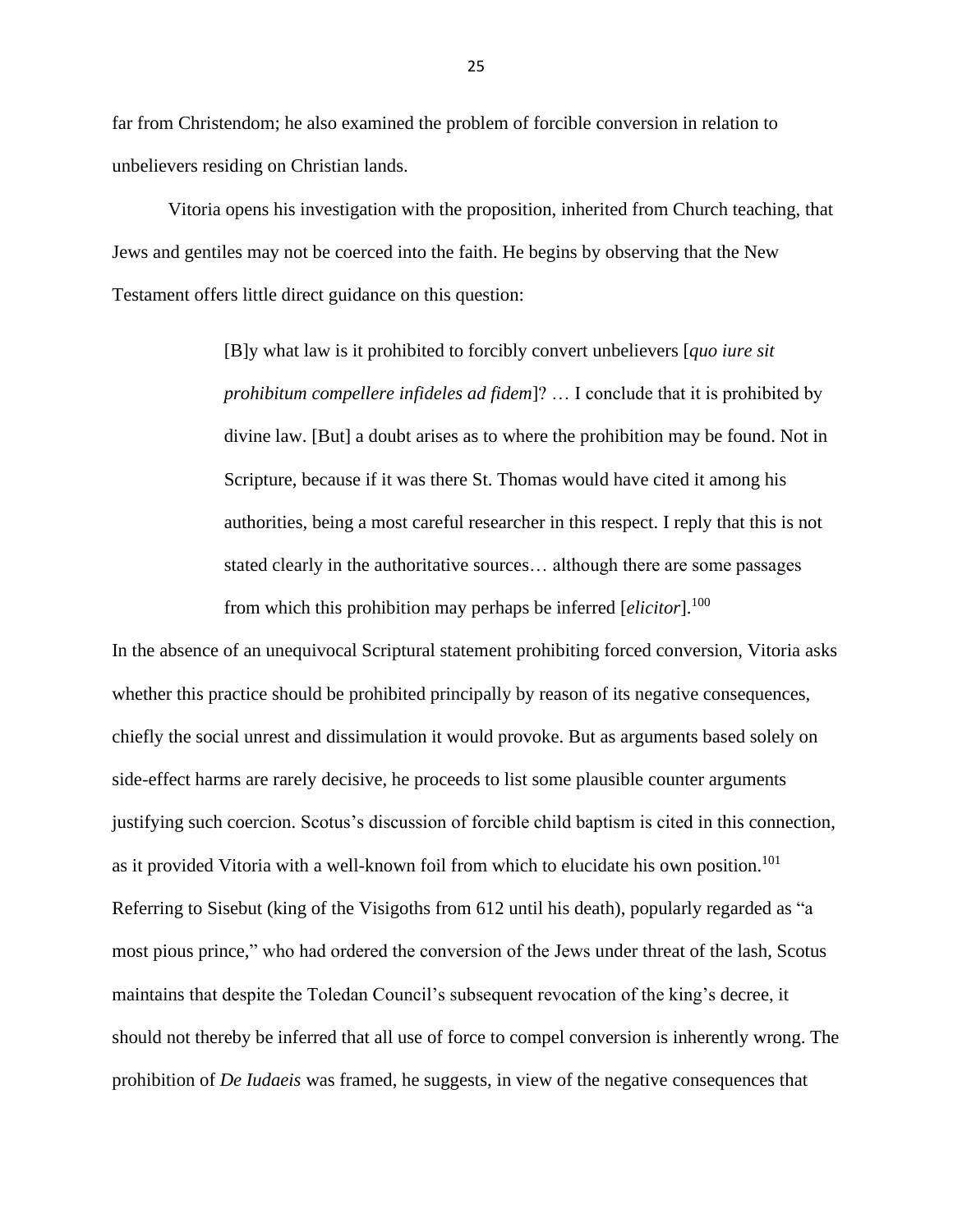ordinarily issue from attempts at compelling conversion. If a way could be found to eliminate these side-effect harms, say by introducing precautionary measures, then the manifest good of bringing someone to the faith, thereby saving them from spiritual suicide, would justify an imposition of moderate force to that end. A doctor does no harm in compelling a patient to take medicine for his own good; ignorant of its beneficial effect, the patient might not want the medicine at first, in this sense his reception of it is involuntary, but because he more fundamentally desires health, ultimately his reception of the medicine must be counted as voluntary. In matters of faith, the prince has a function parallel to that of a physician. <sup>102</sup> Like the pious king Sisebut, Christian princes have authority to enact laws for the common good even with respect to religious observances (*materia religionis*). Thus, Scotus concludes, Christian princes may licitly compel acceptance of the faith, provided one can foresee that feigned conversations and similar wrongs do not result. Far from being wrong, the practice would then be licit and even desirable.<sup>103</sup>

Having presented Scotus's position, Vitoria advances his own determination on the liceity of religious coercion. He begins by distinguishing between unbelievers who live in a Christian commonwealth and are subjects of its prince, from unbelievers who live outside of its boundaries.<sup>104</sup> Fear and threats, Vitoria argues, may not be used against unbelievers *residing on their own lands*, as an application of the said coercion will be illicit in the absence of any proper jurisdiction. A Christian king would have no more authority to compel these unbelievers to religious observance than a private citizen would have over his own compatriots.<sup>105</sup>

To the claim that refusal to accept the Christian faith, itself a mortal sin, would necessarily be opposed to natural law, Vitoria replies that while this is *de jure* true, it nonetheless does not follow that a Christian prince, or even the pope, would be entitled to punish such a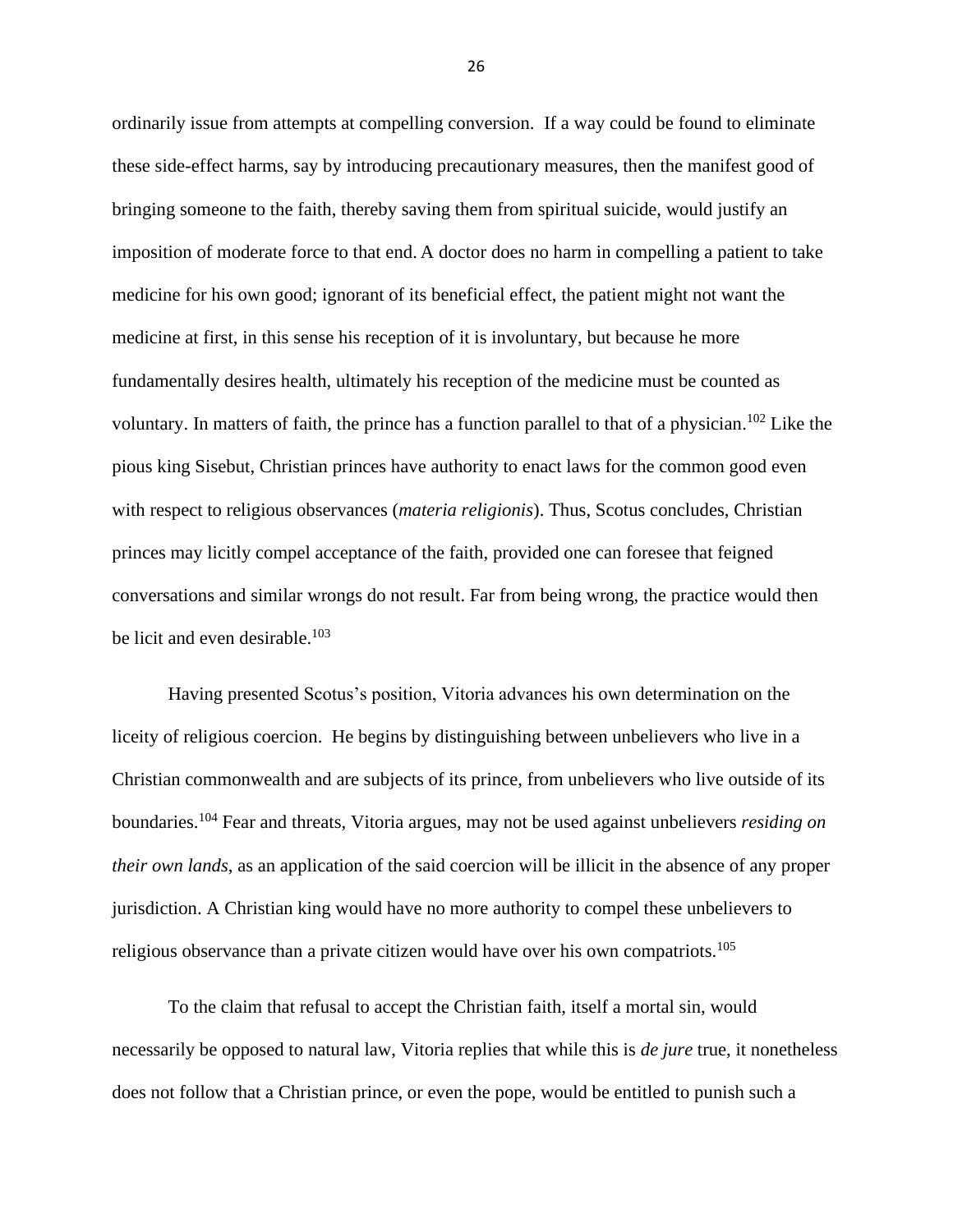violation.<sup>106</sup> Only those sins against nature that directly cause harm to innocent human beings, cannibalism or euthanasia of the old and senile, for instance, may be sanctioned by whomsoever is able; but disbelief in the Christian message is not of this sort. In and of itself this does injury solely to the unbeliever (and to those who are an extension of himself, namely his offspring).<sup>107</sup> And to the claim that God used force in converting St. Paul (casting him to the ground and blinding him), so likewise should we Christians do this to pagan unbelievers for their own good, Vitoria responds: "it is not licit for us to do all that God is permitted to do, because we are not masters of humankind as Christ is…. He could have left this power to the Church but he did not." At any event, he affirms that the antecedent is false; it was not intimidation (*terroribus*) that made Paul believe but divine inspiration (*inspiratione divina*), something we are powerless to effect in another.<sup>108</sup> Finally, to the contention that unbelievers "blaspheme continually" (in professing a religious law that is incompatible with Christianity) – hence even unbelievers who live abroad must be compelled to abandon religious practices that contradict the Christian faith – Vitoria explains that forcible measures are justifiable as defense only when the said blasphemies cause us actual harm, say "if they [infidel blasphemers] were to send us a letter full of injuries." "But," he continues, "if they keep their blasphemies to themselves, we cannot use this alone as grounds for declaring war against them."<sup>109</sup> In sum, the prohibition against using force to compel conversion holds unqualifiedly vis-à-vis unbelievers who live on their own lands outside of Christian jurisdiction. At the limit, Vitoria acknowledges that their idols may in principle be destroyed, but this cannot have for chief object to make them convert.<sup>110</sup>

By contrast, regarding those unbelievers who *reside within the confines of Christendom* (for instance Muslims remaining in Spain after the Reconquista, or Jews before their expulsion), Vitoria shows how the received teaching on permissible religious coercion was considerably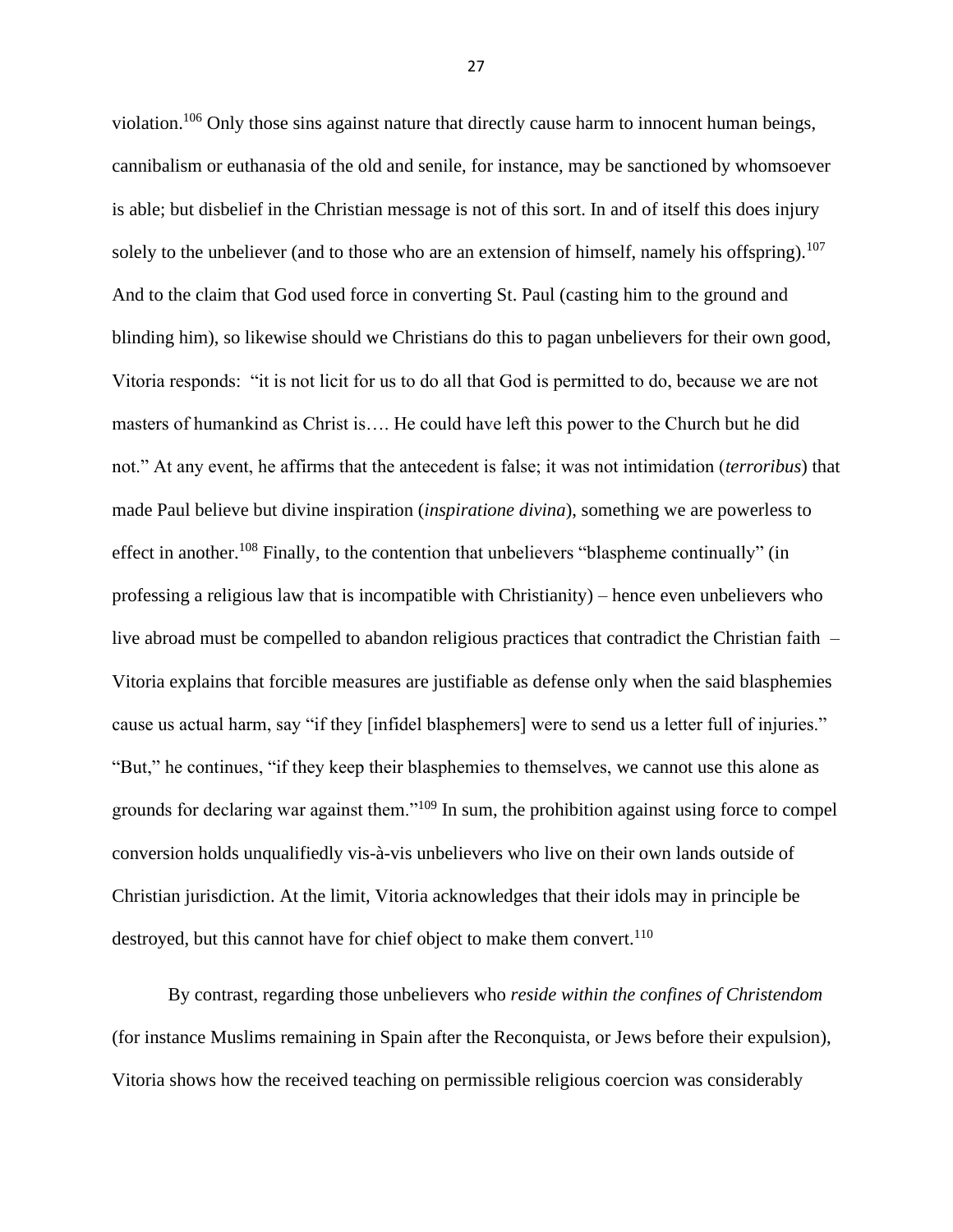more relaxed. This, he indicates, was the context for Scotus's discussion of the forcible baptism of children. Vitoria's argument is oriented around two main claims.

First, he denies that it is inherently wrong (*intrinsice malum*) for princes to coerce unbelievers who are *their own subjects*. Unlike perjuring an oath, which is always prohibited, bringing pressure to bear on unbelievers so they are induced to accept the faith "is not so evil that it cannot sometimes be a good deed."<sup>111</sup> In other words, "it is not by definition so evil as to involve an inevitable breach of charity towards God or one's neighbor."<sup>112</sup> The accretion of new members to the Church clearly serves God's interest, and likewise this is beneficial to the neighbor, who is given access to the sacraments and a pathway to eternal life. In sum, "to compel these unbelievers to the faith is itself licit, or at the very least is not illicit $v^{113}$  – hence the burden of proof rests with those who would maintain otherwise. In this respect Vitoria agrees with Scotus. Vitoria thereby argues that various forms of indirect coercion (*indirecte compelli infideles*) will, in principle, be justifiable, say the imposition of "taxes and levies by which [as a beneficial side-effect] they may be encouraged to become converts to the faith."<sup>114</sup> Forcible exile is likewise mentioned, if Saracens for instance "pose a probable threat of subverting the faithful…[for in this case] even if [the king] knows that it may induce them to be converted to the faith, they are not thereby forced to convert,"<sup> $115$ </sup> as they remain free to opt for exile.

Second, Vitoria argues that even if indirect coercion in matters of faith is not evil per se, it nonetheless can be expected to generate wrongful side-effects. Vitoria has in mind here the sort of preparatory coercion that had approvingly been discussed by Augustine. On this understanding, coercion can indirectly foster belief by removing earthly attachments (for instance attachment to my social group) that left in place might disincentivize the embrace of faith. Following Aquinas, Vitoria seems to think that the imposition of these and similar coercive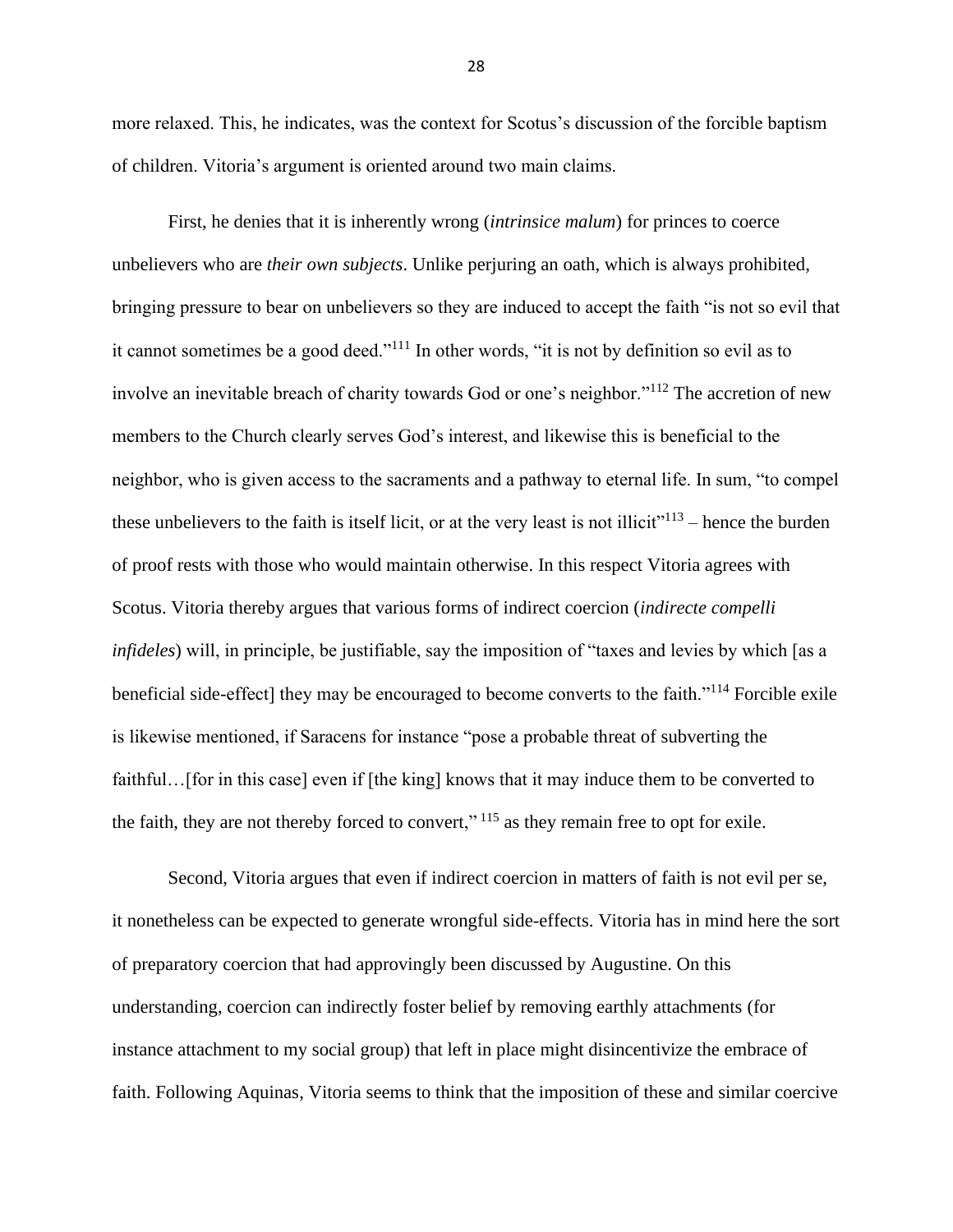strategies, even by legitimate rulers over their own subjects, will usually backfire. The negative consequences will ordinarily outweigh the positive benefits. Feigned conversions will result, and even worse, hearts will be hardened against the Christian faith. This does not inevitably happen, but all too often does.<sup>116</sup> For Vitoria, these "undesirable consequences (*inconvenientia*)… are confirmed by experience… [as] Saracens never become Christians."<sup>117</sup>

It is at this juncture that Vitoria disagrees with Scotus. The latter (like Augustine before him) seemed more sanguine that the negative consequences of coercive stratagems in favor of faith could be avoided so that the positive impacts would predominate. Taking his lead from Aquinas, Vitoria views the prospect of this outcome as both uncertain and unlikely, hence there exists a presumption against it: "The rule which Scotus sets up against St. Thomas is, if you like, the exception to St. Thomas' rule,"<sup>118</sup> and as confirmation Vitoria notes how Church practice from its earliest days militates in favor of the viewpoint endorsed by Aquinas. This notwithstanding, Vitoria is willing to concede that should an effective method be found to circumvent the said *inconvenientia*, "it will be licit" to adopt these coercive stratagems, "as Scotus says."<sup>119</sup> In the last analysis then, Vitoria offers only a pragmatic, not a principled, argument against their usage. Here we do not encounter an unalienable right to religious freedom, as it is standardly understood today.

It remains to be explained why Vitoria thought unbelievers within Christendom could allowably be made targets of religious coercion in a way that unbelievers on the outside could not. Why should this distinction be relevant to the matter at hand? The main reason, which Vitoria shared with his theological contemporaries and virtually all medieval thinkers before them, was that civil society should not be conceptualized as existing in an order apart from faith. Temporal authority might be of a different order than spiritual authority, princes should be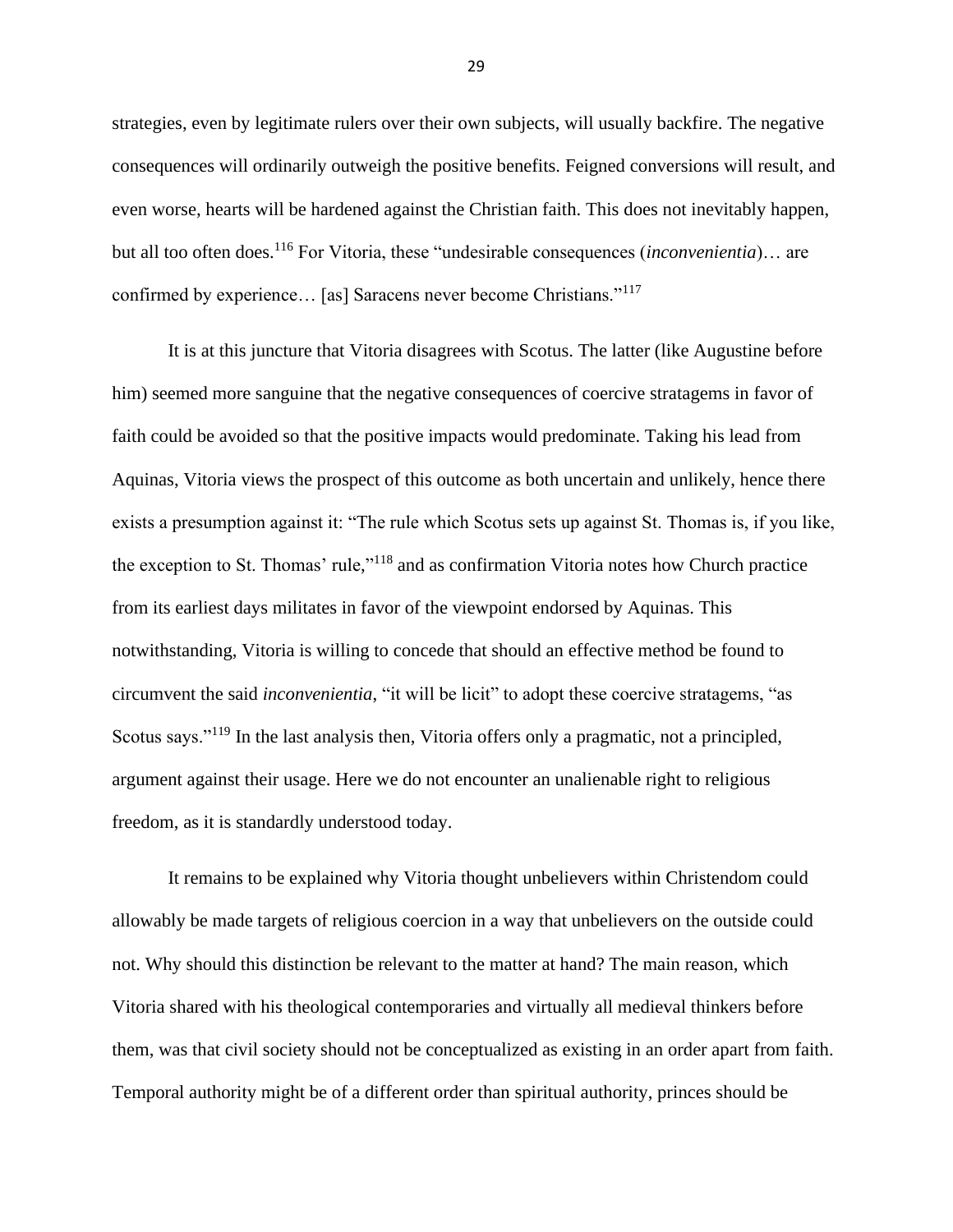differentiated from bishops, the emperor from a pope, but where Christians live together they form one body, a body that maintains its essential unity amid the diversity of functions:

> [T]he civil and spiritual commonweaths [*respublicae*] cannot be made into two bodies, but only one…. In a single body everything is connected and subordinated to one another, the less noble parts existing for the more noble. So too in the Christian commonwealth, all offices, purposes, and powers are subordinated and interconnected…. [T]emporal things exist for spiritual ones, and depend on them $120$

On this picture, when Christians form a majority in a land they constitute a Christian nation, and such a nation must be organized with a shared faith at its core. To contest this faith, or not to participate in it publicly, imperils the unity of the social body. Unbelievers represent an everpresent danger to that unity, thus, whenever feasible, measures should be adopted to draw them into the faith, under the premise that it is a condition *sine qua non* of civic unity.<sup>121</sup> It is for this reason, Vitoria concludes, that "…Christian princes may compel their own subjects not only in civil matters (*materia civili*), but also in religious (*materia religionis*) ones; in these matters the commonwealth (*respublica*) holds authority over its own subjects by natural right, and the prince has the same authority over his subjects, be they pagans or not."<sup>122</sup> On this account, opposition to Christianity would constitute a sin, not only against theological faith and charity, but also against the unity of temporal polity and the obligations of natural justice we bear in its regard. When Christian faith is considered integral to the temporal order, opposition to it is tantamount to sedition.

#### IV SUAREZ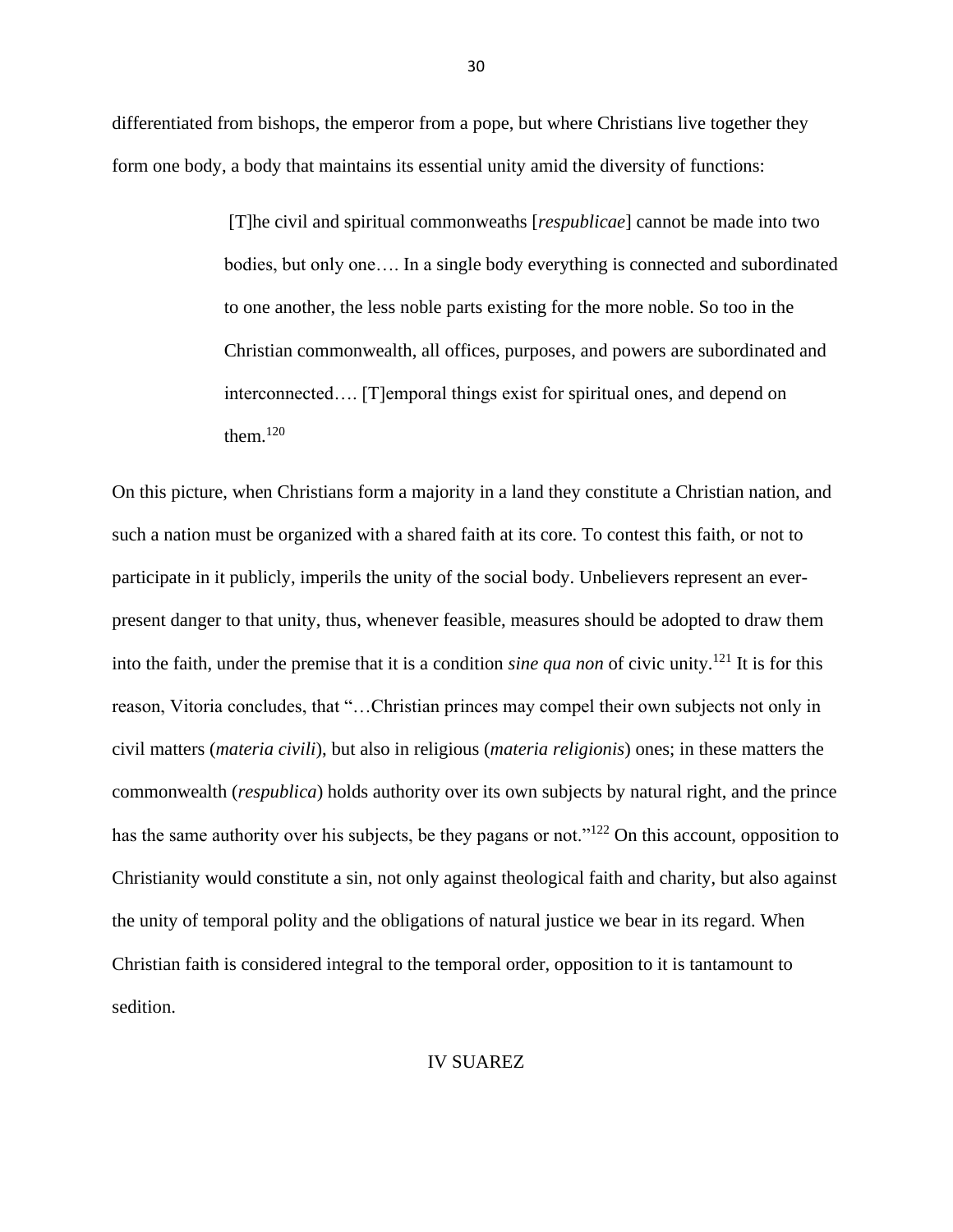Writing at the beginning of the seventeenth century, Francisco Suarez<sup>123</sup> adopted Aquinas's tripartite distinction (discussed above) between (i) unbelievers raised in families that had never received the Christian faith but showed it no hostility, (ii) unbelievers who sought to impede Christian belief and practice, and (iii) Christian apostates and heretics. Suarez endeavored to explain how force could be applied for religious ends, most narrowly in relation to unbelievers in the first category, with considerably broader scope vis-à-vis unbelievers in the second, and with widest impunity vis-à-vis those in the third. This last category was relatively unproblematic for Suarez because he viewed it along the lines of Aquinas as reducible to enforcement of the moral and legal obligation to keep one's baptismal promises and the membership in Christ's Church this was thought to entail. And if an entire community abandoned this commitment, as Catholics thought had happened in the early days of the Reformation, it could become the target of justified war.<sup>124</sup>

Regarding unbelievers who lived outside the confines of Christendom, no force should be used to compel them into the faith.<sup>125</sup> This restriction held even if these infidels had been adequately exposed, through missionary preaching, to the tenets of Christianity. Nor, for that matter, should they be forced to give Christianity a hearing, say by being compelled to attend sessions in which missionaries would instruct them in the basics of the faith. Against some theologians (John Major [1469-1650] is cited) who had argued that as Jesus said "teach ye all nations" (Matthew 28:19), the Church was entitled to back up this precept by force, Suarez maintained that the Church had jurisdiction solely over those who had already accepted (by their own free volition or those of their parents) the faith, and by this manner alone could they become its subjects. The unbaptized living on their own lands could thus ignore the preaching of missionaries without incurring any penalty. And even should they lend an ear to Gospel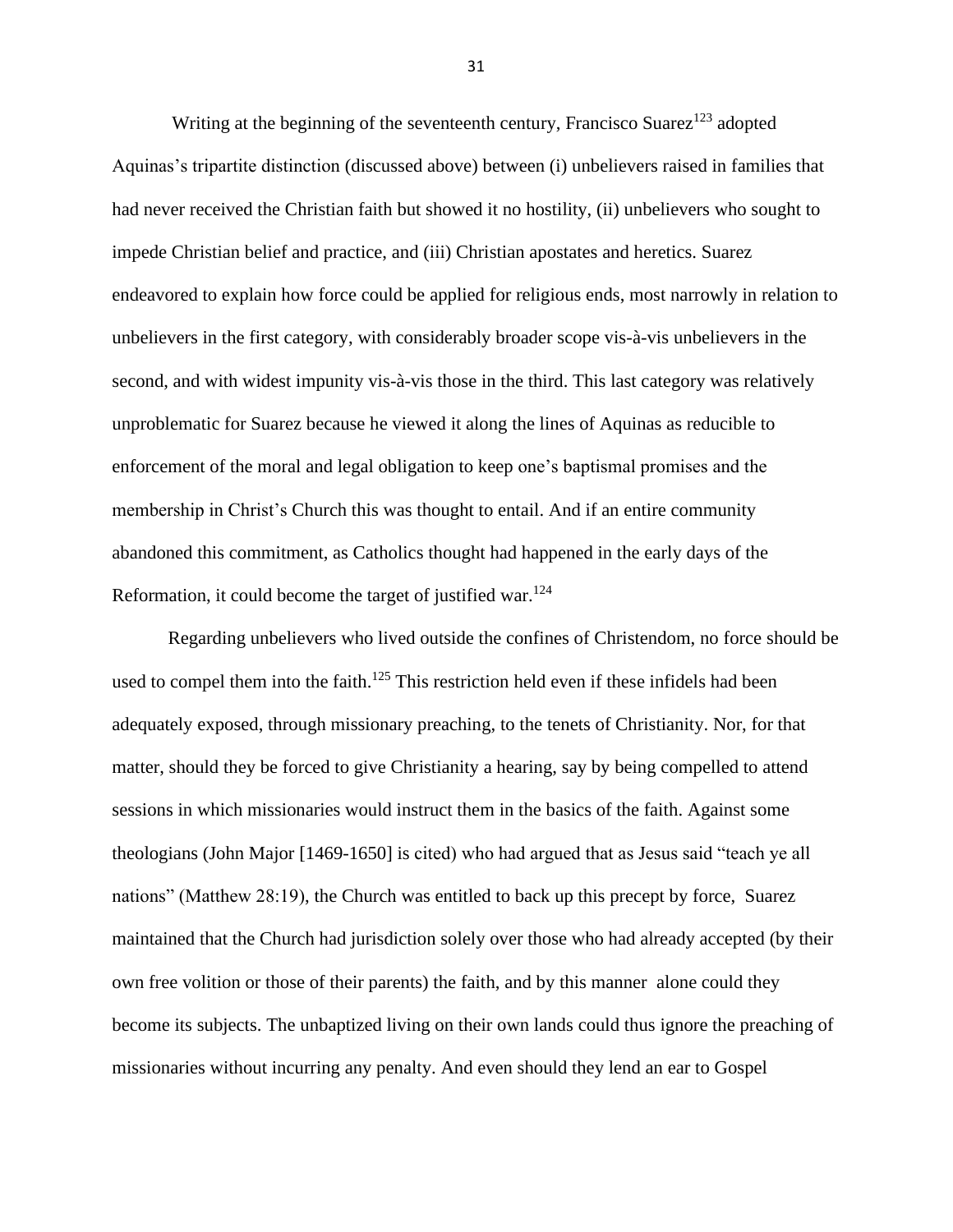preaching, but subsequently refuse to heed its message, their hardness of heart, while counted a sin (and a grave one at that) should nonetheless not fall under civil sanction. 126

By the same token, infidels living in their own polities could not justifiably be forced to give up their religious rituals, even if these were manifestly idolatrous.<sup>127</sup> Likewise against John Major who had argued that "offense to God" would warrant the suppression of pagan rites,  $128$ Suarez asserted that such jurisdiction was lacking on the part of Christian rulers. The one exception would be a situation in which the rites in question would involve manifest harm done to innocent members of the pagan community, as for instance the practice of human sacrifice. This could be stopped by Christian outsiders, not because it was opposed to true religion, but solely on grounds of justice.<sup>129</sup> Under such an eventuality, "it is allowable to use force in order that [those carrying out such rites] may be prevented from sacrificing enfants to their gods."<sup>130</sup> Enunciating an early version of what today is called "humanitarian intervention," Suarez affirms that engaging in such a just war was not only "permissible in the order of charity," but was a "positive duty" (*preceptum est*) for those princes able to carry it out.<sup>131</sup>

Unbelievers living outside of Christendom were immune from outside religious interference, provided they refrained from interfering with the religious activities of Christians who might be residing in their midst. Should infidel rulers prohibit Christian missionary activity, for instance, this could justify armed intervention by Christian princes, themselves acting under the behest of the pope, spiritual leader of Christendom.<sup>132</sup> Similarly, if an infidel ruler actively sought to dissuade Christians living in his polity from adhering to their beliefs ("dragging them into error or compelling them to desert their faith"), or prevented them from practicing their rituals, a Christian ruler would be entitled to intervene (have "just ground for war") on their behalf.<sup>133</sup> Suarez does not, however, believe that this rationale for armed intervention would be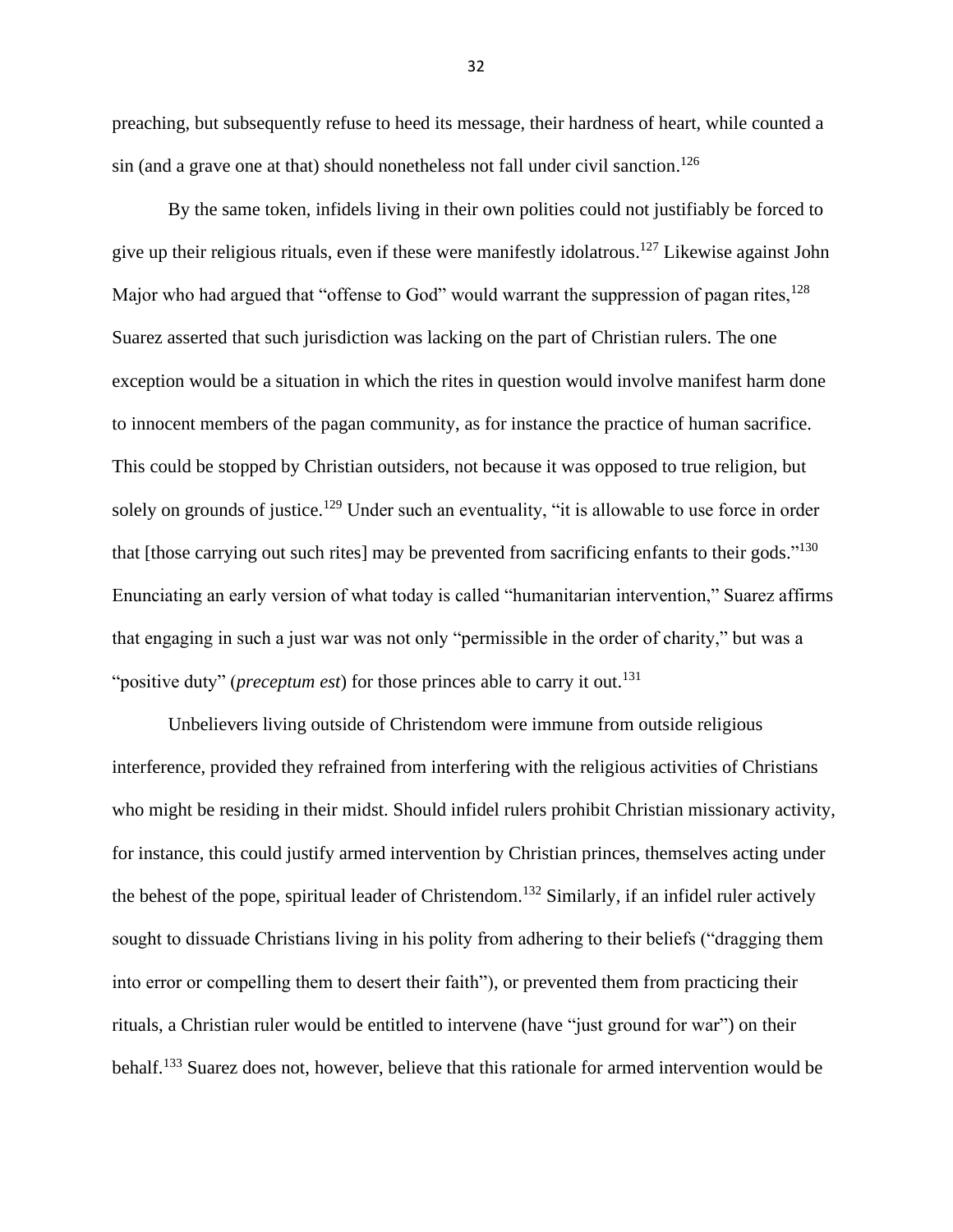equally available to infidel rulers who wished to protect their co-religionists from similar restrictions in foreign lands. To cite his example, a Turkish emir would not have a right to wage war against a pagan ruler who refused to let his subjects convert to Islam. Suarez explains himself thus: "to prevent the acceptance of the law of Christ does indeed involve grievous injustice and harm, whereas there is no injury at all in prohibiting the acceptance of another [religious] law."<sup>134</sup> The harm in question is directed at a vital function the Catholic Church, namely to spread the Gospel message through the whole world.<sup>135</sup> Suarez takes as a given that the Church is a supernatural society directly mandated by God; for this reason, the Church is uniquely entitled, indeed "has a right [*habet ius*]" to receive the armed protection of Christian princes.<sup>136</sup> This is a religious prerogative not possessed by other communities of believers and their leaders. In this respect Suarez articulates a Christian exceptionalism.

 Regarding non-believers who dwell *within* Christian polities, Suarez thinks that some measure of religious coercion will be apposite.<sup>137</sup> He takes care to explain that this intrusion must be justified on political rather than religious grounds, for, as we have seen, neither the popes and bishops, nor by extension Christian princes, have any spiritual jurisdiction over unbelievers. So whatever jurisdiction the former might have over the latter, must be grounded in something other than the unbelievers' condition of unbelief. This jurisdiction Suarez locates in the special role of Christian princes, who have among their chief tasks the maintenance of peace and security within their kingdoms. Such peace and security will be maintained only when virtue is fostered within the populace. But this in turn requires that due homage be paid to God, as recognition of God's rulership over humanity is the chief source of virtue. On this basis Suarez argues that in every human polity that is well governed, care must be taken to enable the subjects to choose the true religion and the worship of god.<sup>138</sup> This task is not inherently spiritual; rather it proceeds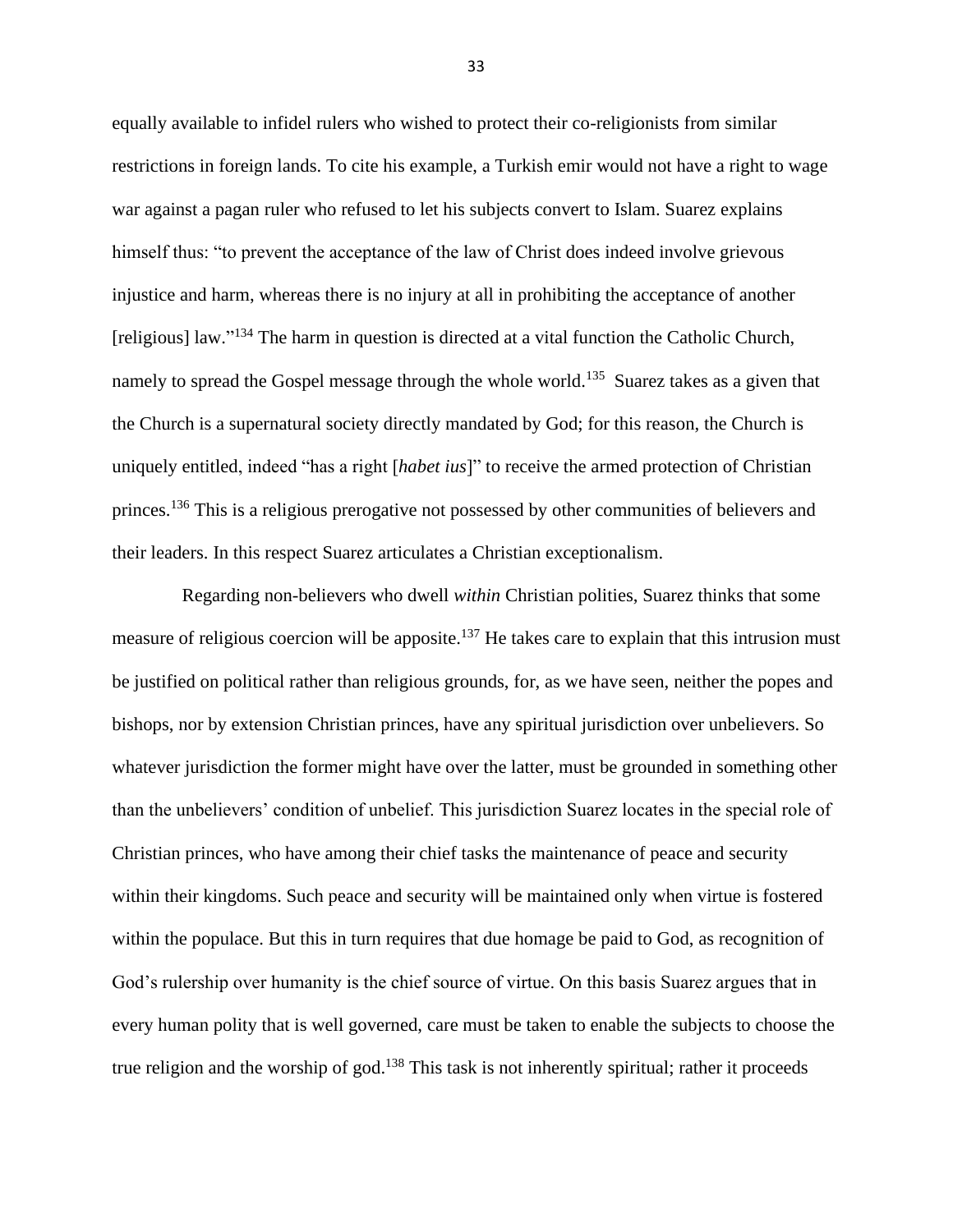from the temporal power of princes and as such is directed to a natural (not supernatural) end: "preserving the peace of the polity, natural justice, and the goodness appropriate to it."<sup>139</sup>

Having postulated this principle, Suarez deduces four implications:

First, although unbelievers living in a Christian polity can never directly be compelled to adopt the Christian faith, they can nonetheless be forced (*cogere*) to give this faith a hearing.<sup>140</sup> Attending instructional sessions taught by Christian preachers can be made mandatory, with civil penalties imposed for refusal.

Second, although no one can directly be forced to embrace the faith upon hearing it adequately presented, as members of a civil polity (*membra reipublicae civilis*) that is governed by a Christian prince, unbelievers may justifiably be subjected to indirect forms of coercion (*coactione indirecta*). Coercion is *indirect* when a burden or penalty is imposed for one reason, but with the awareness that a beneficial side-effect will likely follow.<sup>141</sup> Suarez notes, for instance, that a Christian prince has the authority to expel unbelievers from his kingdom if their presence were deemed dangerous to the faithful (similarly, unbelievers conquered in a just war and whose lands were annexed may rightly be punished by exile).<sup>142</sup> By the same token, burdens such as proportionately higher taxes can be levied against resident unbelievers.<sup>143</sup> In either case, the burden or penalty could rightly be waived should the unbeliever agree to convert. While hoping for this beneficial outcome, the prince is not entitled to impose the said burden solely in view of it; to be justifiable the burden must be imposed for a reason other than promotion of the unbeliever's conversion. In Suarez's eyes, this indirect coercion will be warranted only when the one exercising the coercion (i.e., the prince) has jurisdiction to impose the said burden, the burden is applied within the bounds of justice (not to excess), and precautions are taken so that feigned conversions do not result.<sup>144</sup>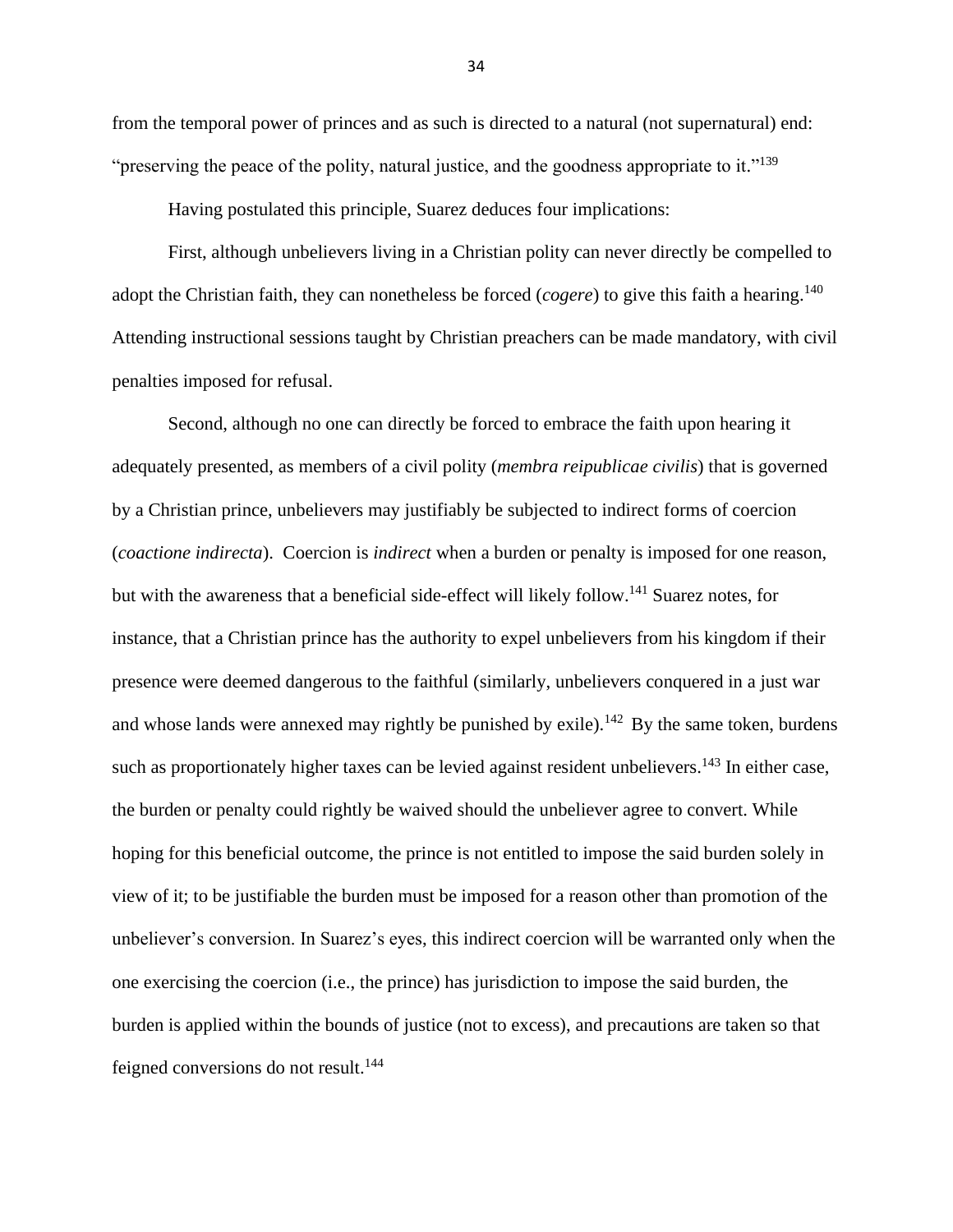Third, when it is a matter no longer of internal belief, but of external religious practice, Suarez maintains that various restrictions can justifiably be imposed on unbelievers living within a Christian polity. The prince can legitimately outlaw pagan rites, especially when they involve the public worship of idols. Suarez cites in this connection the practice of illustrious rulers such as the Emperors Constantine and Theodosius, who ordered the closure or destruction of pagan temples.<sup>145</sup> Suarez adds that only princes are entitled to exercise such coercion; private individuals lack the proper jurisdiction. 146

Fourth, Suarez explains how a special status must be accorded to the rites of Jews and Muslims. Even though these rites are contrary to the Christian faith, they should nonetheless be allowed within a Christian commonwealth due to their monotheistic orientation, which is in keeping with the moral content of the natural law.<sup>147</sup> Given this foundation in natural law, Jewish and Muslim rites cannot be assessed as inherently wrongful (in contrast to the idolatry of pagans), and Christian princes have no legitimate authority to exclude these rites from the commonwealth. Any such attempt would amount to impermissible direct coercion. But because these rites are inconsistent with fundamental Christian doctrine (for instance as with Jewish rituals that signify a messiah who is still to come<sup>148</sup>), in a Christian polity restrictions ought to be placed on them. Suarez mentions how no new synagogues (or mosques, presumably) are to be built, none should be located in close proximity to Christian churches, any such edifices that have been converted to churches should not be restored to their previous use (and if an injustice has occurred the loss must be made good in some other way), and that major celebrations such as the Passover feast must be held in private, so as not to diminish the honor of the Christian religion. And "Jews may be required to wear an outward sign so that they are externally distinguished from the Christian faithful."<sup>149</sup>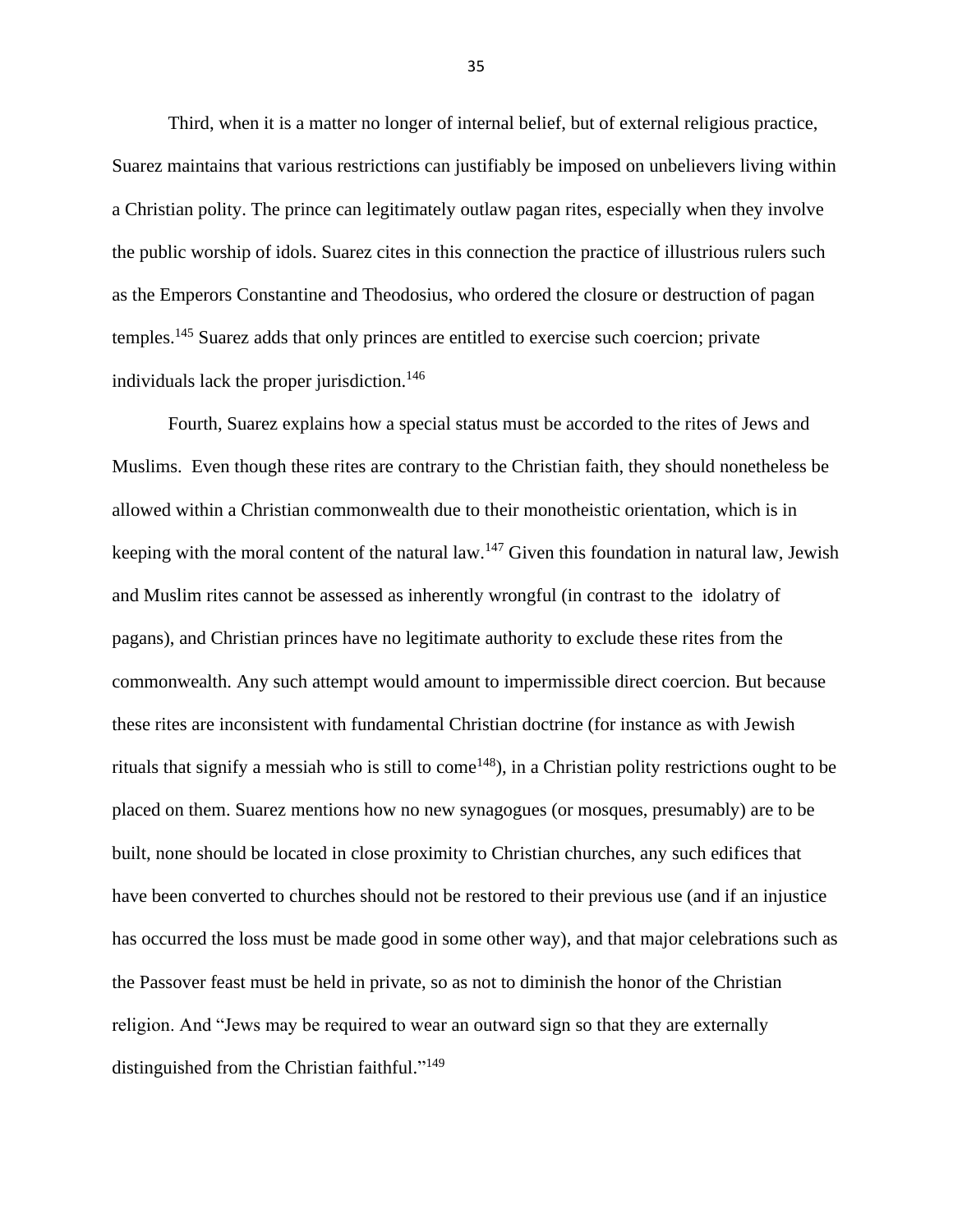#### **CONCLUSION**

In the preceding pages I have sought to show how Aquinas's strong affirmation of religious freedom – with respect to the inner act of believing, where *libertas* is unconditionally required – was limited to a narrow band of application. Individuals who wished to depart from the Christian faith (after having previously embraced it) were prohibited from doing so. And those who chose to remain outside of that faith – pagans, Jews, and Muslims – could adhere to their own religious practices solely if they observed a set of restrictions. Christians enjoyed a correspondingly wide freedom in opposing perceived violations, especially vis-à-vis those unbelievers who lived within the boundaries of Christendom. Vitoria and Suarez outlined these restrictions in abundant detail and were not shy in explaining the forcible measures that Christian rulers could undertake against transgressions.

Aquinas's contemporary disciples accordingly face a quandary. If we seek support in his teaching for a right of religious freedom – along the lines of *Dignitatis Humanae* – we can either downplay the aspects of his teaching that cut against it or offer some account of how the affirmation of this right can be detached from the restrictions he placed on it. Thomas Pink provides an example of the former approach. Arguing for the applicability today of "the underlying doctrinal basis for the Church's previous use of the coercive services of the state"<sup>150</sup> as had been theorized by Suarez, Pink focuses on measures of "soft" coercion (excommunication, removal from office, restrictions on movement, etc.). <sup>151</sup> By the same token he downplays the harsher measures, including capital punishment of heretics, forced exile, the placement of restrictions on public worship by Judaism and other "practitioners of false religions" (p. 104), the punishment of "disrespect shown by non-Christians for Christ,"<sup>152</sup> and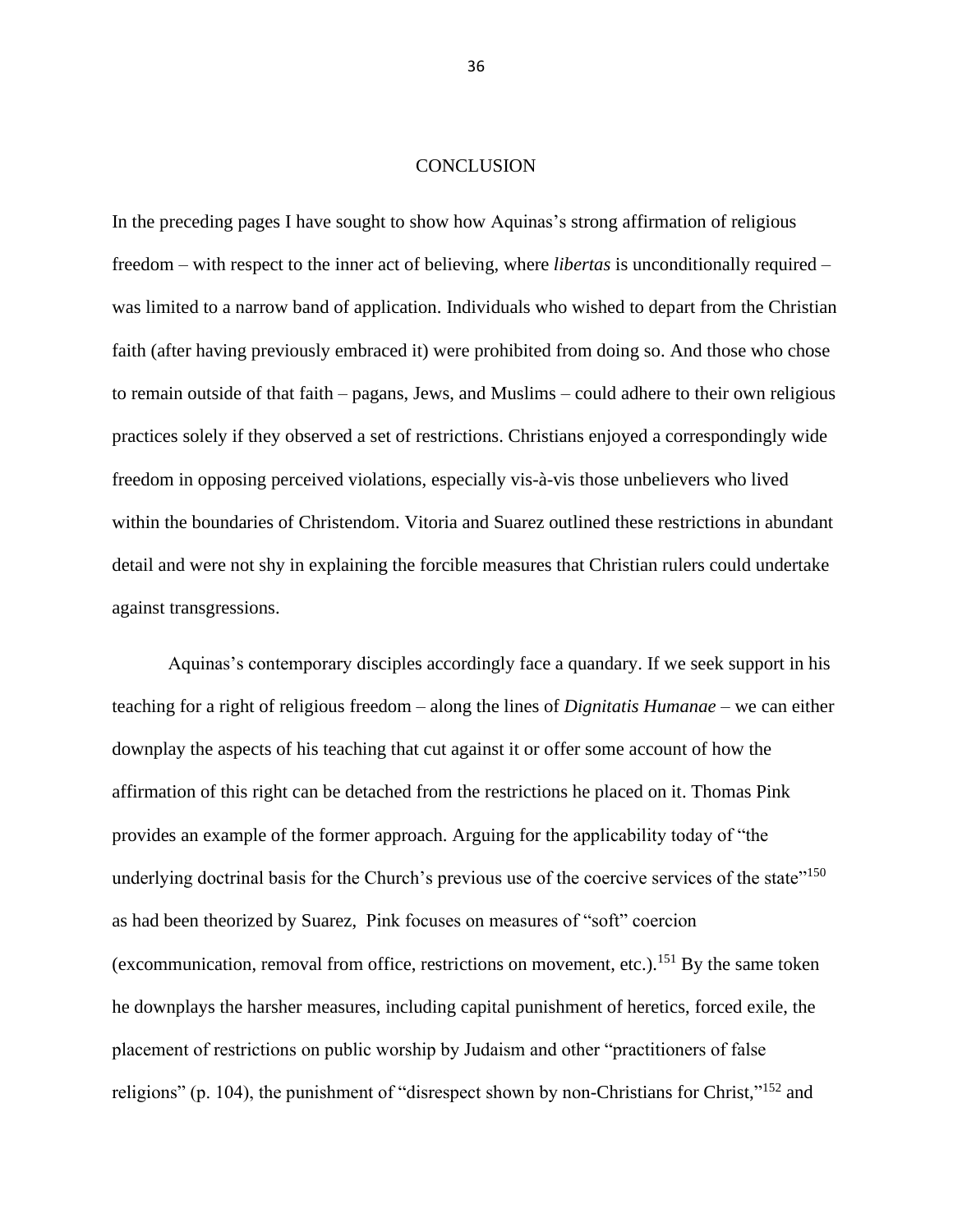war for the protection of missionaries, all measures that, as we have seen, were actively promoted by Suarez for the defense of faith.<sup>153</sup> Pink mentions these measures in passing as though they were regrettable exceptions of a benign policy to "protect the public space of the Christian religion."<sup>154</sup> He speaks as though these measures were only contingently related to Suarez's theory of Church-directed coercion but offers no explanation of why this might be so.

Mary Keys takes the opposite tack in arguing that Aquinas's acceptance of coercive measures – against heretics and others who deviate from the true path of faith – was inconsistent with his wider teaching and should have been rejected by him. She attributes this failure not so much to a lack of objective resources, but to an uncharacteristic lack of intellectual humility. Thomas's understanding of the special epistemic status of faith should have enabled him to realize that given the subjective uncertainty of faith as assent to supernatural mysteries transcending the capacity of the human mind, "it would be most incongruous to employ human law and authority in punishing lapses of faith."<sup>155</sup> Instead, Aquinas gave way to an "unchecked" spiritedness" that led him "to endorse in unusually immoderate terms an unjust and unwise ecclesial-political policy."<sup>156</sup> However, rather than follow this conclusion, it would be more accurate to say that given the epistemic status of theological faith – objectively most certain as it is directly rooted in God's self-revelation, but subjectively uncertain, because no created mind can naturally know (thus have direct evidence of) supernatural truths<sup>157</sup> – Thomas was led to endorse coercive measures as a means to protect the ordinary faithful from the vulnerabilities attendant upon this epistemic condition. On this reasoning, contact with unbelievers could easily foment doubt on matters of belief, thus the precaution of quarantining these unbelievers, and when necessary purging them from the society of Christian believers. Had Thomas lived in an age such as ours, when education (including religious instruction) is vastly more accessible than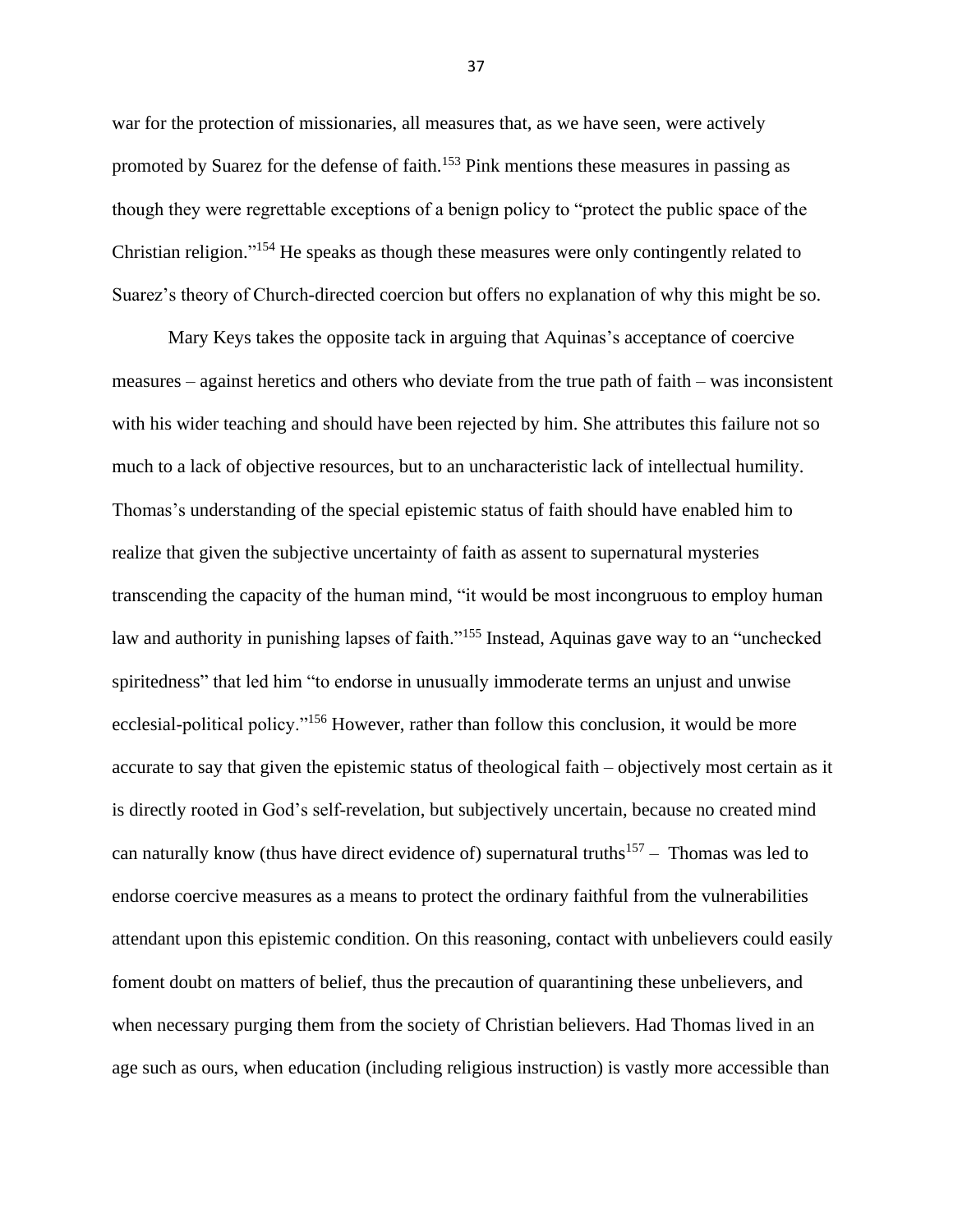in previous periods, he might have entertained alternative routes toward protecting faith from the corrosive impact of ambient error.

Instead of speculating about the subjective dimensions of Aquinas's thought on coercion, Charles Journet proposed a structural explanation for the restrictions that Thomas (and by extension his scholastic followers) had placed on his otherwise strong affirmation of religious freedom. In an address given at Vatican II in the closing debates on *Dignitatis Humanae*, 158 Journet explained how, from the time of Constantine and for many centuries forward, Church leaders reverted to the "secular arm" in order to assure religious conformity. Heavy means of coercion, including war, were utilized to this end. This was done under the rationale that shared faith was inherent to the unity of the temporal order, whenever Christians lived together in organized political communities. Deviation in matters of faith was an existential threat to civic peace and had to be suppressed accordingly, or the dissolution of temporal society would inevitably result. This linkage between shared faith and civic order was an unquestioned assumption throughout the medieval period and beyond. It was only in late-modernity that Catholic theology started to conceptualize other possible foundations for civic order, and with them new ways of bringing faith to bear in the temporal order. Faith is still required for the right direction of society, but on this new conception it is no longer deemed a prerequisite for unity in civic sphere, nor *a fortiori* a condition for full membership in the temporal polity. Freed of its constitutive political role, faith no longer requires the support of coercive means as supplied by the state. Christians must still oppose error in matters of faith and morals, but henceforth they must do so by persuasion, using "arms of light," not "arms of war."<sup>159</sup>

Space constraints do not allow for further elaboration on Journet's account of the limitations that were placed on religious freedom within the context of "sacral Christendom," or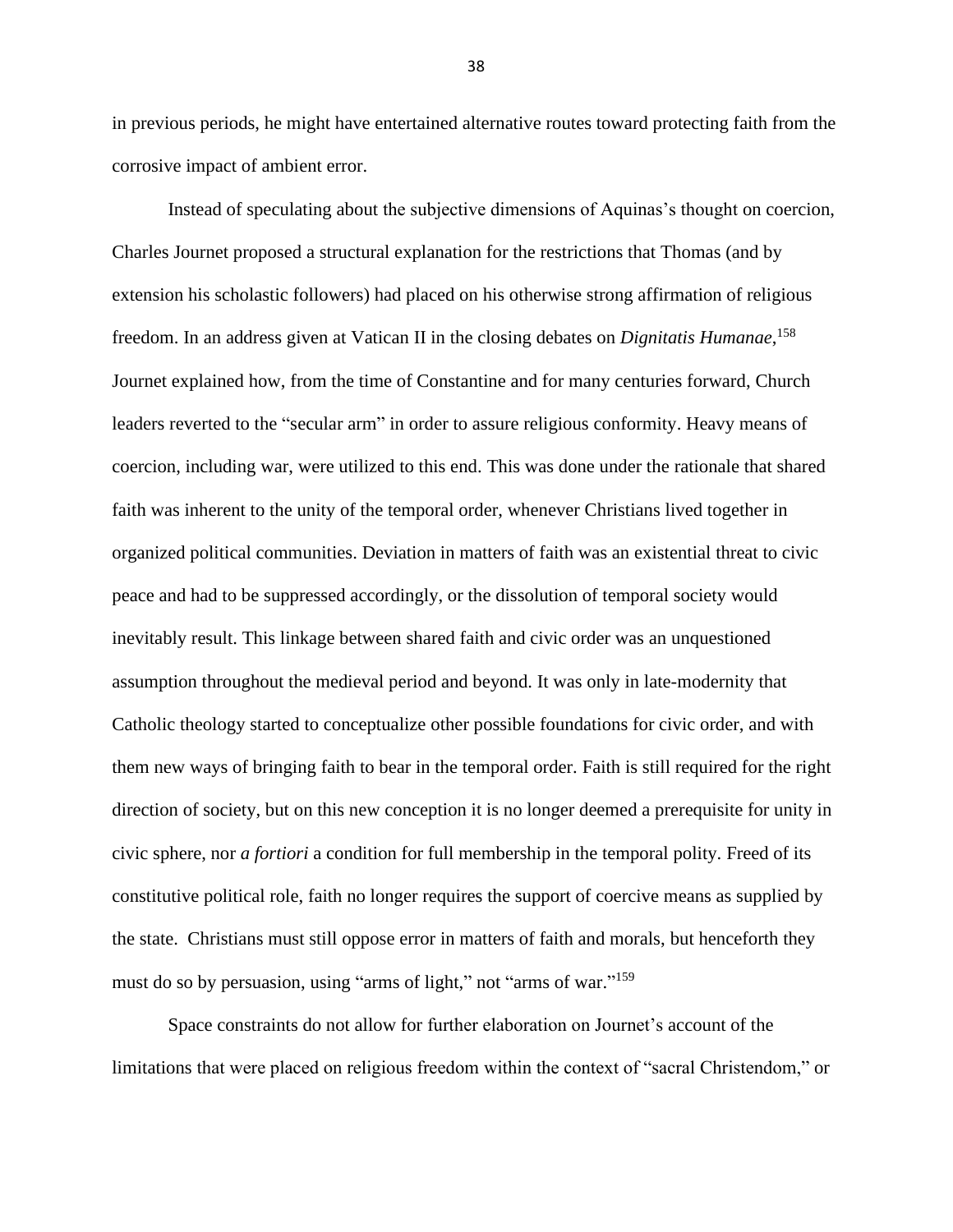his explanation as to why these limitations can be shed today without endangering the "subordination of temporal to spiritual affairs," under the guidance of the Church.<sup>160</sup> This is a promising line of analysis that merits closer examination. 161

Finally, if we assess Thomas's endorsement of special restrictions on unbelievers by reference to the law applicable in his own day, it will appear in a much more moderate light. His writing on this topic closely reflects the teaching of Innocent IV (pope 1243–1254), who had sought to undercut the view, prominently defended by Henry of Susa (better known by his nickname "Hostiensis," who lived 1200–1271), that the exercise of dominium flows from the Christian faith such that unbelievers possess no entitlement to self-rule or ownership of land. On the Hostinian account, a Christian prince was thus entitled to wage war against unbelievers, not because of any specific wrong they had committed, but simply to counter their condition of unbelief. By contrast, acknowledging that "infidels should not be forced to accept the faith, since everyone's free will is to be respected," Innocent argued that by natural right "dominium and jurisdiction is permitted to infidels," hence Christians were prohibited from waging war on them except in instances where unbelievers had unjustly done prior harm on Christians. And only under circumstances of "extreme necessity" could these infidel rulers be lawfully removed from their dominium over Christians; otherwise short of "extreme danger to Christians" or "great offense" done by these unbelievers, "the pope ought to put up with them insofar as he can." Alongside physical attacks on Christian faithful, the offenses in question would include refusal to admit preachers of the Gospel or other actions that might otherwise impede the practice and expression of the faith. Innocent nonetheless denied that a condition of positive reciprocity with Muslims whould hold: the pope, he wrote, should not be willing to "accept those who want to preach the law of Mohammad... for "they are in error and we follow the path of truth."<sup>162</sup>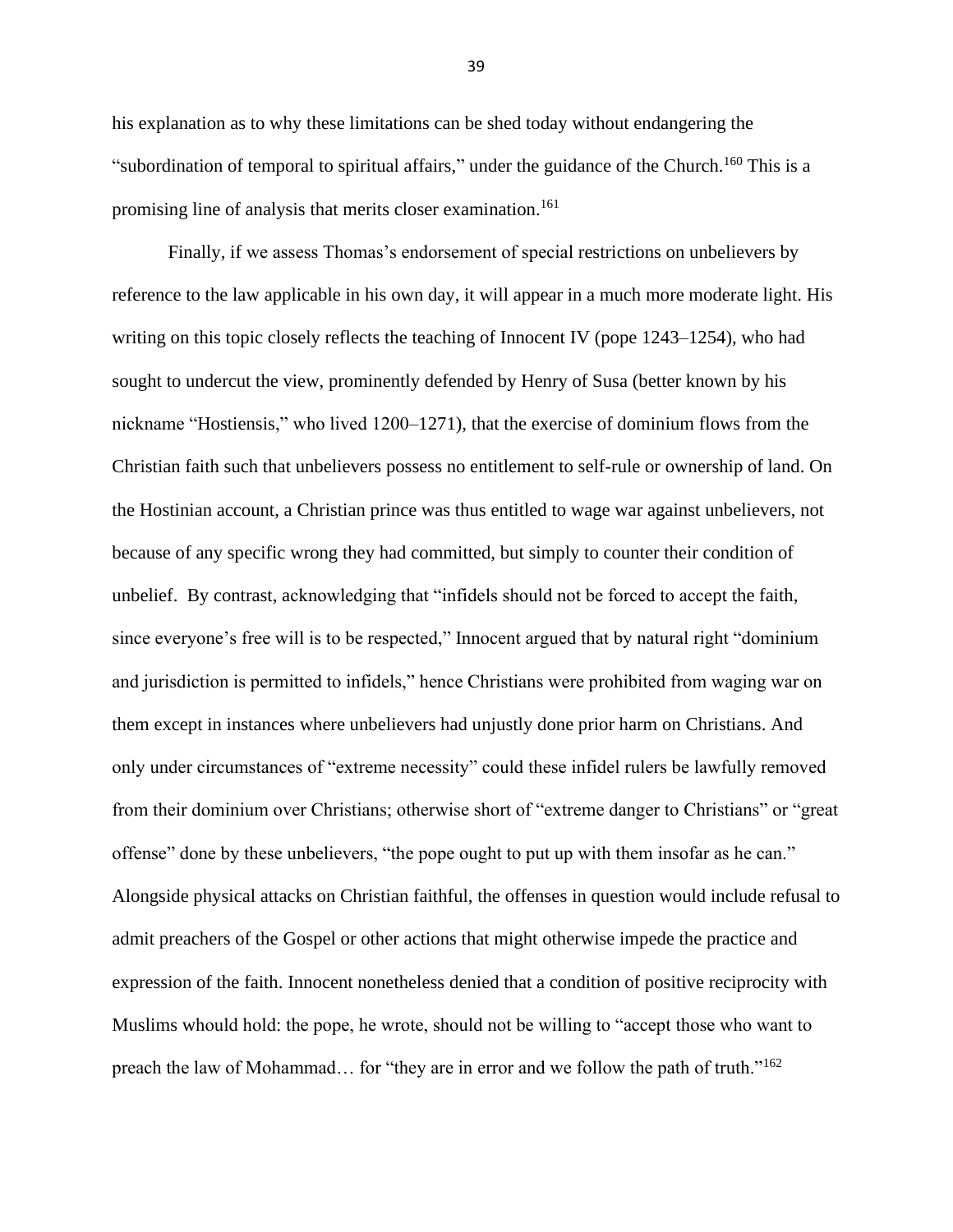Writing as a theologian, Thomas did not take it as his task to frame laws relevant to the Church's exercise of jurisdiction over (and on behalf of) the faithful. In this domain he sought merely to select the most reliable sources (hence his preference for Innocent IV over Hostiensis<sup>163</sup>) and to explore the theological implications. It would be an anachronism to expect otherwise of him, as though – on matters such as punishment of heresy or restrictions on non-Christians – he could operate wholly outside the legal framework of his day. By the same token, were Thomas writing today, he would surely amend the social and political aspects of his theology to fit the new expectations of our age and the underlying legal codes, civil and ecclesial, that have accordingly emerged.<sup>164</sup>

4 See *De veritate* q. 17, a. 4; *STh* I-II, q. 19, a. 5, and *Quodl.,* 12, a. 3.

<sup>5</sup> Cajetan, Commentary to STh II-II, q. 66, a. 8; translation in G. Reichberg and H. Syse, *Religion, War, and Ethics: A Sourcebook of Textual Traditions* (Cambridge: Cambridge University Press, 2014), p. 95.

<sup>6</sup> Vitoria, *De Indis*, q. 2, a. 4; translation in Francisco de Vitoria, *Political Writings*, A. Pagden and J. Lawrance (Cambridge: Cambridge University Press, 1991), p. 271.

7 Suarez, *De Fide*, 18.4.2-7.

8 Ioannes Duns Scotus *Ordinatio* IV dist. 4 pars 4 q. 3; *Opera omnia* 11 (Ed. B. Hechich, et al., eds., Vatican: Typis Polyglottis Vaticanis, 2008), 274-77.

<sup>9</sup> Durandus de Sancto Porcano, *Commentarium in libros Sententiarum* IV, d. 4, q. 6, 300va-301rb (Paris, 1571).

<sup>10</sup> Wilken, *Liberty in the Things of God*, pp. 38-39 (on Aquinas), and pp. 42-44 (on Vitoria).

<sup>11</sup> Wilken, *Liberty in the Things of God*, p. 24

<sup>1</sup> Robert Louis Wilken, *Liberty in the Things of God: The Christian Origins of Religious Freedom* (New Haven: Yale University Press, 2019); Noel D. Johnson and Mark Koyama, *Persecution and Toleration: The Long Road to Religious Freedom* (Cambridge University Press, 2019).

<sup>2</sup> See Martin Rhonheimer, "Benedict XVI's 'Hermeneutic of Reform' and Religious Freedom," *Nova et Vetera*  (English Edition) 9.4 (2011): 1029-1054; Thomas Pink, "The Interpretation of *Dignitatis Humanae:* A Reply to Martin Rhonheimer*, Nova et Vetera* (English Edition) 11.1 (2013): 79-123.

<sup>3</sup> *Religious Freedom for the good of all, a theological approach to contemporary challenges*, International Theological Commission (Vatican City, 2019). Text currently available in French and Italian at [http://www.vatican.va/roman\\_curia/congregations/cfaith/cti\\_documents/rc\\_cti\\_index-doc-pubbl\\_en.html.](http://www.vatican.va/roman_curia/congregations/cfaith/cti_documents/rc_cti_index-doc-pubbl_en.html)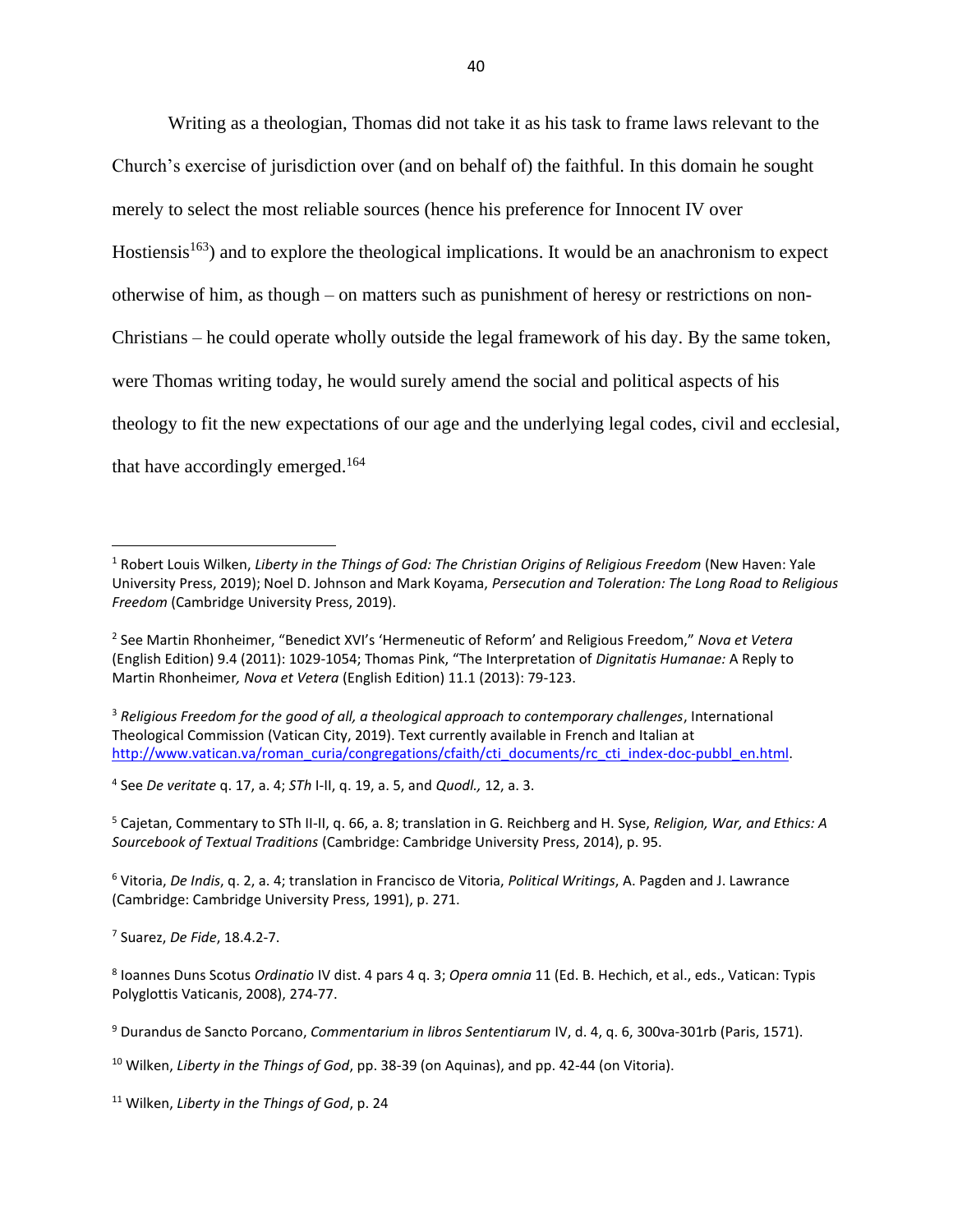<sup>12</sup> Summed up in q. 2, a. 4, "Fourth unjust title [for war], that they [the Indians] refuse to accept the faith of Christ…" (Vitoria, *Political Writings*, p. 265).

<sup>13</sup> Mary M. Keys, *Aquinas, Aristotle, and the Promise of the Common Good* (Cambridge: Cambridge University Press, 2006), p.227.

<sup>14</sup> Ibid., p. 227.

<sup>15</sup> Rhonheimer, "Benedict XVI and Religious Freedom," p. 1035.

<sup>16</sup> Melvin Endy, "Francisco de Vitoria and Francisco Suárez on Religious Authority and Cause for Justified War: The Centrality of Religious War in the Christian Just War Tradition," *Journal of Religious Ethics* 46.2 (2018): 289-331; citing from the abstract on p. 289.

<sup>17</sup> Ibid., 293.

<sup>18</sup> Journet (*Church of the Word Incarnate,* vol. I*, The Apostolic Hierarchy*, A. H. C. Downes, trans. [New York: Sheed and Ward, 1955 (original French edition, 1941)], p. 253n2) cites Suarez, *De Fide*, 23.1.2; see Gregory M. Reichberg, "Journet and the Impossibility of Christian Holy War," *Nova et Vetera* (English Edition) 16.2 (2018): 511-541, at p. 527n51.

<sup>19</sup> A. Vermeersch, *La Tolérance* (Paris Beauchesne, 1912), pp. 71-74.

<sup>20</sup> Pink, "The Interpretation of *Dignitatis Humanae,*" p. 85.

 $21$  Ibid., pp. 106-114.

<sup>22</sup> Ibid., 116-118.

 $23$  A similar review of contrasting assessments on Aquinas's thought, but with a focus on toleration rather than religious freedom, may be found in Manfred Svensson, "A Defensible Conception of Tolerance in Aquinas?" *The Thomist* 75 (2011): 291-308.

<sup>24</sup> In what follows I draw on the typology that appears in Paul M. Taylor, *Freedom of Religion: UN and European Human Rights Law and Practice* (Cambridge: Cambridge University Press 2005).

<sup>25</sup> Keys, *Aquinas, Aristotle, and the Promise of the Common Good*, p. 229.

<sup>26</sup> Keys, *Aquinas, Aristotle, and the Promise of the Common Good*, pp. 226-227. For a recent expression of this suspicion (directed principally against Evangelical Christians), see Katherine Stewart, *The Power Worshippers: Inside the Dangerous Rise of Religious Nationalism* (London: Bloomsbury, 2019).

 $27$  As we shall see below, an exception was made for other monotheistic religions when the worship of God was denied by pagan rulers.

<sup>28</sup> On Aquinas teaching regarding the (incomplete) truth value of non-Christian religions, see Serge-Thomas Bonino, "'Toute vérité, quel que soit celui qui la dit, vient de l'Esprit-Saint': Autour d'une citation de l'Ambrosiaster dans le corpus thomasien," *Revue thomiste* 106.1-2 (2006): 101-147.

<sup>29</sup> See *STh* II-II, q. 188, a. 3., on religious orders that engage in military affairs. Thomas affirms that such orders have for purpose "the defense of divine worship and the public welfare [*defensionem divini cultus et publicae salutis*], and moreover for the protection of the poor and oppressed…." These military tasks are undertaken (ad 3) in the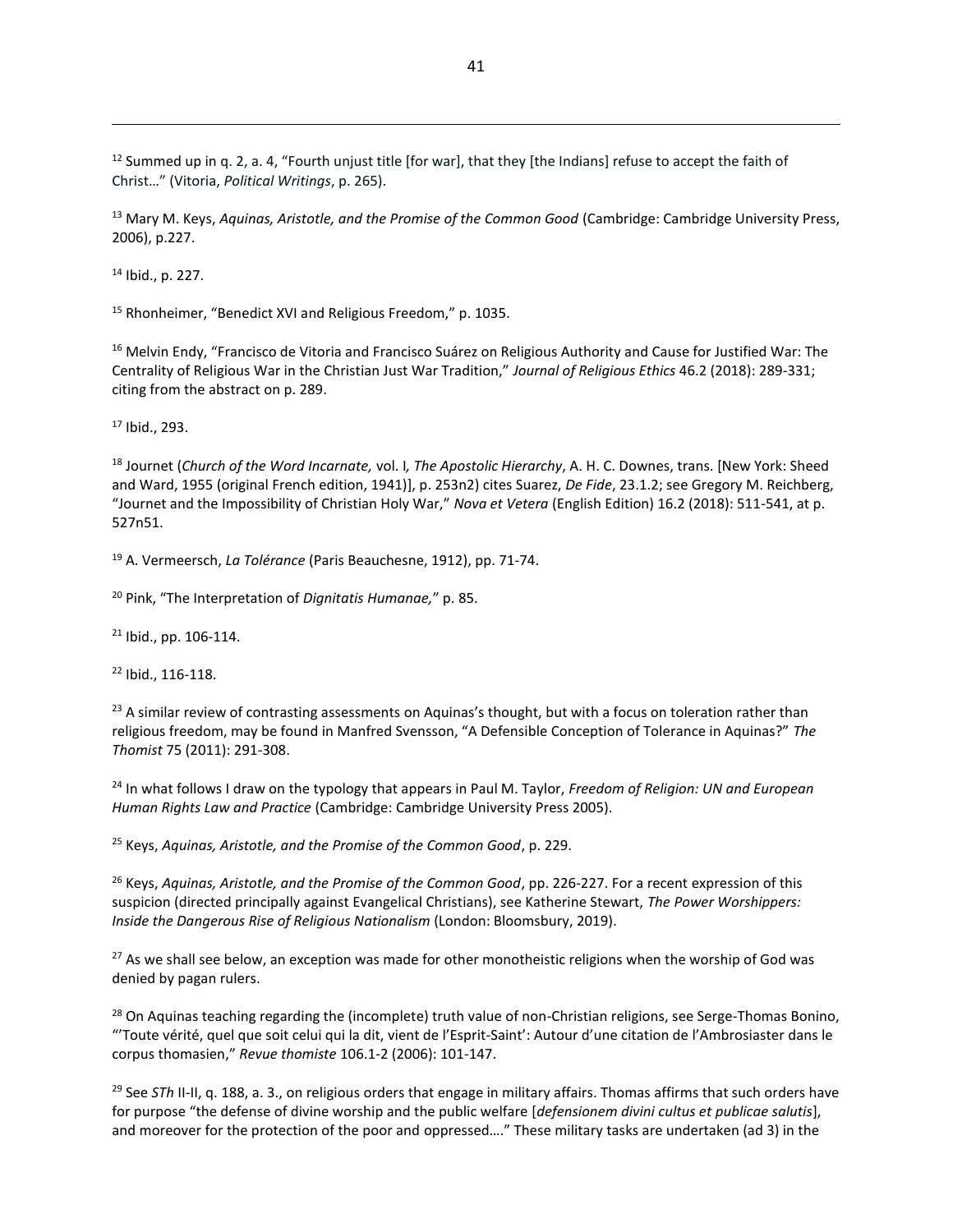service of God [*propter Dei obsequium*], as done, for instance, by "those who fight for the relief of the Holy Land [*in subsidium Terrae Sanctae*]."

<sup>30</sup> This conception of religious freedom is given canonical expression in the UN Declaration of Human Rights, art. 18: "Everyone has the right to freedom of thought, conscience and religion; this right includes freedom to change his religion or belief, and freedom, either alone or in community with others and in public or private, to manifest his religion or belief in teaching, practice, worship and observance:" [https://www.un.org/en/universal-declaration](https://www.un.org/en/universal-declaration-human-rights/)[human-rights/.](https://www.un.org/en/universal-declaration-human-rights/) 

<sup>31</sup> Against what he terms "the standard account" (which interprets Vitoria and Suarez as having advanced secularized theories of just war, i.e., as grounded in natural law rather than positive divine revelation), Endy writes that "religious authority for and cause of war were a prominent part of the thought on war of Vitoria and Suarez, as they had been in the Christian tradition for centuries before them" ("Francisco de Vitoria and Francisco Suárez on Religious Authority and Cause for Justified War," p. 292, footnote 5). As a result the two authors were, Endy argues, commited to extensive limitations on the religious rights of pagans who might seek to oppose Christian missionary activity or to establish jurisdiction over Christians. Although his analysis is largely historical, Endy express in the article's conclusion an adverse judgment on this use of force for religious ends (pp. 324-326). Thomas Pink, for his part, opting for a narrow interpretation of *Dignitatis Humanae* (as not representing an innovation vis-à-vis previous Church teaching on licit religious coercion) maintains that it is for good reason that a conception of the Church as "a sovereign and coercive ecclesial authority and jurisdiction, based on baptism and directed to supernatural ends, far from being abandoned at Vatican II, remains fundamental to the Church's doctrinal and canonical self-understanding" ("The Interpretation of *Dignitatis Humanae*", p. 119). Pink leaves unaddressed whether the restrictions that the Church (acting through Christian temporal authorities within the sphere of Christendom) placed on Jewish, pagan, and gentile religious practices are still applicable today under the teaching of Vatican II.

<sup>32</sup> In *Church of the Word Incarnate* Journet explains how during the middle ages, alongside the Church's canonical power (essential to its spiritual mission and which remains constant over time), it also exercised, through the popes, a temporal power by which it provided unity to the political structures of Christendom. By virtue of this temporal power, the popes served as protectors (*tuteurs*) of last resort for Christendom, and in this capacity they authorized the adoption of coercive measures vis-à-vis unbelievers and dissident Christians who were thought to endanger the Christian character of temporal society (pp. 328-329). Under today's conditions, the Church no longer seeks to exercise this temporal tutelage, and has abandoned the coercive measures it had previously adopted to that end (pp. 302-303). Adopting a very different approach, Keys argues that Aquinas was inconsistent with his own principles when he endorsed the application of capital punishment and related sanctions against heretics (*Aquinas, Aristotle, and the Promise of the Common Good*, especially chap. 9, pp. 226-238).

<sup>33</sup> The article's title was affixed by an early editor of the *Summa Theologiae*, based on St. Thomas's statement *Videtur quod infideles nullo modo compellendi sint ad fidem* that introduces the opening objections.

<sup>34</sup> *Decretum,* part 2, causa 23, question 6, canon 1 (English translation in Reichberg et al., *The Ethics of War*, pp. 121-22).

<sup>35</sup>The word "right" (*ius*) is not specifically used in this context, but later in the *Secunda-secundae,* q. 40, art. 1, Aquinas does speak of *ius* in the sense of a right one can claim in the event of its violation.

<sup>36</sup> *STh* II-II, q. 10, a. 8: "[I]nfidelium… nullo modo sunt ad fidem compellendi, ut ipsi credant: quia credere voluntatis est."

37 As noted above, "entry into a religion" is the term used in contemporary legal discussions on religious freedom, where no single religion is singled out; all are in principle covered. When Thomas, by contrast, speaks of an entitlement not to be compelled "into the faith," he is referring specifically to the Christian faith. Whether it would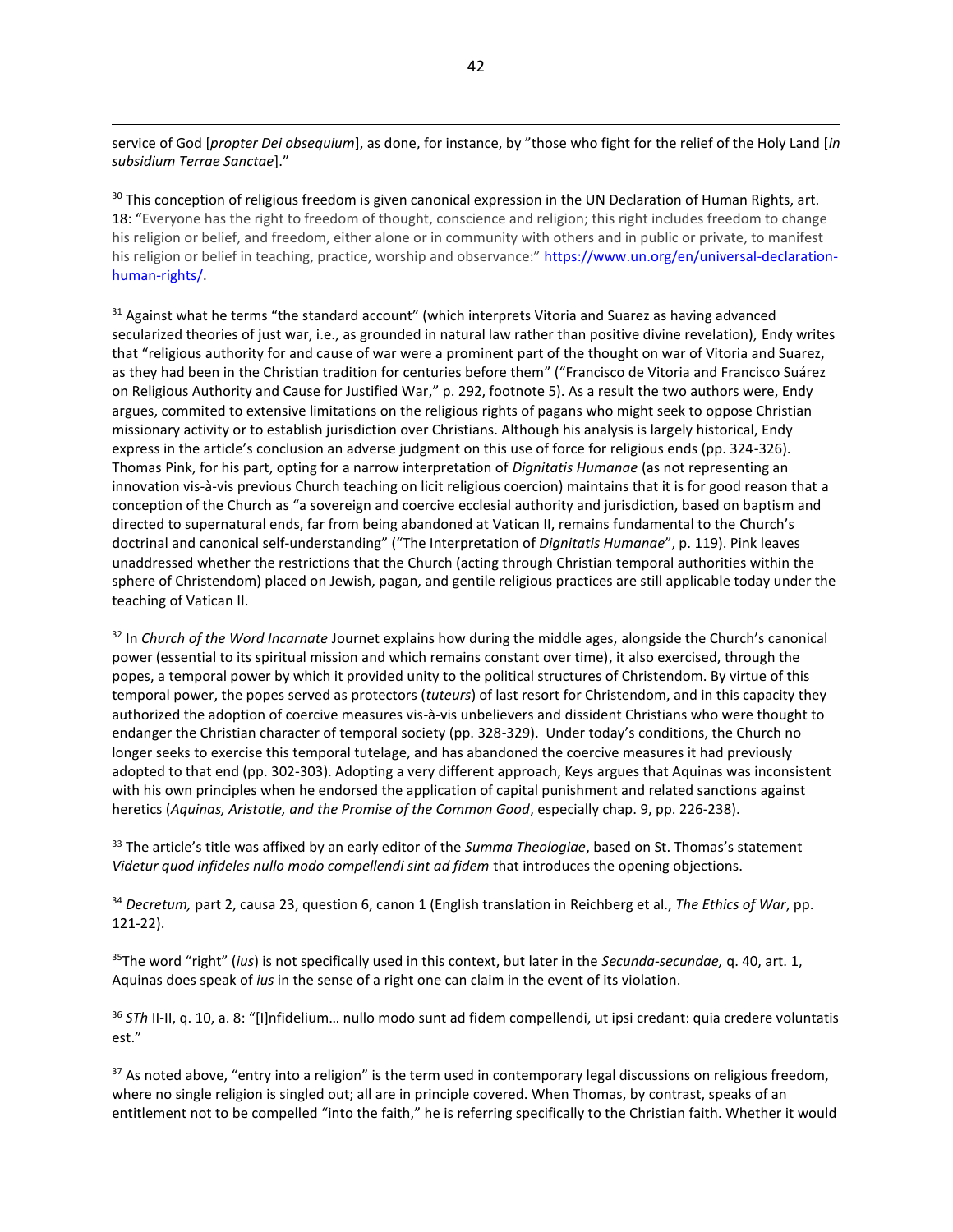be wrong to compel someone into adherence another with religious "law" (as he puts it) is not directly considered, although his comment about Islam in *Summa contra Gentiles* I, chap. 6 (see below) would seem to rule this out also.

<sup>38</sup> *STh* II-II, q. 10, a. 5 distinguishes the different categories of unbelievers.

<sup>39</sup> STh II-II, q. 10, a. 8, ad 3: "[V]overe est voluntatis, reddere autem est necessitates." The Leonine version of the *Sum. Theol.* (vol. 8, p. 89) attributes this to the *Glossa Lombardi;* the verse is numbered 75:12 in the Vulgate ("vovete et reddite Domino Deo vestro") and corresponds to 76:11 in modern Bible translations.

<sup>40</sup> Cited by Thomas *STh* II-II, q. 10, a. 8, obj. 3; *Homilies on the Gospel of John*, in *Nicene and Post Nicene Fathers of the Church,* vol. VII, P. Schaff, ed. (Grand Rapids: Eeerdmans, 1956), p. 168.

<sup>41</sup> *Super Evangelium S. Ioannis lectura*, based on lectures given 1270-72, around the same time as he was writing the Summa *quaestiones* on faith.

<sup>42</sup> Tractate 26; *Homilies on the Gospel of John*, p. 169.

<sup>43</sup> In *STh* II-II, q. 2, a. 2 Aquinas explains how the infinitive *credere* (to believe) can signify our faith in God in three different manners: *credere Deo* (to believe God as revealer of divine truth)*, credere Deum* (to believe what God has revealed about himself)*, and credere in Deum* (to trust in God's truth as our last end). Thomas explains that the first sense, *credere* Deo, is most formal to faith, as it is on this account that everything else pertaining to faith is believed, hence this is what is primarily signified when he speaks of *credere* in q. 10, a. 8, although the other two senses are involved as well, particularly the third, by which the will is motivated to seek out divine truth and to move the intellect in this direction.

<sup>44</sup> *STh.* II-II, q. 10, a. 7, obj. 3: "Praeterea, Augustinus dicit quod cetera potest homo nolens, 'credere non nisi volens*.*' Sed voluntas cogi non potest, Ergo videtur quod infideles non sint ad fidem cogenti."

<sup>45</sup> *Super Evangelium Ioannem S. Ioannis Lectura,* P Raphaelis Cai*,* ed. (*Rome*: Marietti, 1951).

<sup>46</sup> *Super Evangelium Ioannem,* chap. 6, verse 44, p. 176 no. 935.

<sup>47</sup> Thomas speaks of *libertate credere* in *STh* II-II, q. 10, a. 8, apropos of unbelievers ad extra who have been captured by Christians in war. These unbelievers retain their liberty to believe, despite their jurisdiction under Christian rule. In *STh* II-II, q. 88, a. 4, obj. 1 and ad 1, Thomas discusses *libertas* in relation to vows and alludes to the difference between choice and liberty. For elaboration on these two modalities of freedom, see Jacques Maritain, "The Thomist Idea of Freedom," chapter 5 of *Scholasticism and Politics* (New York; MacMillan, 1940), pp. 118-43.

<sup>48</sup> Aquinas draws a contrast between the two modalities of violence, *simplicter* and *secundum quid* in *STh* I-II, q. 6, a. 5, ad 3 (by reference to natural versus unnatural animal motion) and in *Nic. Eth*.3.1 (*Sententia Libri Ethicorum*  [Leonine edition, volume 47, p. 119, lines 80-85]), with reference to the free action of human beings.

<sup>49</sup> This is the term Thomas employs in *Sententia Libri Ethicorum* 3.1, apropos Aristotle's famous example (NE, bk. 3, chap. 1, 1110a1-4) of sailors who throw their cargo overboard to prevent their ship from capsizing in a storm. Aristotle comments that an action of this kind (he also mentions the case of someone who commits a base deed at the command of a tyrant in order to save his parents from grave harm) is of mixed nature insofar as it comprises elements that are both involuntary and voluntary. He concludes, however, that it is more voluntary than involuntary.

<sup>50</sup> Kenneth Pennington ("Gratian and the Jews," *Bulletin of Medieval Canon Law* 31 [2014]: 111-124) cites Huguccio's use of this distinction in connection with forced baptism. Tying someone down and pouring water over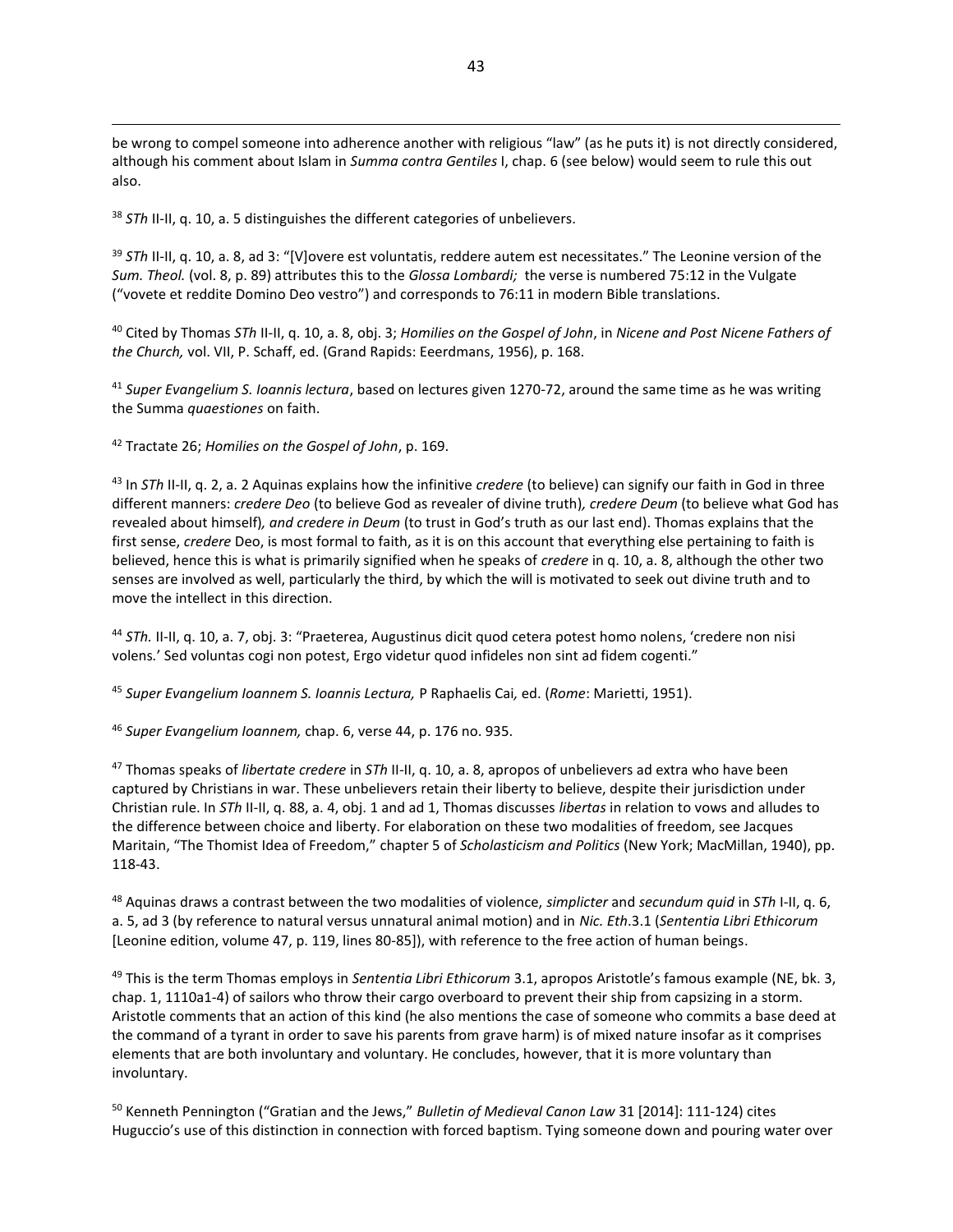him (while saying the requisite words) would count as *coactio absoluta*; by contrast, threatening to beat someone unless he is baptized, would be *coactio conditionalis* (p. 118).

<sup>51</sup> The contrast between "compulsion" and "coercion" is standard in contemporary treatments of freedom; see David A. Hoekem, *Rights and Wrongs: Coercion, Punishment, and the State* (Selinsgrove: Susquehanna University Press, 1986), pp. 18-41. The contrast was originally drawn by Aristotle in *Nicomachean Ethics* bk. 3, chap. 1 (1110a1-18). Should a man be carried by the wind in a direction he did not want to go, he would suffer compulsion; should he perform an action through fear of a greater evil, he would suffer coercion. Aquinas discusses compulsion under the heading of "violentum simpliciter" which, he notes, causes involuntariness (*STh* I-II, q. 6, a. 5), while coercion he considers under the concept of "violentum secundum quid" or "mixed voluntary" (action done out of fear), as in *STh* I-II, q. 6, a. 6, where he explains how fear lessens voluntariness but nonetheless leaves it intact (*simpliciter voluntarium est*). The two modes of influence on the will are compared within the same article, ad 1.

<sup>52</sup> *STh* II-II, q. 4, a. 2, ad 1: "actu fidei, qui dicitur [by Augustine] consistere in credentium voluntate inquantum ex imperio voluntatis intellectus credibilibus assentit."

<sup>53</sup> In *De veritate*, q. 14, a. 2, ad 10 (Leonine edition, vol. 22, p. 444, lines 396-401), Thomas writes that "the beginning of faith… is in the affections, insofar as the will determines the intellect to assent to matters of faith. But this willing consists neither in an act of charity nor of hope, but a kind of desire for the promised good [quidam appetitus boni repromissi]."

<sup>54</sup> The difference between these two senses of "voluntariness [*voluntarium*]", strong and weak, is elucidated in *STh*  I-II, q. 6, a. 6, ad 1.

<sup>55</sup> Cajetan summed this up well when he explained (in *STh* II-II, q. 17, a. 5, no. 8) how in theological hope (although his comment obtains as well for the love that impels theological faith) "I will God to be mine [as perfecting me by his beatitude], but not for me [volo Deum *mihi, non propter me*]," i.e., as subordinated to myself as a means to an end.

<sup>56</sup> Aquinas mentions (*STh* II-II, q. 5, a. 2) the fallen angels as giving an assent to the divine truth (thus a modality of faith) that does not rise to the level of theological faith. Their assent to this truth is motivated by love of themselves, namely to overcome a lack of knowledge. But as soon as they assent to this truth, they reject it as incompatible with their self-love, which establishes their own being as absolute. The fallen angels thus live in a condition of inner contradiction, assenting to a truth they detest.

<sup>57</sup> For an analysis of Aquinas's understanding of the will's role in the assent of faith, see Michel Labourdette, O.P., *Cours de théologie morale*, vol. 2, Morale spéciale (Paris: Éditions Parole et Silence, 2012), pp. 136-40.

<sup>58</sup> Coercion can take two different forms: threatening some harm unless compliance is given or withholding a benefit under the same rationale (see Alan Werthheimer, *Coercion* [Princeton: Princeton University Press, 1988], pp. 202-217). As an example of the latter, consider the case of a Jewish girl who was fleeing the Nazis in wartime Lemberg. Arriving at a convent, the nuns promised her refuge under condition that she undergo baptism, which she did, reluctantly (recounted in Philippe Sands, *East West Street* [London: W&N, 2016], p. 104).

<sup>59</sup> *STh* III, q. 68, a. 10, *sed contra*. Another line from the same canon appears in *STh* II-II, q. 10, a 8, obj. 2.

<sup>60</sup> STh II-II, q. 10, a. 8: "Sed contra est quod dicitur Luke 14: 'Exi in vias et saepes et compelle intrare, ut impleatur domus mea.' Sed homines in domum Dei, idest in Ecclesiam, intrant per fidem. Ergo aliqui sunt compellendi ad fidem.*"*

<sup>61</sup> For discussion of some canonical texts (especially with reference to relapsed Jewish converts), see Pennington, "Gratian and the Jews."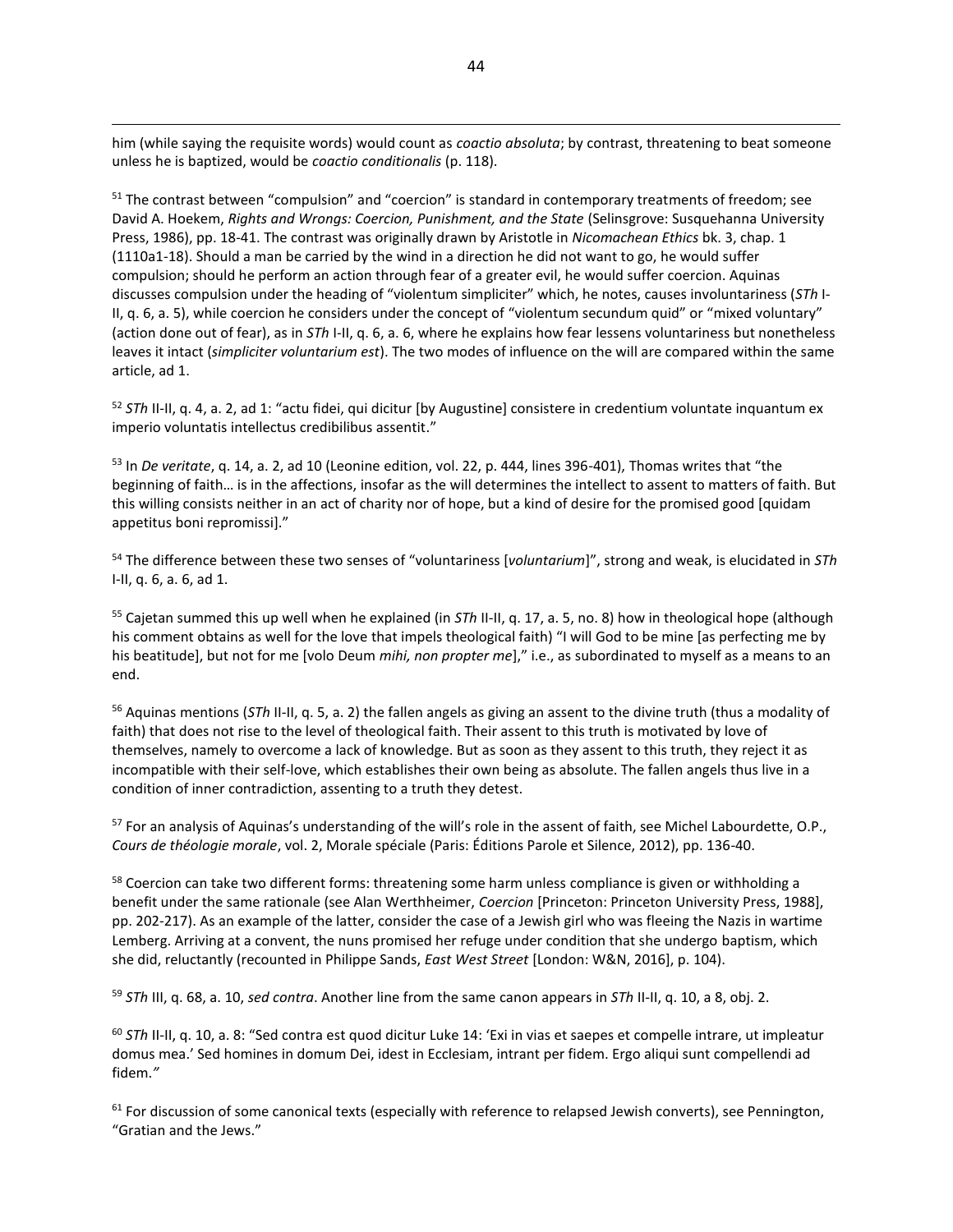<sup>62</sup> *STh* II-II, q. 10, a. 8, *responsio*: "Alii vero sunt infideles qui quandoque fidem susceperunt et eam profitentur: sicut haeretici vel quicumque apostatae. Et tales sunt etiam corporaliter compellendi ut impleant quod promiserunt et teneat quod semel susceperunt."

<sup>63</sup> *STh* II-II, q. 3, a. 1: "Conceptus interior eorum quae sunt fidei est proprie fidei actus, ita etiam et exterior confession."

<sup>64</sup> *STh* II-II, q. 88, a. 1.

<sup>65</sup> *STh* II-II, q. 88, a. 2, ad 1.

<sup>66</sup> STh, II-II, q. 88, a. 2, obj. 1: "Vovete et reddite Domino Deo vestro."

<sup>67</sup> *STh* III, q. 66, a. 1, "Baptism is a kind of proclamation of faith [*quaedam fidei proclamation*]; thus it is said to be the 'sacrament of faith' [*fidei sacramentum*]."

<sup>68</sup> In *STh* II-II, q. 12, a. 1, obj. 2, Thomas mentions (i) having oneself circumcised or (ii) worshiping (*adoraret*) at the tomb of Mohammad, as acts contrary to the external profession of faith,

<sup>69</sup> STh III, q. 66, a. 9 "Baptism imprints a character that is indelible [baptismus imprimit characterem, qui est indelebilis]"; see also q. 63, a. 5. Thomas had earlier asserted the indelibility of the baptismal character in e.g., *Sentences* IV, dist. 4, q. 1, a. 3, qu 4. That baptism confers membership in the Church is expressed e.g. in *STh* III, q. 69, a. 4 "baptism has for effect to incorporate the baptized to Christ as his members" ("incorporation in Christ" is equivalent for Aquinas to membership in the Church qua "mystical body of Christ"– *STh* III, q. 8, a. 3).

 $70$  In Thomas's day, there was an abundant literature on compelled conversion, a topic that was standardly taken up by the canon lawyers in connection with baptism; see Jennifer Hart Weed, "Aquinas on the Forced Conversion of Jews: Belief, Will, and Toleration," in [Kristine T. Utterback](https://brill.com/search?f_0=author&q_0=Kristine+T.+Utterback) and [Merrall L. Price,](https://brill.com/search?f_0=author&q_0=Merrall+L.+Price) eds., *Jews in Medieval Christendom* (Leiden, 2013), pp. 129-46.

<sup>71</sup> *STh* III, q. 68, a. 8.

 $72$  See Jennifer Hart Weed, "Faith, Salvation, and the Sacraments in Aquinas: A Puzzle Concerning Forced Baptisms," *Philosophy, Culture & Traditions* 10 (2014): 95-110.

<sup>73</sup> *STh* II-II, q. 10, a. 12, and III, q. 68, a. 10; see Matthiew A. Tapie, "*Spiritualis Uterus:* The Question of Forced Baptism and Thomas Aquinas's Defense of Jewish Parental Rights," *Bulletin of Medieval Canon Law* 35 (2018): 289- 329.

 $74$  Thomas makes clear, however, that even when there is a high risk of death, it would be wrong to baptize a child against the will of his/her parents (*STh* III, q. 68, a. 1, ad 1). It was subsequently maintained (e.g., during the Mortara affair) that despite the questionable lictness of such a baptism, if the proper form was followed and the one baptizing had the correct intent, the baptism would be valid, i.e., a character would be conferred (a footnote to the French translation of *STh* [*Somme Théologique*, vol. 4 (Paris: Cerf, 1986), p. 511, note 6] traces this position to Benedict XIV [1747]). While in the above discussions appeal is made to his principles, Thomas does not himself pronounce on this issue; thus, caution must be shown in making such an inference. Based on the same principles, but read with a different order of priority, the opposing conclusion might very well obtain. See Matthew Tapie, The "Mortara Affair and the Question of Thomas Aquinas's Teaching against Forced Baptism," *Studies in Christian– Jewish Relations* 14.1 (2019): 1-18.

<sup>75</sup> Jennifer Hart Weed ("Aquinas on the Forced Conversion of Jews") argues for this interpretation; see especially her conclusion (p. 145): "it is reasonable to conclude that Aquinas does not believe that forced converts should be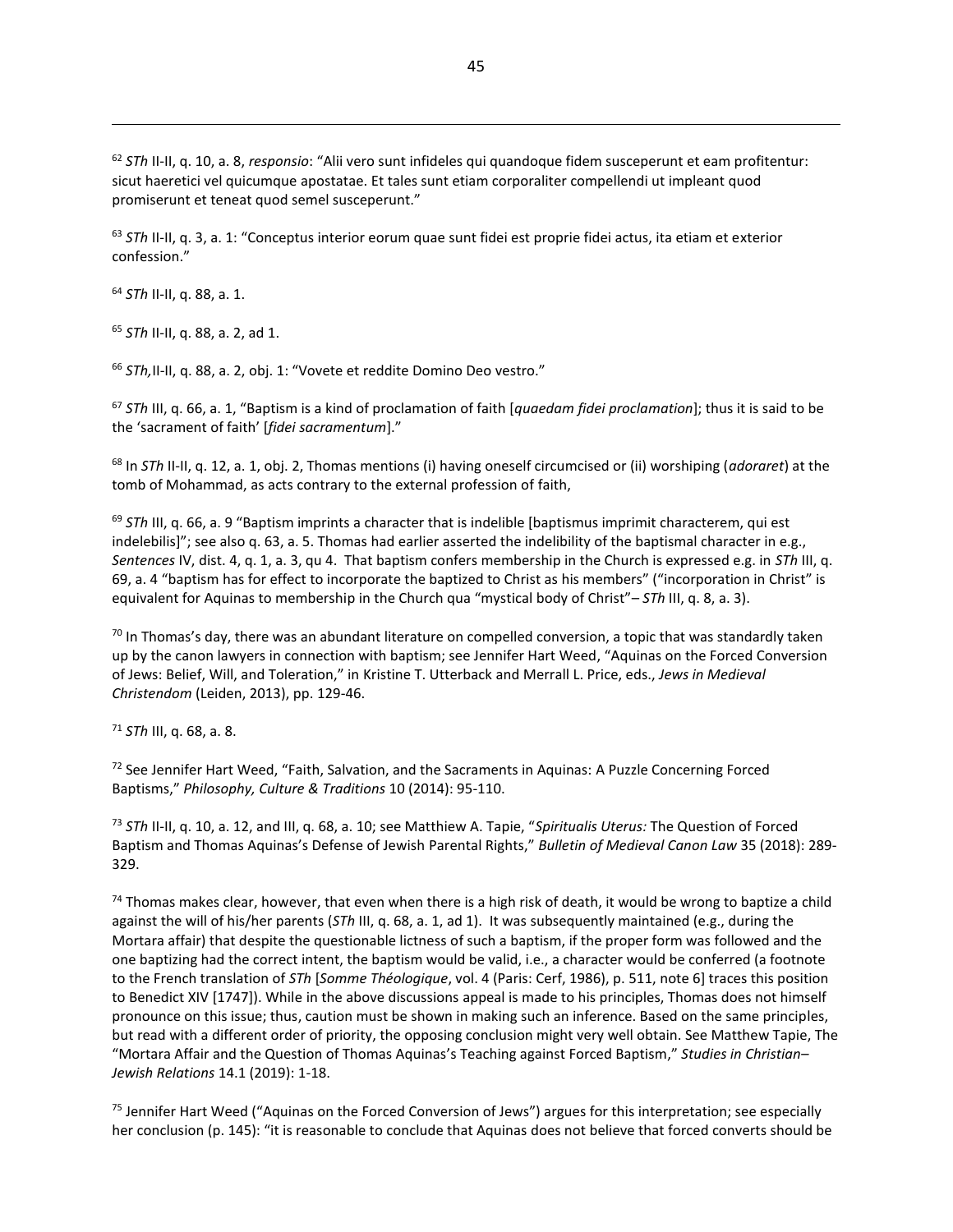compelled to keep to their conversion, since he would view forced conversions as something other than an actual conversion. A forced convert cannot be expected to retain the faith he or she does not have…."

<sup>76</sup> *Decretum,* part I, dist. 45, canon 5 "De Iudaeis"; English translation by Robert Chazan, *Church, State, and Jew in the Middle Ages* (West Orange, NJ: Behrman House, 1980), pp. 20-21 (cited by Weed ["Aquinas on the Forced Conversion of Jews"], pp. 129-130).

 $77$  Huguccio, for instance, emphasized that a baptism carried out under coercion will be valid, because it does not entirely exclude the free will of the one baptized: "If I say [to someone] I will beat, rob, kill, or injure you, unless you are baptized, he can be forced to hold the faith… because [a] coerced choice is a choice and makes consent" (cited by Pennington, "Gratian and the Jews," p. 118).

 $^{78}$  Inter alia, Thomas's confrère Raymond of Peñafort had re-affirmed the position of Hugaccio (Pennington, "Gratian and the Jews," p. 119).

 $79$  "Aquinas on the Forced Conversion of Jews," pp. 143-145. Weed confuses matters when she supposes that for Aquinas acts done from fear are involuntary, with the implication that a conversion induced by fear would likewise be involuntary. As I have indicated above, Aquinas situated coercion (actions chosen from fear, i.e., to avoid future harm) within the category of the mixed-voluntary. Thus, when he argued that embrace of the faith cannot be coerced, the basis would have to something other than the simple involuntariness (elimination of free choice); hence he focused on the lack of *libertas* as the key condition that would preclude authentic conversion.

<sup>80</sup> Weed, "Aquinas on the Forced Conversion of Jews," p. 130, drawing from the account given by Robert Chazan, *Daggers of Faith* (Berkeley: University of California Press, 1989), pp. 44-45.

<sup>82</sup> Letter 93 to Vincentius; St. Augustine, *Letters*, vol. II, W. Parsons, trans. (Washington, D.C.: Catholic University of America Press, 1953), p. 72,

<sup>83</sup> St. Augustine, *Letters*, vol. IV, W. parsons, trans. (Washington, D.C. Catholic University of America Press, 1955), p. 161.

<sup>84</sup> *STh* II-II, q. 10, a. 11.

<sup>85</sup> *STh* II-II, q. 39, a. 4, ad 3.

<sup>86</sup> *STh* II-II, q. 10, a. 8, *responsio*.

 $87$  From the context of this paragraph, it is manifest that the warfare in question was to be waged against pagans and other unbelievers (Muslims in particular). Warfare against heretics is not mentioned in this connection, despite the armed conflict against Albigensians that was underway in southern France several decades prior (1209- 29). This lack of mention (Thomas would have been aware of the conflict due to the involvment of St. Dominic and other members of his order) is probably attributable to the special meaning Thomas attached to the term "bellum" – a military campaign waged by one independent prince against another. As he would have considered the Albigensians to be a subordinate political community under a Christian king (Phillip II of France), Thomas would not call the military offensive against them *bellum*; rather it would be described as the enforcement of order against a sedition (see Reichberg, *Aquinas on War and Peace*, pp. 32-33).

<sup>88</sup> This is the express topic of *STh* II-II, q. 40, a. 1.

<sup>89</sup> The *Summa contra Gentiles*, bk 1, chap. 6 had earlier evinced Thomas's concern over the practice of forced conversion, leading him to state ironically that Mohammad had sought confirmation that he was sent by God, not by means of miracles as Jesus had done, but by the "power of his arms [*in armorum potentia*]," and thus, through violence, had compelled adherence to his law [*violentia in suam legem coegit*]."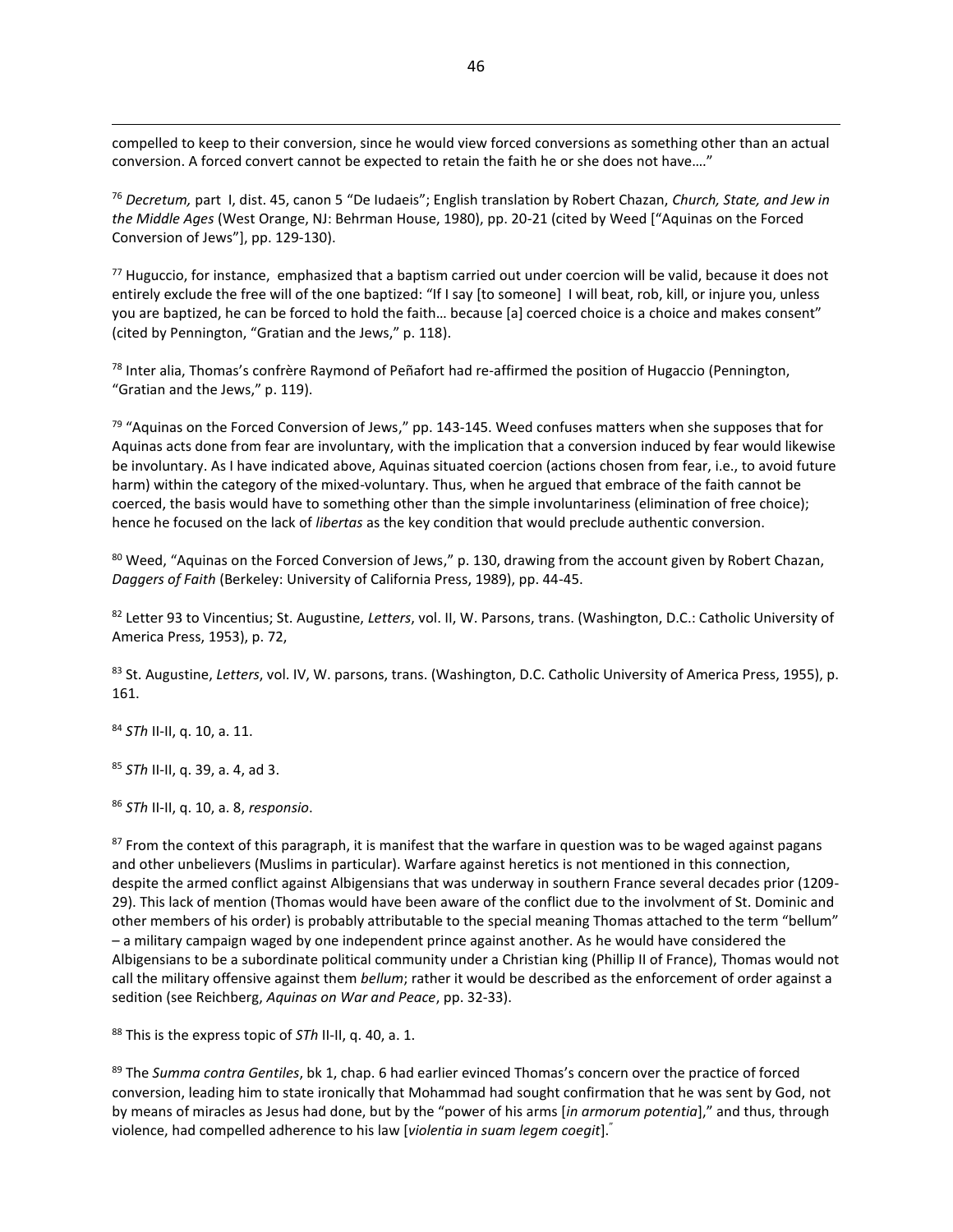<sup>90</sup> Kurt Villads Jensen, "War against Muslims according to Benedict of Alignano, OFM," *Archivum Franciscanum* 89 (1996): 181-95, at 187 (describing Aquinas's position in *STh* II-II, q. 10, a. 8). For a similar argument in even stronger terms, see Thomaž Mastnak, *Crusading Peace* (University of California Press, 2002), p. 212-216.

<sup>91</sup> Quodlibetal 12, *Quaestiones de quolibet* (Leonine edition, vol. 25, p. 393, lines 46-64).

 $92$  Commenting on I Cor. 5:12-13 ("For what is it to me to judge them that are without." Do you not judge them that are within?), Thomas explains that the Church has no spiritual authority (*spiritualem potestatem*) over unbelievers who live wholly outside its jurisdiction (*qui sunt omnino extra*); such power pertains solely to those who have submitted to the faith. Indirectly however (*indirecte tamen*), the Church has power over external unbelievers insofar as, by reason of their fault (*propter eorum culpam*, presumably this is a reference to their sin of unbelief), the faithful are prohibited from having relations (*communicant*) with them (*Super primam Epistolam ad Corinthios lectura*, in *Super Epistolas S. Pauli lectura*, Vol. I, R. Cai, ed., 8th ed. [Turin–Rome: Marietti].

<sup>93</sup> See Taylor, *Freedom of Religion*, pp. 82-102, on challenges to blasphemy restrictions; pp. 102-114 cover the rejection of restrictions on proselytizing.

94 *STh* II-II, q. 10, a. 10: Establishing for the first time ("de novo instituenda") an authority of unbelievers over the faithful "should by no means be permitted [*nullo modo permitti debet*], since it would provoke scandal and endanger the faith…. Moreover, unbelievers hold the faith in contempt…."

<sup>95</sup> *STh* II-II, q. 10, a. 10. The same point is repeated in *STh* II-II, q. 12, a. 2, where Thomas adds that as dominium is a human right pertaining to the *ius gentium* it will not automatically be annulled by divine right. This does not however preclude that restrictions might be placed on the exercise of dominium, by reason of its subordination to divine right (for instance, if an unbelieving prince were to endanger the faith of his subjects).

96 In STh II-II, q. 10, a. 10, Thomas distinguishes unbelievers who are "subject to the temporal jurisdiction of the Church and its members" (*temporali subiectione subiiciuntur Ecclesiae et membris*) from unbelievers who live outside of this jurisdiction (*qui temporaliter Ecclesiae vel eius membris non subiacent*). In this passage, Thomas defines what jurists of the period termed "Christianitas" (Christendom), namely a geographic sphere in which Christian law and customs prevail. This sphere was linked to but not simply identical with the *Ecclesia*. See Jean Ropp, L'Idée de Chrétienté dans la Pensée Pontificale des Origines à Innocent III (Paris: Presses Modernes, 1939), p. 127: "In the *strict sense*, Christendom is the temporal society of Christians (in contrast to the Church, spiritual society of Christians) insofar as they pursue a temporal end, as members of temporal society" (my translation).

<sup>97</sup> These citations from the *De Indiis* are taken from Vitoria's discussion of the 4th unjust title "that they refuse to believe the faith of Christ, although they have been told about it and insistently pressed to believe it," and its  $6<sup>th</sup>$ conclusion "that, however probably and sufficiently the faith may have been announced to the barbarians and then rejected by them, *this is still no reason to declare war on them and despoil them of their goods*" (*Relectio de Indis*, L. Pereña and J.M. Perez Prendes, eds [Madrid: Consejo Superior de Investigaciones Cientificas, 1967], pp. 65-67, no. 20); *Political Writings,* pp. 271-72, § 39.

<sup>98</sup> "Causa iusti belli non est diversitas religionis" (*Relectio de iure belli o paz dinamica*, Pereña et al., eds [Madrid: Consejo Superior de Investigaciones Cientificas, 1981], p. 122, no. 1; *Political Writings*, p. 302, §10; "What are the permissible reasons and causes of a just war?").

<sup>99</sup> There exist several *reportata* of these lectures; I cite here from the version retained in Beltrán de Heredia, ed., *Los Manuscritos del Maestro Fray Francisco de* Vitoria (Madrid: Biblioteca de Tomistas Espanoles, 1928), p. 196; English translation (occasionally emended) in *Francisco de* Vitoria, Political *Writings,* Anthony Pagden and Jeremy Lawrence, eds. (Cambridge: Cambridge University Press, 1991, appendix B "Lecture on the Evangelization of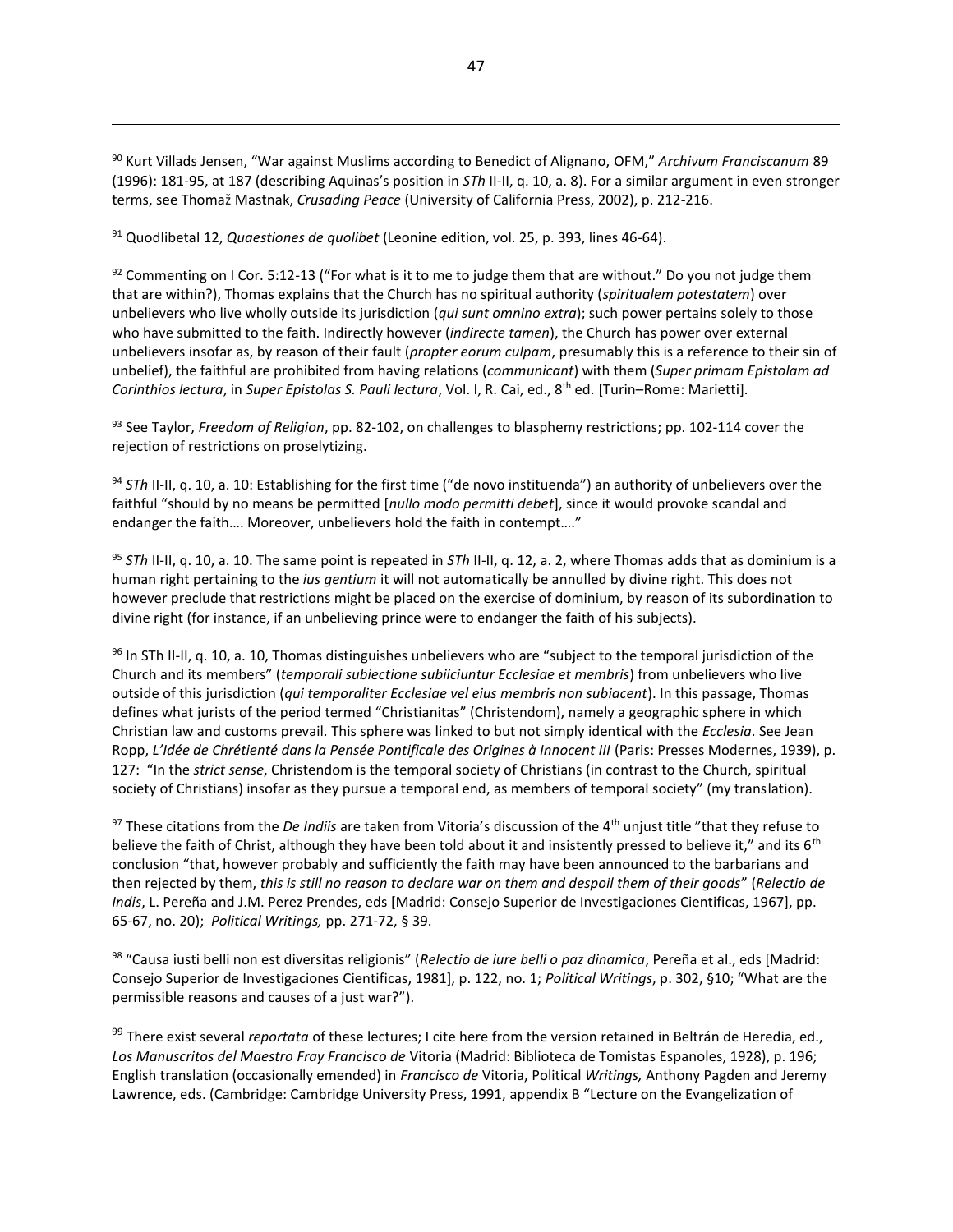Unbelievers," p. 341). In subsequent references, the pagination is given first according to the Latin text as established by Beltrán and afterwards to the translation of Pagden and Lawrence.

100 Vitoria does not indicate what passages he has in mind. Suarez later suggested that a norm of religious freedom could be inferred from Luke 9:54-55 (see below). Vitoria fails to cite I Cor. 5:12 ("For what is it to me to judge them that are without,") that Thomas had earlier cited as indicating that Jews and Gentiles should be immune from coercion in matters of belief.

<sup>101</sup> Vitoria observes that among the arguments for and against the practice of forcible child baptism, Scotus considered those in favor "the more probable [*probabilius*]" (lecture on *STh* II-II, q. 10, a. 8, pp. 197/342).

<sup>102</sup> Lecture on *STh* II-II, q. 10, a. 8, pp. 197/342-43.

 $103$  Ibid.

<sup>104</sup> Ibid., pp. 197/344.

<sup>105</sup> Ibid., pp. 197/344.

<sup>106</sup> Ibid. pp. 199/346.

<sup>107</sup> Ibid., pp. 199/347.

<sup>108</sup> Ibid., pp. 201/350.

<sup>109</sup> Ibid., 201/349-50.

<sup>110</sup> Ibid., pp. 200/347. After the pagans have heard Christian preaching, it would not be inherently wrong ("de se non est malum") to destroy their idols; no injury is thereby done to them or to God ("non est contra honorem Dei nec contra bonum proximi") for the good reason that these idols are false representations of the divinity. Vitoria does, however, caution against doing this on prudential grounds, and he shows even more reticence vis-à-vis the destruction of pagan temples.

<sup>111</sup> Ibid., pp. 197/344.

<sup>112</sup> Ibid., pp. 197-98/344.

<sup>113</sup> Ibid., pp. 198/344.

<sup>114</sup> Ibid., pp. 200/348.

<sup>115</sup> Ibid. Indirect coercion is taken up by Vitoria in the form of a *dubia*. His main point here is to argue that such coercion will be permissible only when the hardship in question is imposed for a reason other than to induce convertion (i.e., rectification or prevention of some wrong apart from unbelief), and the person administering the hardship has proper jurisdiction to do so (thus such coercion cannot be directed against unbelievers who live outside of Christendom). In other words, the conversion, if it happens, will flow as the beneficial outcome of an act that proximately aimed at something else.

<sup>116</sup> On the special mode of evil represented by the foreseeable negative consequences that predictably flow from what we have done, see *STh* I-II, q. 20, a. 5. These negative side-effects (*eventus sequens*) represent a circumstance that can render morally bad an otherwise good or indifferent act (*STh* I-II, q. 18, a. 10).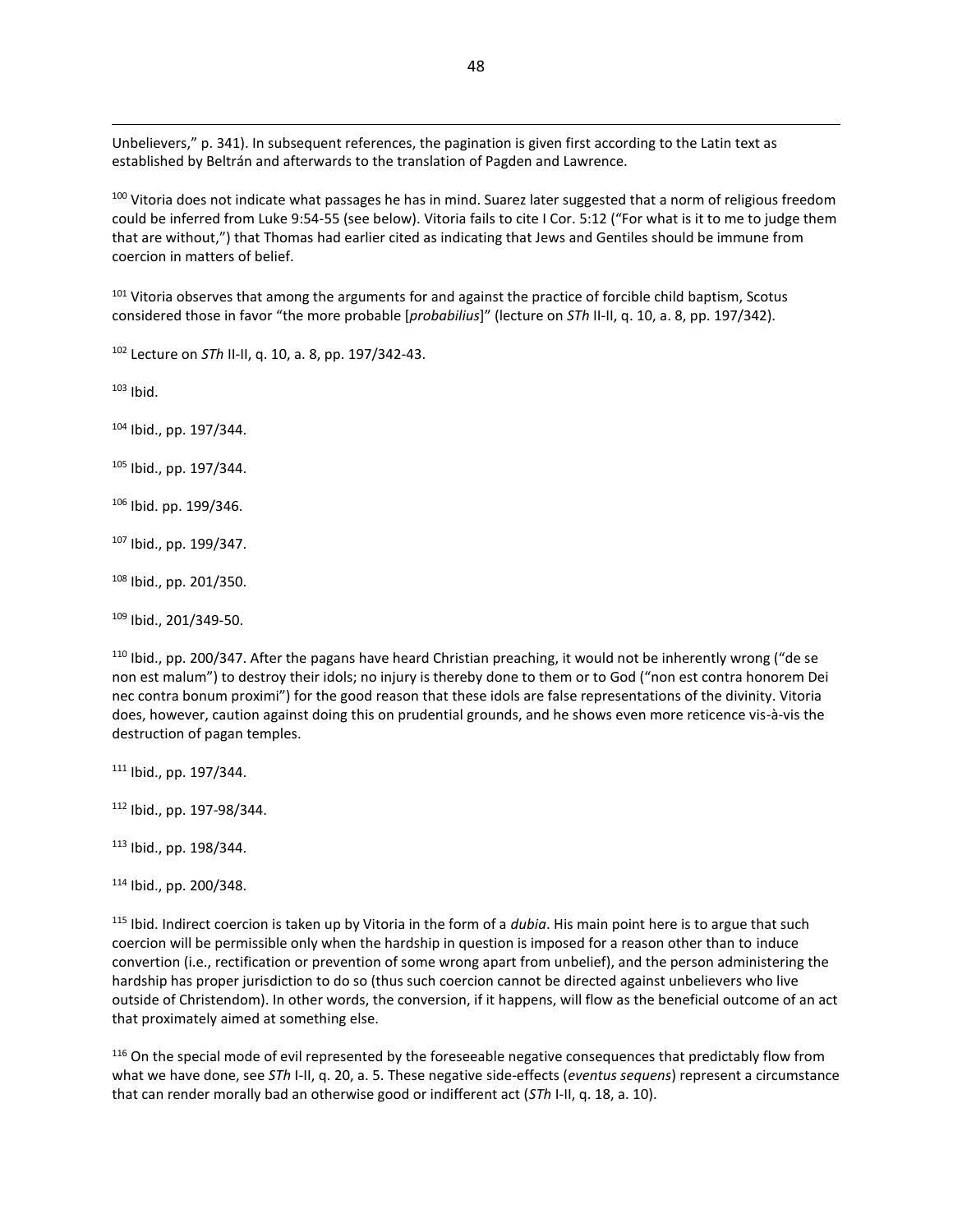<sup>117</sup> Lecture on *STh* II-II, q. 10, a. 8, pp. 198/344.

<sup>118</sup> Ibid., pp. 198/345.

 $119$  Ibid.

<sup>120</sup> "On the Power of the Church," relectio delivered in 1532; translation in Pagden and Lawrence, eds., Vitoria, *Political Writings*, p. 91.

<sup>121</sup> In *Persecution and Toleration: The Long Road to Religious Freedom*, Johnson and Koyama explain how belief in a necessary connection between shared faith and civic unity was pervasive in pre-modern cultures. It can be found equally among Catholics, Protestants and Muslims. Thus, the view to which Vitoria gives voice in the passage just quoted is far from distinctive to him or scholastic theology more generally. It was an assumption that few would overtly question before the nineteenth century and in some places remains influential even today.

<sup>122</sup>Lecture on *STh* II-II, q. 10, a. 8, pp. 198/343.

 $123$  Suarez dealt with issues relating to religion, coercion, and war in his disputations (1621) on the theological virtues of faith (disp.18, "On means for the conversion of unbelievers) and charity (disp. 13 "On war"); in Suarez, *Selections from Three Works* (Oxford: Clarendon Press, 1944), vol. 1, Latin text, vol, 2, English translation by Gwladys L. Williams, pp. 467/739-795, and 797-825/799-865 (translation occasionally emended). In what follows the textual divisions are numbered according the disputation, section, and paragraph. When the paragraph alone is given it is indicated by §, followed by the respective page numbers of Suarez 1944.

<sup>124</sup> See *Defense of the Catholic and Apostolic Faith*, in *Selections from Three Works*, bk. III, chap. 23 (pp.333-40/ 685-702), where Suarez advances theoretical and scriptural justifications for the papacy's use of coercive force to depose heretical and apostate kings.

<sup>125</sup> As scriptural support, Suarez (Disp. 18.2.2, pp. 473/750) cites Luke 9:54-55, where it is recounted how after the Samaritans refused to receive Jesus, his disciples proposed he command fire from heaven to sanction this refusal, an initiative that Jesus firmly rejected: "You know not of what Spirit you are", and the Evangelist narrates how Jesus had the disciples peacefully withdraw.

126 "God has not given men the power of punishing all the evil deeds of mankind; since he has reserved some of these deeds for his own tribunal…. And among these sins which God has reserved for his own judgment, is the sin of unbelief, in those who have not professed the faith through baptism." (Disp. 18.3.12, pp. 480/766).

<sup>127</sup> Disp. 18.4.3; pp. 481/769.

<sup>128</sup> Ibid., §2, pp. 481/768.

<sup>129</sup> Ibid., §4, pp. 482/770-71.

 $130$  Ibid.

<sup>131</sup> Ibid. Suarez returned to this theme in Disputatio 13 (*Selections from Three Works*, pp. 807-9/823-27), where (§6) he explains how war cannot rightly be waged on the basis of a revealed truth; only violations of justice that are accessible to reason (thus in principle knowable to Christians and non-Christians alike) may justify resort to armed force, in the interests of protecting the innocent (*iusta defensio innocentum*), for instance. Thus (§7) even non-Christian princes (*principi non fidelis*) may have title to wage just war (*iustus titulus belli*) in aide of a foreign people who wish to practice monotheism, but are forcibly impeded from doing so by their own ruler.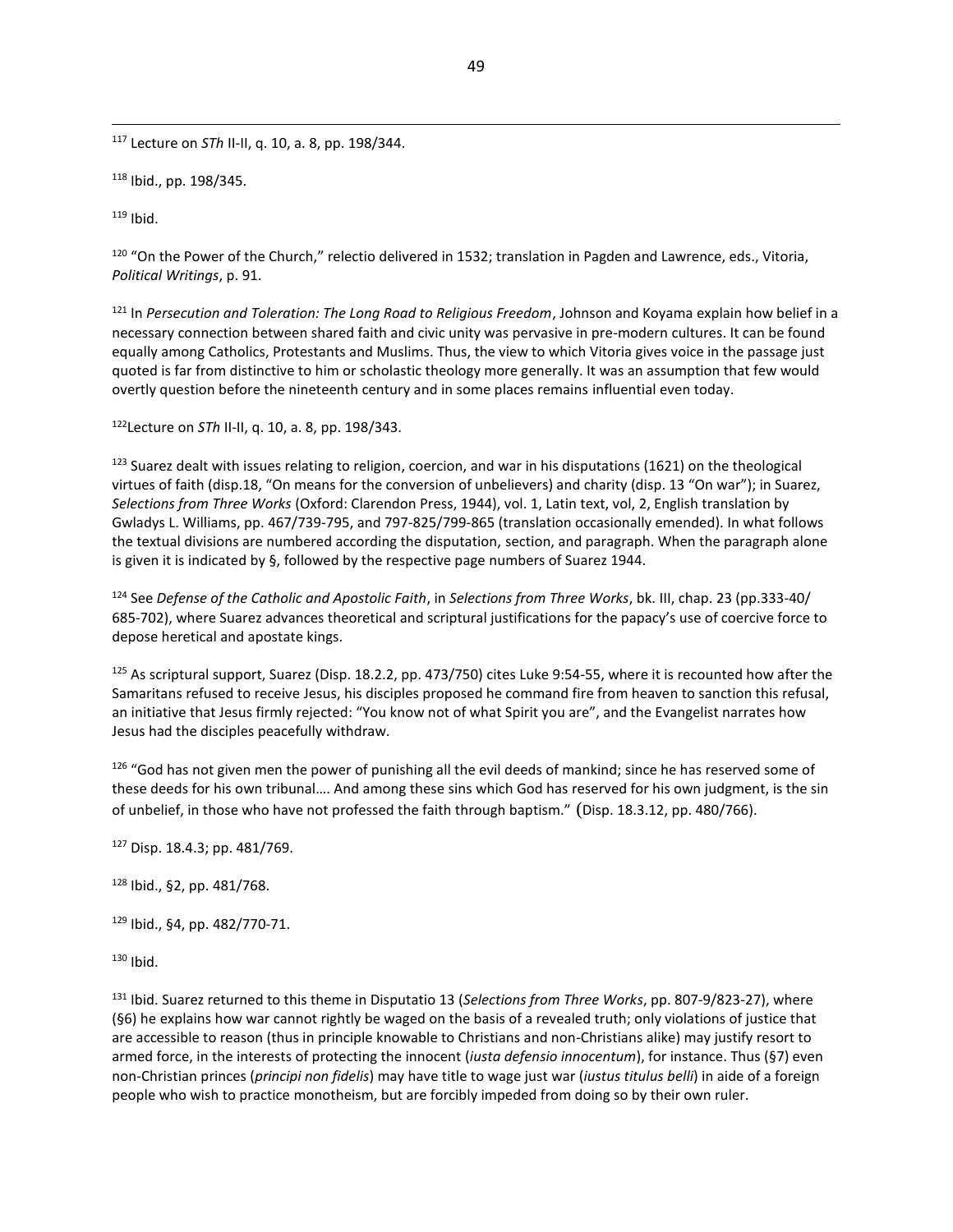132 As preaching the Gospel is a primary function of the Church (disp. 18.1.7; pp. 471/746), the defense of this right, including by coercion and war, falls within the jurisdiction of the supreme pontiff alone, insofar as it is his duty to defend the universal rights of the Church (*universalia iura Ecclesiae defendere*). While the actual fighting must be undertaken by temporal (for ecclesiastical persons can have no direct part in killing or the shedding of blood), Suarez makes clear that the first initiative for such warfare lies with the pope (pp. 471/747).

<sup>133</sup> Disp. 18.4.4, pp. 482/770.

<sup>134</sup> Disp. 13.5.7, pp. 809/826-27.

<sup>135</sup> In this connection (Disp. 13.1.6, pp. 470/745) Suarez cited John 21:17 "feed my sheep." On the linkage between missionary activity and just war, see Endy, "Francisco de Vitoria and Francisco Suarez on Religious Authority and Cause for Justified War."

<sup>136</sup> Disp. 18.1.4, pp. 469/743. Against the expansive claims made by John Major, Suarez (§8, 471-72/747) places some restrictions on the Church's right of self-defense. For instance, before any harm has been done to preachers, it is not permitted for soldiers to be sent out with them as a precautionary (*preueniendo*) or preventive (*per anticipatam*) measure. Nor do Christian princes have just title to occupy the kingdom of a gentile prince (*principis gentilis*) in order that the Gospel may there be preached there with greater ease or security.

<sup>137</sup> In this respect, he argues (Disp. 18.2.2, pp. 473/750-51) against those theologians (Valentia and Salmerón are cited) who denied that coercion could ever justifiably be directed against pagan or gentile unbelievers, even when they are subjects of Christian princes.

<sup>138</sup> Disp. 18.2.4, pp. 474/752-53.

<sup>139</sup> Disp. 18.3.7, pp. 479/763.

<sup>140</sup> Disp. 18.2.3, pp. 473/751.

 $141$  A definition of indirect coercion is given in disp. 18.3.8 (pp. 479/764): "Coercion is indirect when a right [assignment of a burden] or punishment that is imposed under one particular title or on account of a given offense is secondarily directed by the one exercising [the right or inflicting the punishment] to the end of inducing another to exercise some act of the will… which is itself virtuous."

<sup>142</sup> Disp. 18.3.9, pp. 479-80/764-65.

<sup>143</sup> See 18.3.9; Suarez 1944: 764.

<sup>144</sup> Disp. 18.3.9 (Suarez 1944: 764-65) Suarez admits that Christian princes lack jurisdiction to impose such burdens or penalties upon unbelievers living outside of Christendom; however, it is within the purview of these princes to withhold gratuitous benefits from them, with an eye toward drawing them to the faith (the said benefits would be conferred should they convert). This would constitute a form of indirect coercion; it would be "permissible, because no jurisdiction or superior power is required to deprive any one of such benefits (§11, 765).

<sup>145</sup> Disp. 18.4.6, pp. 482/771.

<sup>146</sup> Ibid., § 8, 483/774.

<sup>147</sup> Ibid., §10, 484/775.

 $148$  Ibid.